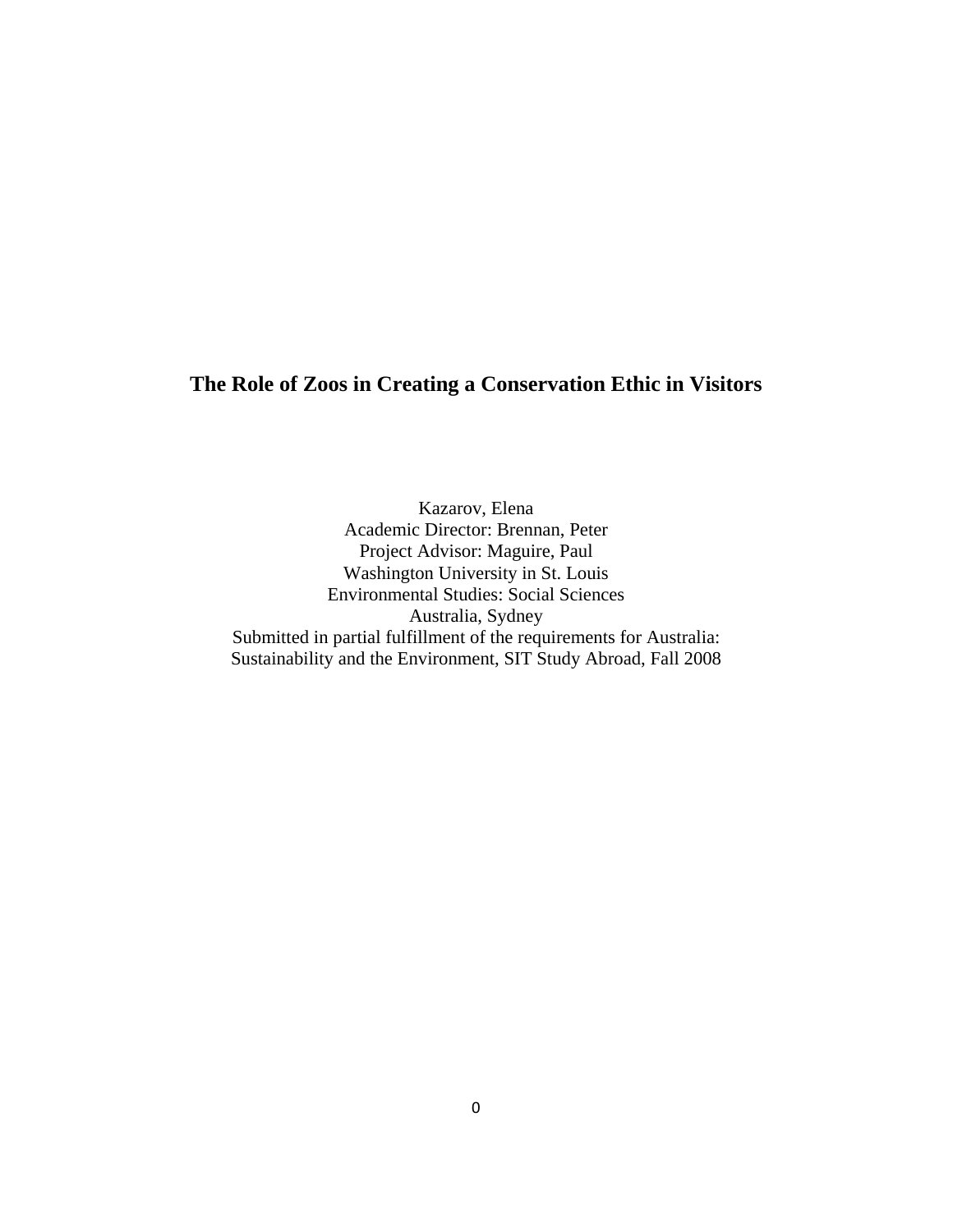## **Abstract**

 This research project addresses the role of zoos in creating a conservation ethic in their visitors, with a focus on Taronga Zoo in Sydney, Australia. The zoo educates visitors about animals, species, and habitats as well as conservation and threats to biodiversity. Interactive exhibits encourage the visitors to reflect upon the relationship between humans and animals and humans and nature, as well as solidify the zoo experience in the visitors' minds. By providing an entertaining experience, the zoo renders visitors more receptive to conservation messages. Other messages increase respect for animals, species and habitats. Individual connections with animals are facilitated to encourage respect and a sense of relatedness. With certain species, similarities between humans are emphasized to increase human's sense of connection to these species. Personal responsibility to aid in conservation efforts is stressed, and the zoo gently flatters the visitors' egos to make them feel like capable agents of change. Through education about its own various conservation efforts, the zoo sets a precedent for pro-conservation behavior. Suggestions for specific actions that people can take further encourage pro-conservation attitudes. The habitat orientation and immersive exhibits serve to encourage greater understanding of and respect for whole ecosystems rather than just individual animals. Lastly, experiences that evoke emotions create a sense of care and connection for individual animals, species and habitats. One potential critique of zoos, that they reinforce anthropocentrism, is explored, as well as the overall effectiveness of zoos in creating a conservation ethic in visitors. I conclude that zoos can be meaningful tools for increasing the conservation ethics of their visitors, but generally, local and personal connections with nature are more valuable.

> ISP Topic Codes: 209, 232, 906 Psychology, zoos, conservation ethic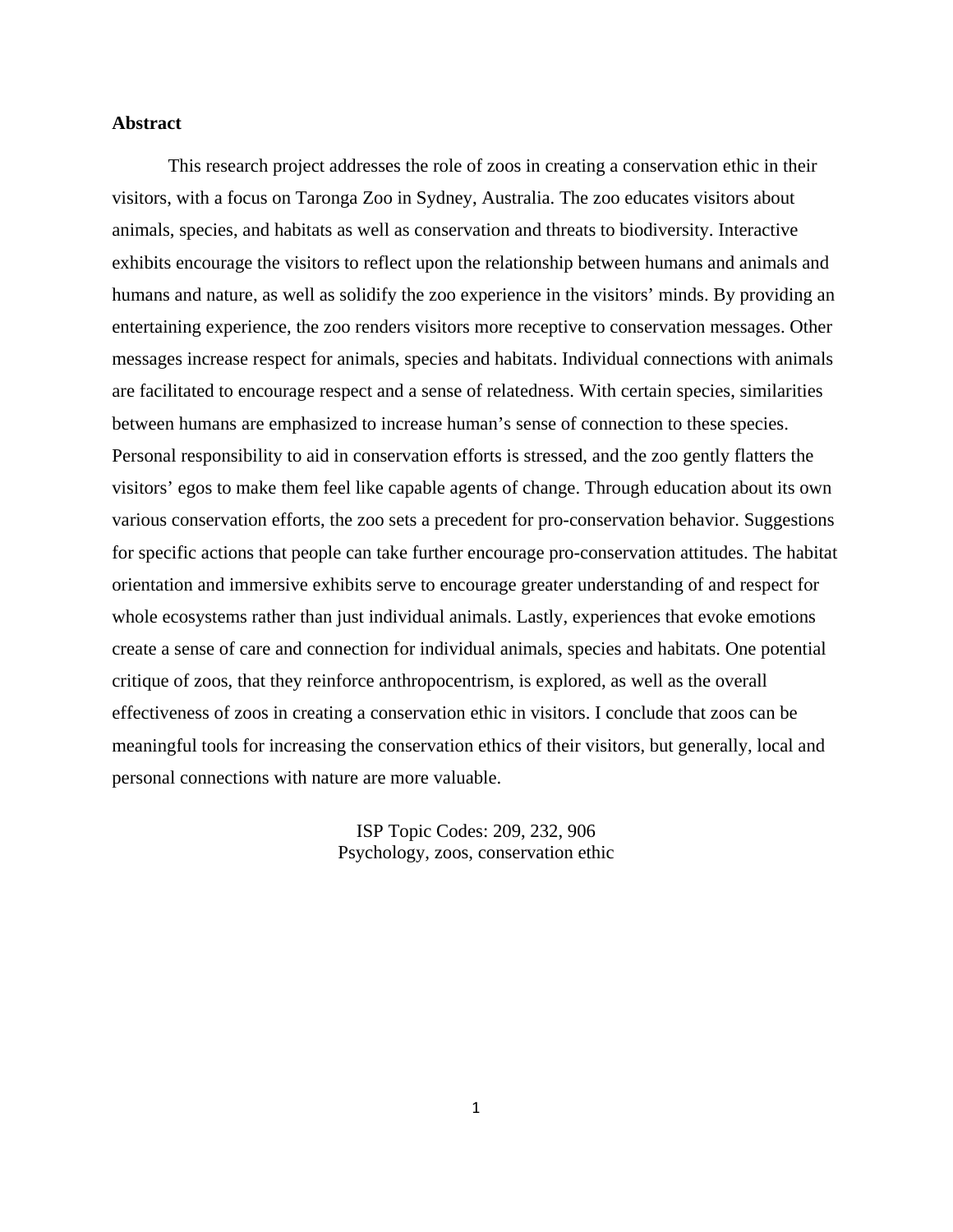## **Table of Contents**

| 1. |                                                   |
|----|---------------------------------------------------|
| 2. |                                                   |
| 3. |                                                   |
| 4. |                                                   |
| 5. |                                                   |
|    |                                                   |
|    |                                                   |
|    | 5.3                                               |
|    | 5.4                                               |
|    |                                                   |
|    | 5.6.                                              |
|    | Similarities between Humans and Animals22<br>5.7. |
|    |                                                   |
|    |                                                   |
|    |                                                   |
|    |                                                   |
|    |                                                   |
|    |                                                   |
|    |                                                   |
|    |                                                   |
|    |                                                   |
| 6. |                                                   |
| 7. |                                                   |
| 8. |                                                   |
| 9. |                                                   |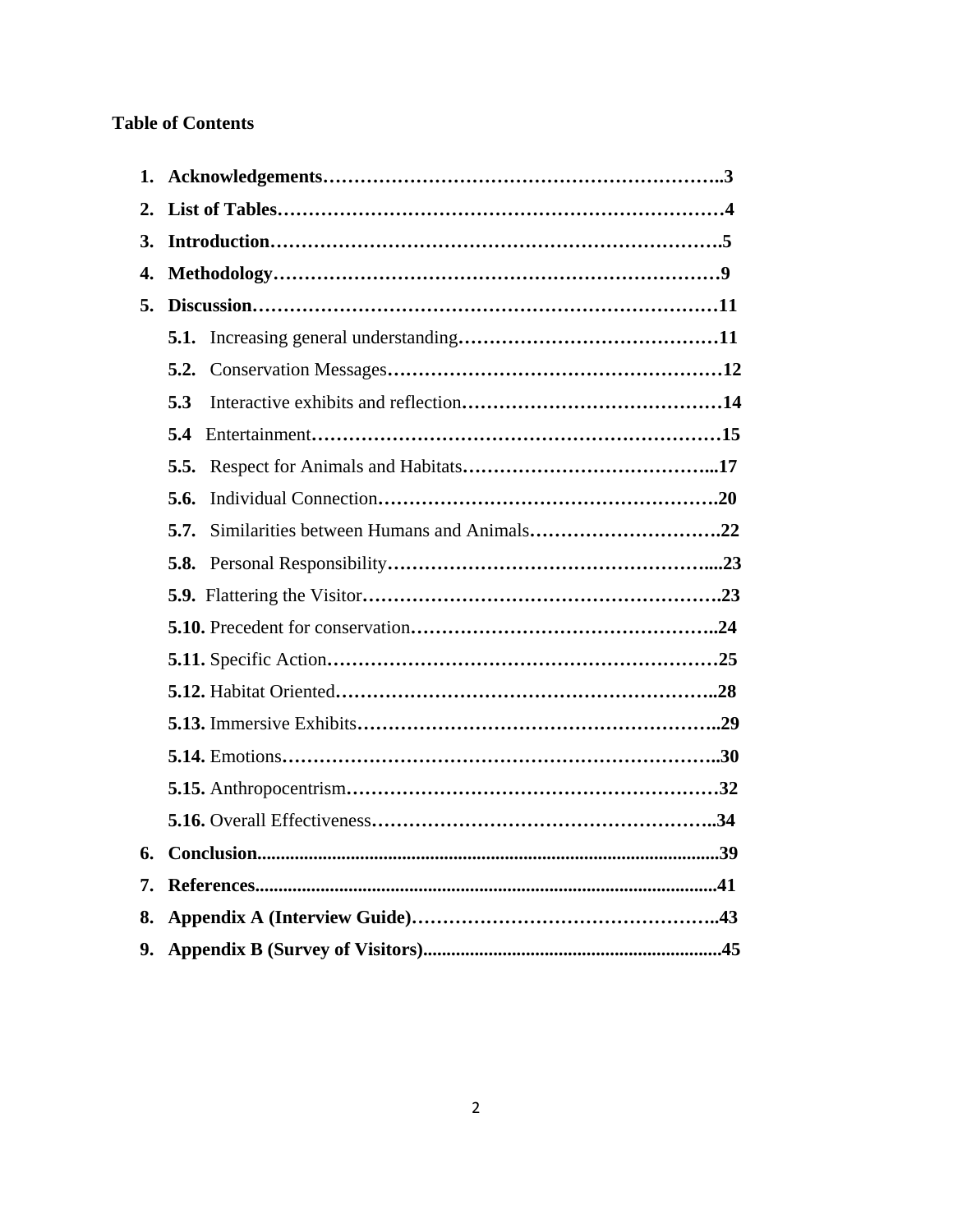#### **1. Acknowledgments**

I would like to thank Paul Maguire of the Taronga Conservation Society at Taronga Zoo for his guidance during my research project, coordinating with the proper authorities at Taronga Zoo to get approval for my project and providing me with a badge for free entrance to the zoo. He also coordinated a contact for me (David Smith) while he was out of the country. David Smith, also of the Taronga Conservation Society, edited my survey and helped to find volunteers at the zoo that I could interview (Judy Gibson and a volunteer tour guide) and allowed me to interview him as well. He also contacted the Unit Supervisor of Backyard to Bush, Amanda McLellan, on my behalf so that I could interview a zookeeper. Amanda found a zookeeper for me to interview (unfortunately, I was ultimately unable to conduct the interview). Judy Gibson of Zoo Friends also set up an interview with one of the zoo's volunteer tour guides, and allowed me to interview her as well, as she has many years of experience with visitors to the zoo. Maija Honkavaara, the Programme Co-ordinator at Sydney Aquarium Conservation Fund, was kind enough to provide me with the email address of Claudette Rechtorik, another staff member at the Sydney Aquarium Conservation Fund for an interview. Claudette contacted me and allowed to come in to the aquarium and interview her. Professor Clare Palmer of the Philosophy Department at Washington University in St. Louis provided suggested pertinent articles for me to read as background research. And lastly, Peter Brennan was a constant source of guidance throughout the research period, always promptly replying to my numerous email queries.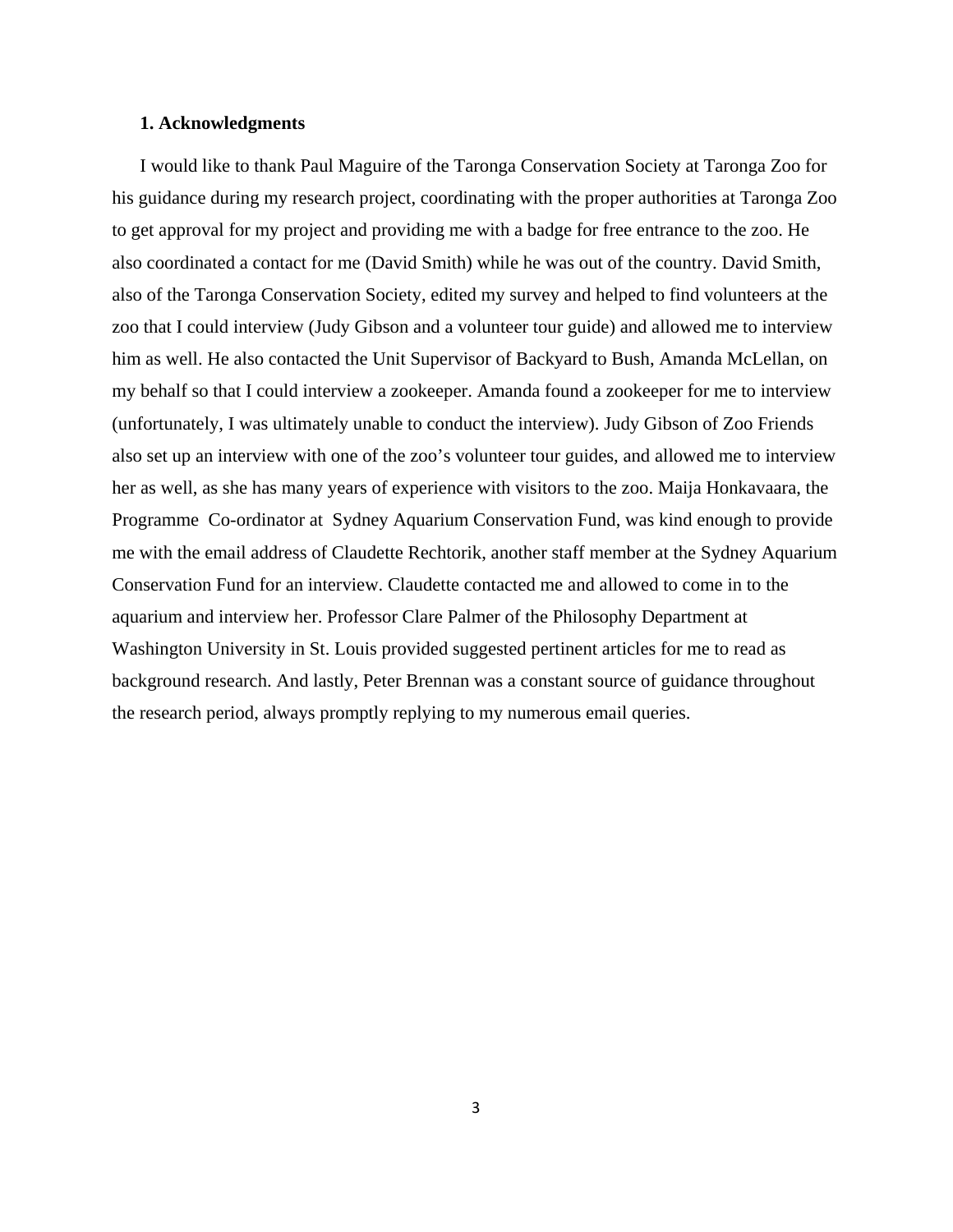# **2. List of Tables**

| <b>Table 1:</b> Responses to Survey Question:                                                    |
|--------------------------------------------------------------------------------------------------|
| "How would you rate your knowledge of conservation, species extinction and biodiversity before   |
|                                                                                                  |
|                                                                                                  |
| <b>Table 2: Responses to Survey Question:</b>                                                    |
| "How important did you consider conservation of biodiversity prior to your                       |
|                                                                                                  |
|                                                                                                  |
| Table 4: Encouraging Respect towards Animals by Inspiring Awe18                                  |
|                                                                                                  |
| Table 6: Information about Taronga Zoo's Conservation Efforts25                                  |
| <b>Table 7:</b> Taronga Zoo's Suggestions for Individual Action to Aid Conservation27            |
|                                                                                                  |
| <b>Table 9:</b> Comments Written Next to the Question:                                           |
| "Do you think that zoos, aquariums and wildlife parks are valuable tools for creating a stronger |
|                                                                                                  |
|                                                                                                  |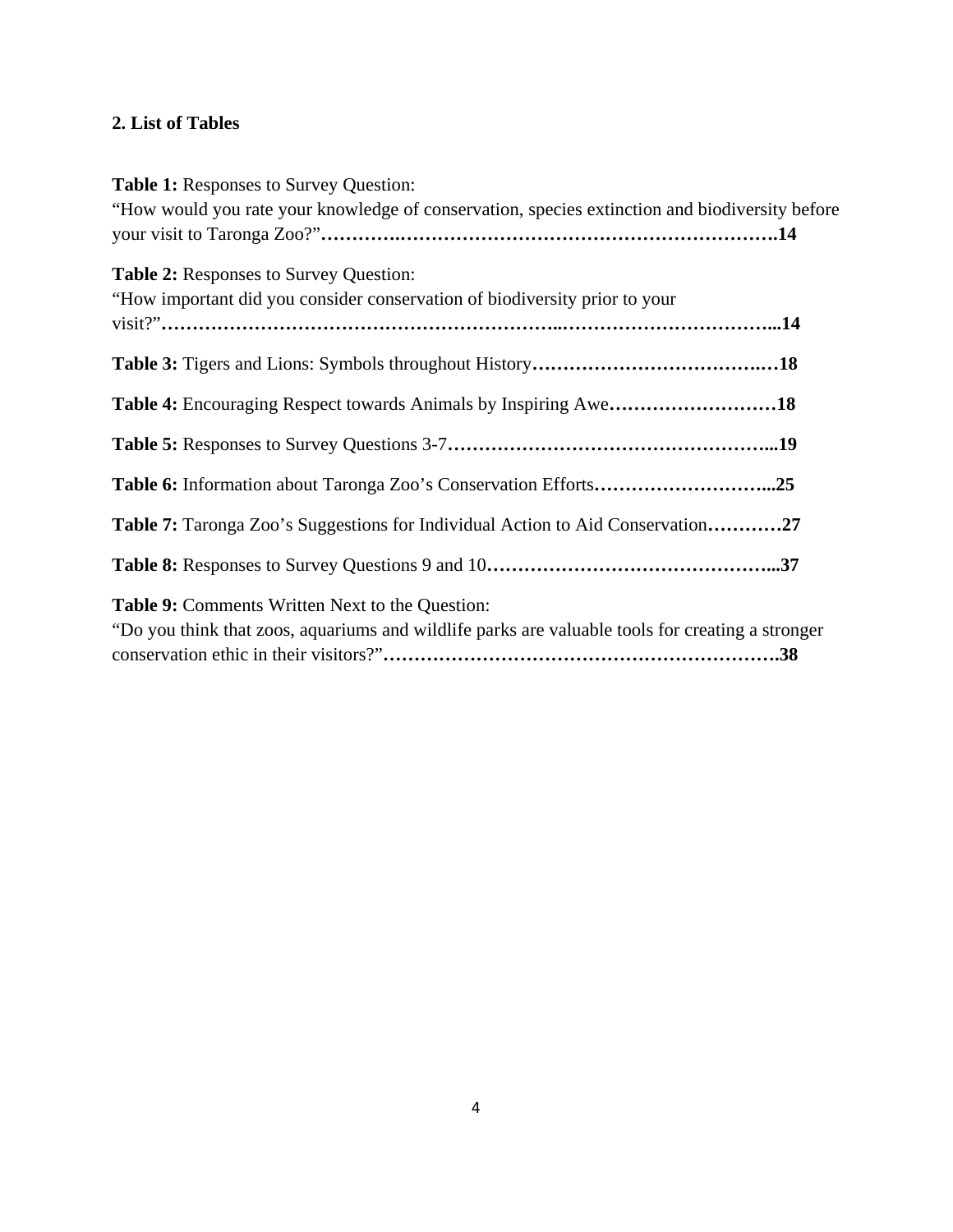## **3. Introduction**

Zoos are very popular and draw a lot of visitors. They can be important conservation tools, and a means of educating people about wild animals and inspiring the general public to take a greater interest in their protection. It is important to determine whether they influence people to be more aware of the importance of conservation. Pros are that they provide exposure to wild animals that city dwellers might not otherwise get. It is difficult to have a sense for the importance of something if one is never exposed to it. Cons are that it could be considered cruel to imprison animals against their will for the sake of human amusement and profit. Because this issue has such serious ethical implications, it is important to try to establish whether or not these establishments are true to their supposed conservation goals.

The study can be approached from an environmental psychology perspective, in which people's experiences and thoughts as they visit these places are researched. Emotion is an important human motivator, and so it is key to research what kind of emotions humans experience in the wildlife parks and if these influence their attitudes towards conservation. A sense of connectedness to nature is an important component of resolving environmental problems (Frantz, 2005). Humanity has been removed from contact with wilderness and other animals, and because of this disconnect, we are less likely to feel a connection to them and deem important their conservation. We have separated ourselves from animals with the belief that we are superior and that they experience no emotion and lack any beyond rudimentary intelligence (Jensen, 2007). According to Frantz, "the origin of environmental problems is in the way that modern individuals conceive of their relationship to nature" (2005, 427). It is in the sense that one is separate and distinct from the world around them. Theory and research on helping behavior proves that a sense of resonance or relatedness is important for helping to occur, so it follows that humans need to establish such a bond with nature in order to care for it (Frantz, 2005). This does not mean that humans need to love nature or incorporate it into their sense of personal identity, but they need to have a feeling of "we-ness," similarity, group identification, and sense of interdependence (Frantz, 2005). Environmental identity research by Clayton shows that "when people extend their self-definitions to include the natural world, they are more likely to act in an eco-friendly manner towards the environment" (Frantz, 2005). Mayer and Frantz have likewise found a link between connectedness to the environment and eco-friendly behavior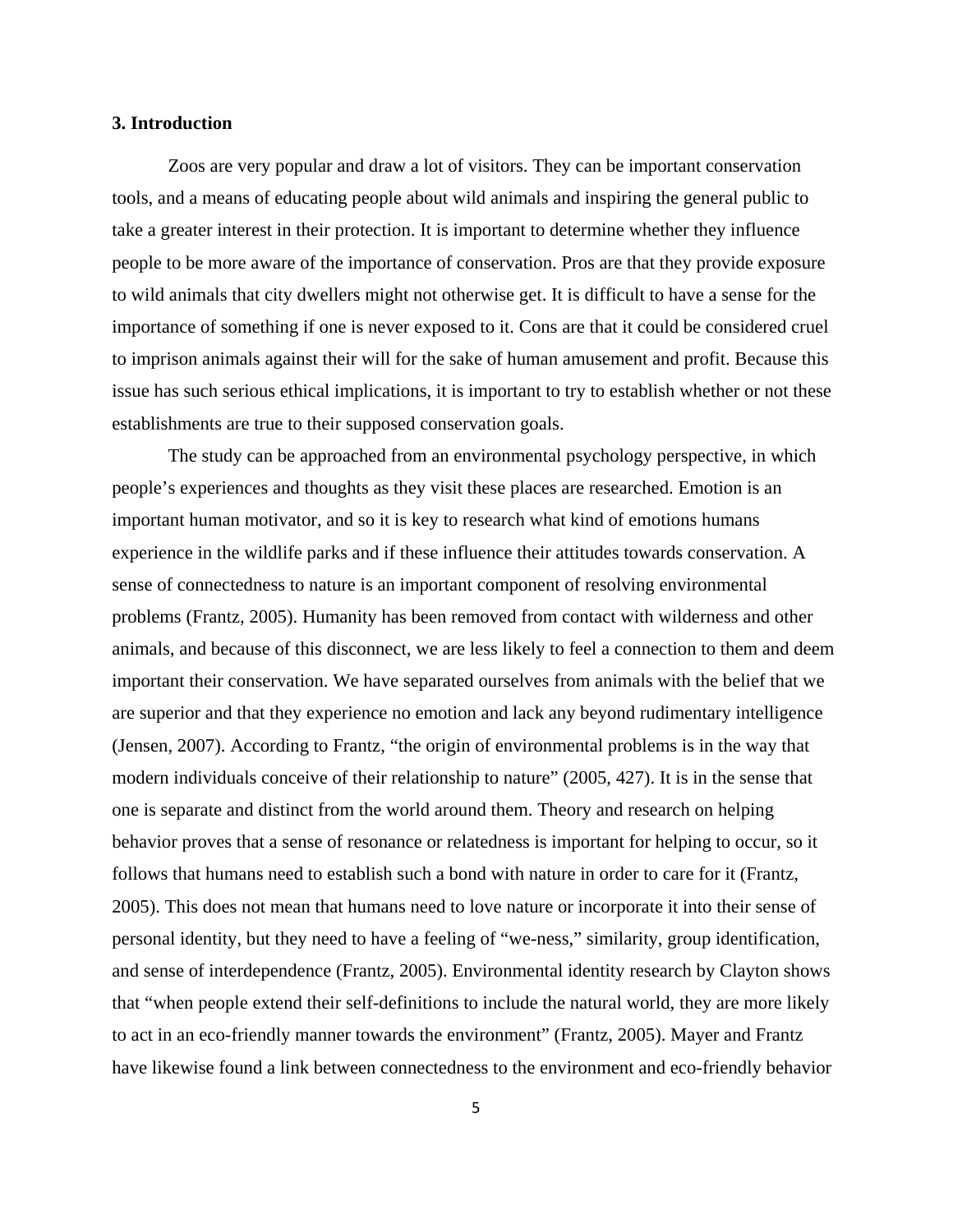(2005, 428). Promoting pro-environmental personality characteristics will lead people to experience a greater sense of connectedness with nature (Frantz, 2005). Although, the authors do question whether an increased sense of interdependence with nature will always lead to ecofriendly acts (Frantz, 2005). Jensen (2007, p. 3) argues that we need contact with animals to remind us of the complexity of life and that we are not at the center of the universe. If children do not experience wild animals, they will have a warped sense of the world and themselves. In order to determine how visits to zoos influence visitors, it is necessary to understand if a connection is established between humans and animals when they visit the zoo, and what the nature of that connection is.

Vining posits that zoos allow people to have contact with animals, reconnect with the natural world, and approach it in a spirit of conservation (2003, p. 90). Vining (2003, pp. 93-94) questions, though, whether the contact with animals that zoos provide fosters a sense of connection to animals that leads us to care for them as individuals, and whether caring for individuals leads to caring for ecosystems. He accepts this as a possibility that needs to be further studied. The author of "After the Ark" questions whether the main focus of zoos' conservation efforts should be the individual, the species, or the ecosystem (Mazur, 1997). This relationship is crucial to my research. If humans do not establish a connection with animals when they visit the parks, they will not care for the individual animals, the species or the habitats, rendering a conservation ethic impossible.

A study done by the Association of Zoos and Aquariums (Falk, 2007) found that visits to zoos and aquariums prompt individuals to reconsider their role in environmental problems and conservation action and to see themselves as part of the solution. Research on visitors to the National Aquarium in Boston does show that they exhibited strong emotional responses, an increase in motivation to engage in environmentally beneficial activities, increased support for conservation, and increased understanding about marine environments and conservation (*The impact of science and discovery centres*, 5). Visitors also believe that zoos and aquariums play an important role in conservation education, and they report experiencing a stronger connection to nature as a result of their visit (Falk, 2007). Interactive exhibits, interpretive tours and educational programs that allow people to experience face-to-face contact with living animals influence visitors in significant ways (Falk, 2007). It can be hard to measure the effects on

6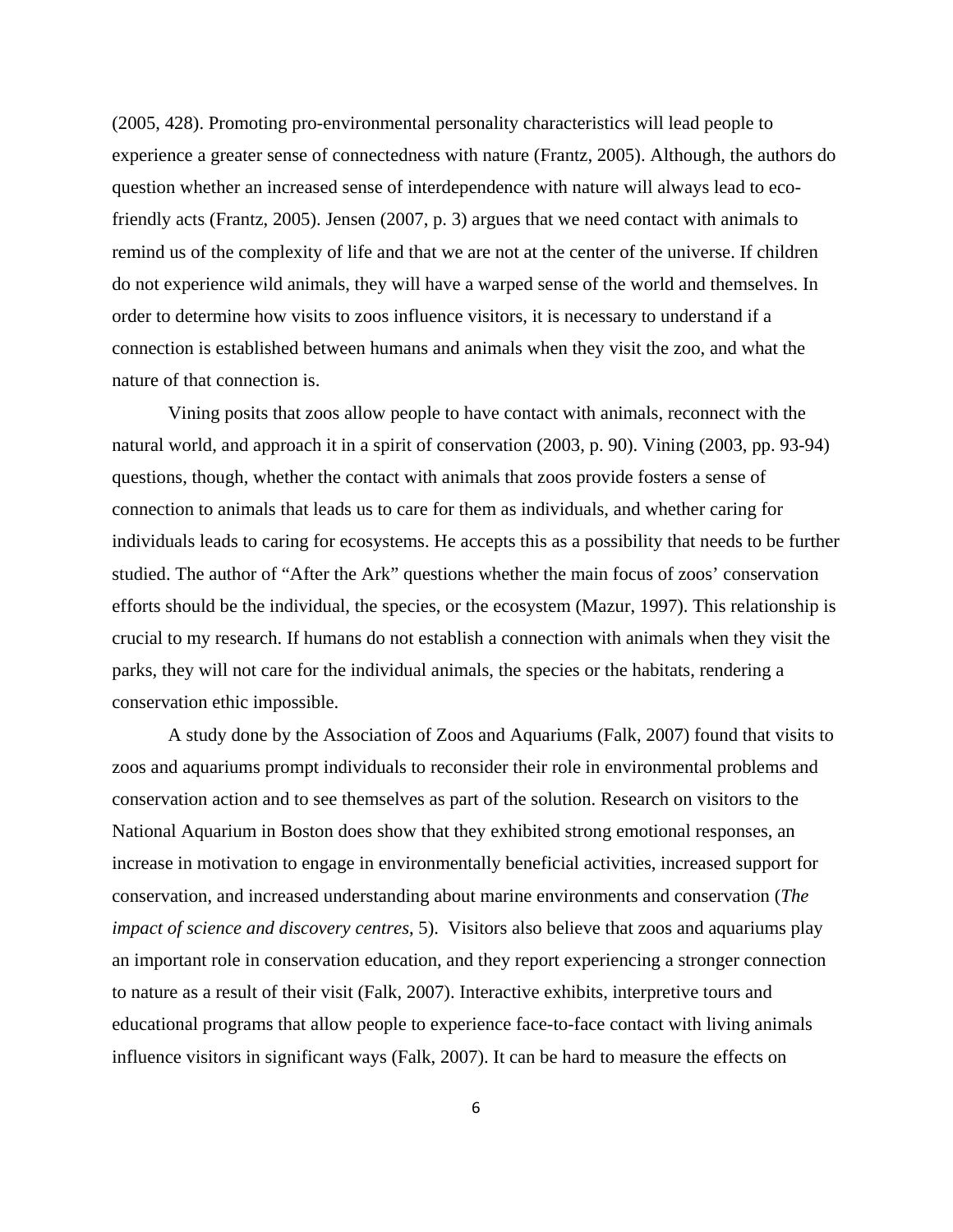attitudes and behaviors that zoos and aquariums have on their visitors because many visitors already possess pro-environmental attitudes and therefore do not exhibit changes in their attitudes and behavior as a result of the visit, although the visit does reinforce existing attitudes (*The impact of science and discovery centres*, 5).

Some literature suggests that zoos may actually emphasize separation and anthropocentrism, because animals are behind bars against their will instead of roaming free in the wild (Vining, 2003). Zoos encourage a skewed view of our place in the natural order, when what we really need is to learn to live as one species among many (Jamieson, 1985). They establish the relationship that animals are there, humans are here, and we have power over them (Jensen, 2007). Zoos offer a superficial relationship based on hierarchy and dominance, and therefore do not provide a healthy kind of contact with animals (Jensen, 2007). If you have never seen that animal in the wild, you have not really seen that animal (Jensen, 2007). We cannot get the intimate connection we need with wilderness and wild animals through zoos. The world will be better off if zoos are abolished (Jamieson, 1985). Deep psychological and perceptual flaws cause us to imprison animals for our enjoyment (Jensen, 2007). If anthropocentrism is indeed increased by a visit to the zoo, then a conservation ethic will most definitely be difficult to generate.

Another potential problem with zoos addressed by previous research is that zoos might create a connection between humans and individual animals, but not foster concern for the species and their habitats. The almost universal practice of giving animals names highlights their individual personalities and anthropomorphizes, thereby failing to generate respect for nonhuman nature (Mazur, 1997). Visitors are more concerned with the characteristics, behavior or welfare of individual animals rather than species conservation (Mazur, 1997). Furthermore, many zoos are hesitant to actively push conservation messages because of the need to maintain a relaxing and entertaining atmosphere for the zoo goers and avoid overwhelming them with depressing information (Mazur, 1997).

Others question the educational value of zoos. Zoo goers' knowledge of zoos is lower than that of hunters, backpackers, fisherman, etc., and that they display the usual prejudices about animals (Jamieson, 1985). Most visitors spend little time at the cages and only express interest in baby animals or those behaving in entertaining ways (Jamieson, 1985). Studies have

7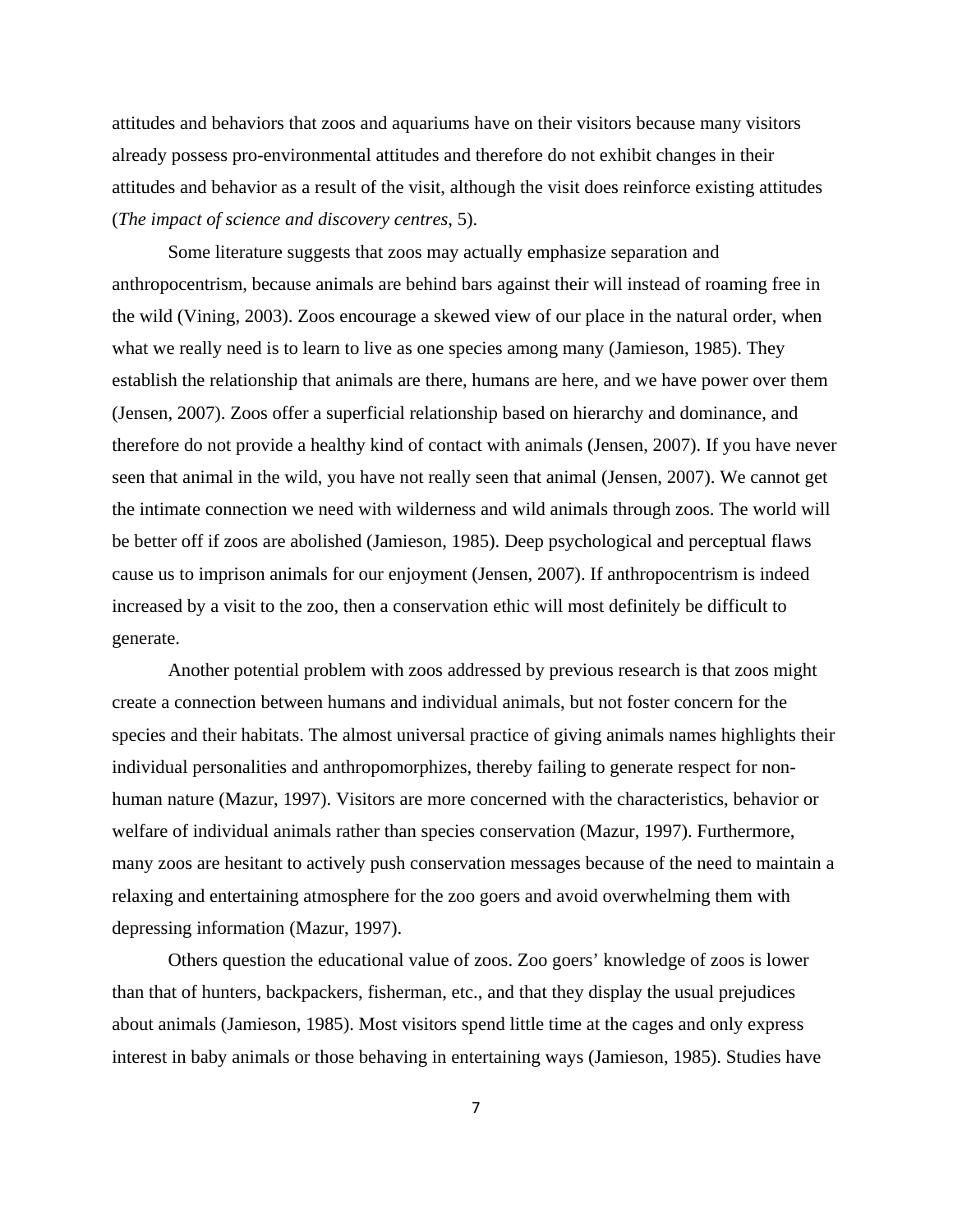shown that most zoo goers seek a safe, attractive and entertaining social experience, rather than a serious learning opportunity (Mazur, 1997). Informational signs and graphic can lead to attitudinal changes, but most visitors do not read them (Mazur, 1997).

Modern zoos have made modifications that may increase their effectiveness in creating a conservation ethic in visitors. Contemporary, naturalistic exhibits (as opposed to the traditional caged model) stimulate visitors to make a connection between the zoo animals and their wild counterparts, and more interactive exhibits foster a deeper understanding and appreciation of the animals (Mazur, 1997). Tour guides and keeper talks can deliver environmental messages that might facilitate cognitive and affective changes (Mazur, 1997).

.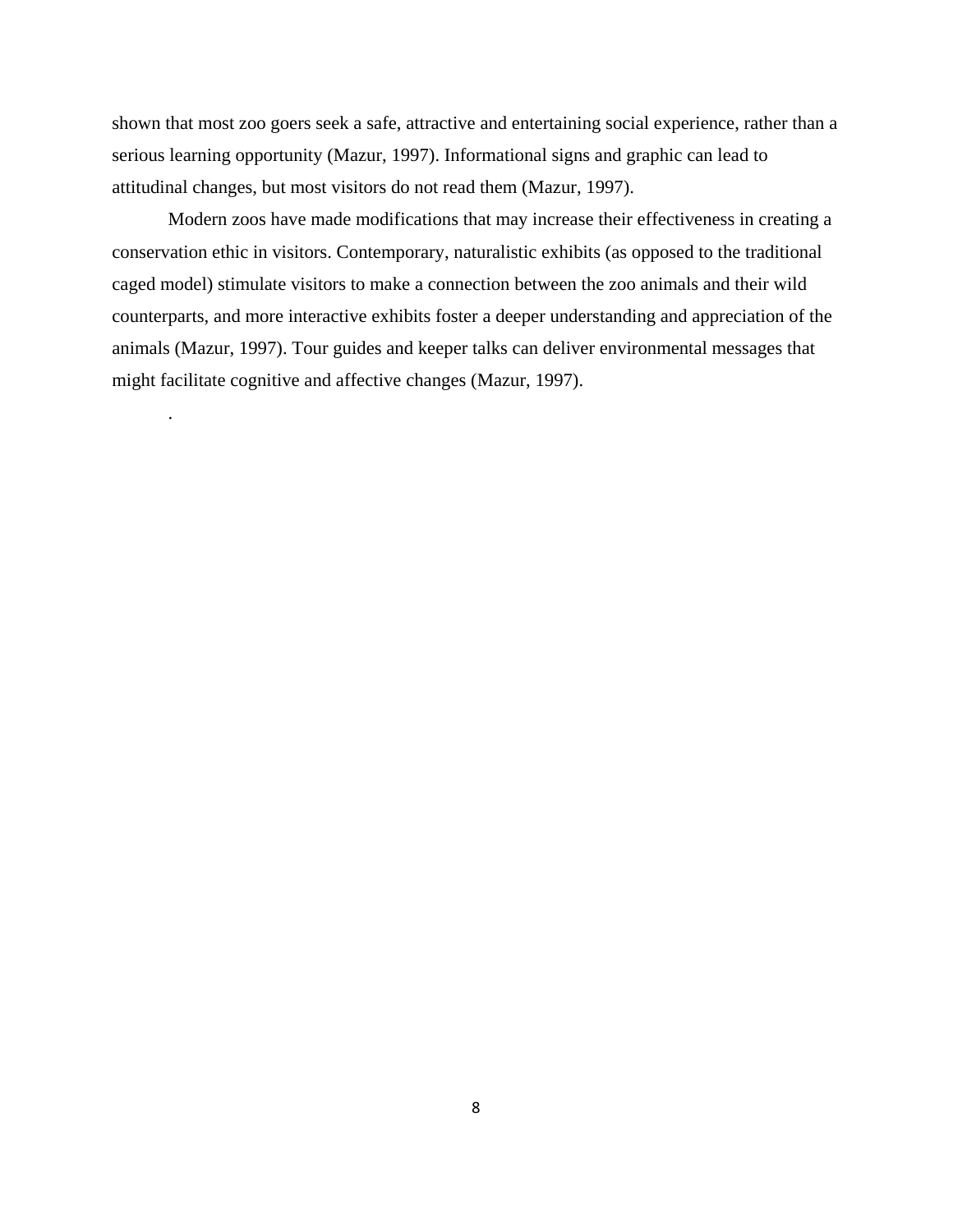## **4. Methodology**

I conducted the study at the Taronga Zoo in Sydney, Australia. I originally planned on researching at four different locations, Taronga Zoo, Sydney Aquarium, Wildlife World, and the Ocean World. As I began the project, though, I realized that it would be impossible to perform more than superficial and hurried research if I studied all of the locations. I chose to focus on the Taronga Zoo because they were the first to contact me and seemed interested in my research, and Paul Maguire, my advisor, supplied me with several valuable contacts. Furthermore, the ferry wharf provided the perfect opportunity to survey zoo visitors.

I chose to study the development of a conservation ethic in adults rather than children for several reasons. First of all, the process of getting approval for research with children is much more tedious, and I did not consider it imperative to my research. Also, I assumed that children would be less likely to have developed conservation ethics, or if they do, then they are not part of their conscious awareness. Thus, most of the data gathering would have to be implicit rather than explicit. These complications would render research much more difficult, so I chose to abstain from interaction with children for my project.

I employed several methodologies of data gathering. I interviewed several volunteer tour guides and staff members at the zoo as well as a staff member of the Sydney Aquarium. I attended all of the shows, keeper talks, and animal feed times that the zoo offered. I analyzed the content of the Taronga Zoo website, pamphlets, interpretive and informational signs. I observed visitors' behavior and what kind of questions they posed to keepers during keeper talks. As for direct data gathering from visitors, I conducted 210 surveys in the zoo and on the ferry wharf. I recorded all of the data in my ISP journal. Practically all of the data was qualitative with the exception of the quantitative analysis of the survey results.

Limitations of the data include my own biases and subjectivity, as well as the standard shortcomings of surveys and interviews. I did the content analysis of the various media myself, and obviously there could be biases here in how I interpreted information. I might have approached the observation component thinking that the average person cares less about conservation than I do, and then have subconsciously selectively filtered information to substantiate this bias. With observation, I did not gain a deep understanding of the conservation ethic of visitors. It is based purely on comments that I hear, body language, what kind of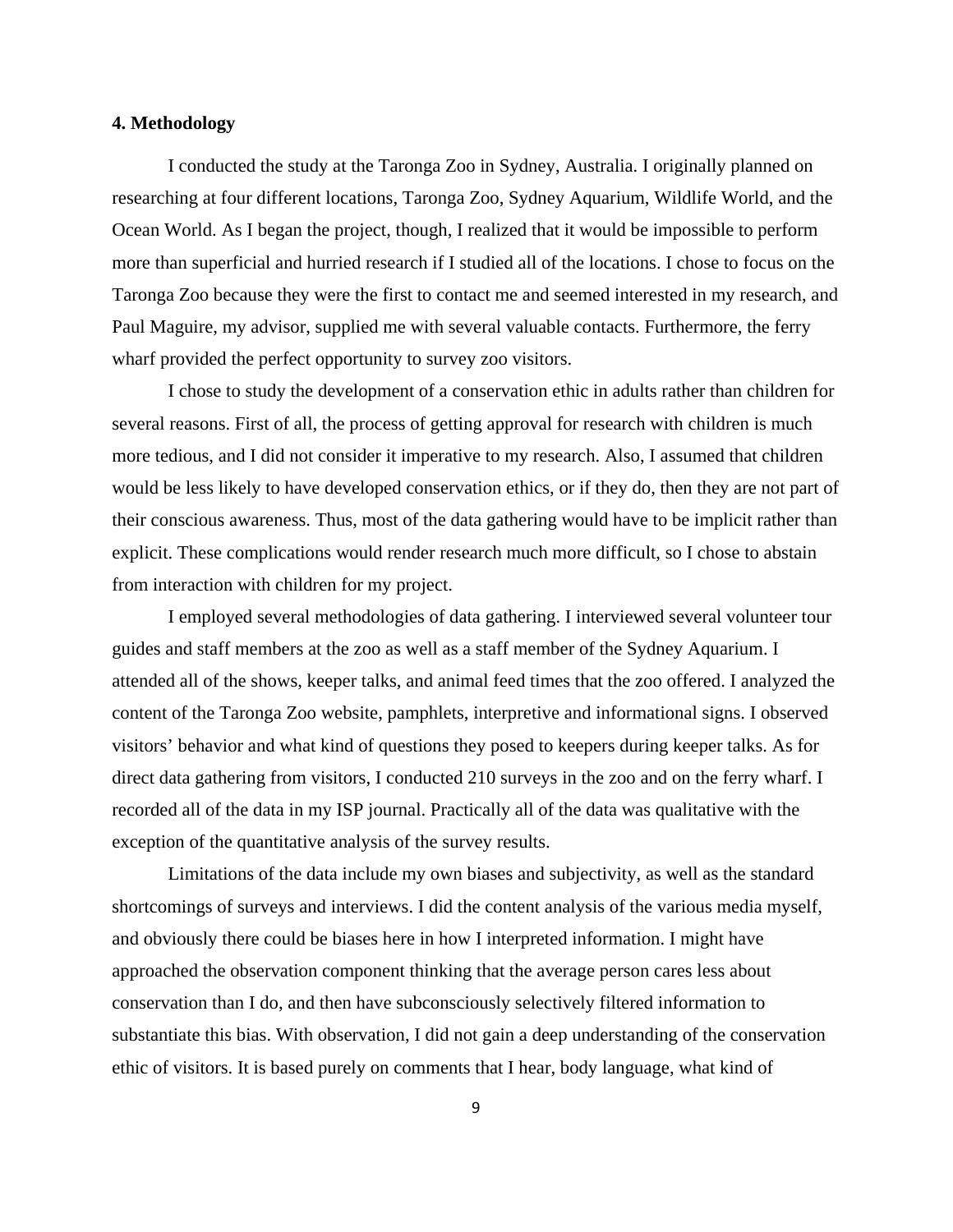questions visitors pose, and how long I observe them reading the informational signs and standing at the exhibits. Difficulties I came across with surveying included couples filling out one survey for the both of them, which could yield inaccurate results, and many people not filling out the open ended questions, or just writing one word. Also, many people answered inconsistently. They would rate their knowledge of conservation as low, but then write later on that they already had a high interest in conservation. Many people also did not read the questions carefully, and their responses did not give me much valuable data. Self-report data is notorious for its questionable reliability. Just because people say they feel a certain way, it does not mean that they actually do. If people perceive a strong conservation ethic as a positive thing, they will overstate the strength of their conservation ethic.

## **Interviewees**

- Claudette Rechtorik
	- Sydney Aquarium Conservation Fund
- David Smith
	- Taronga Conservation Society Australia
	- Taronga Zoo
- Judy Gibson
	- Manager of Education and Volunteers
	- Zoo Friends
	- Taronga Zoo
- Anonymous volunteer tour guide
	- Zoo Friends
	- Taronga Zoo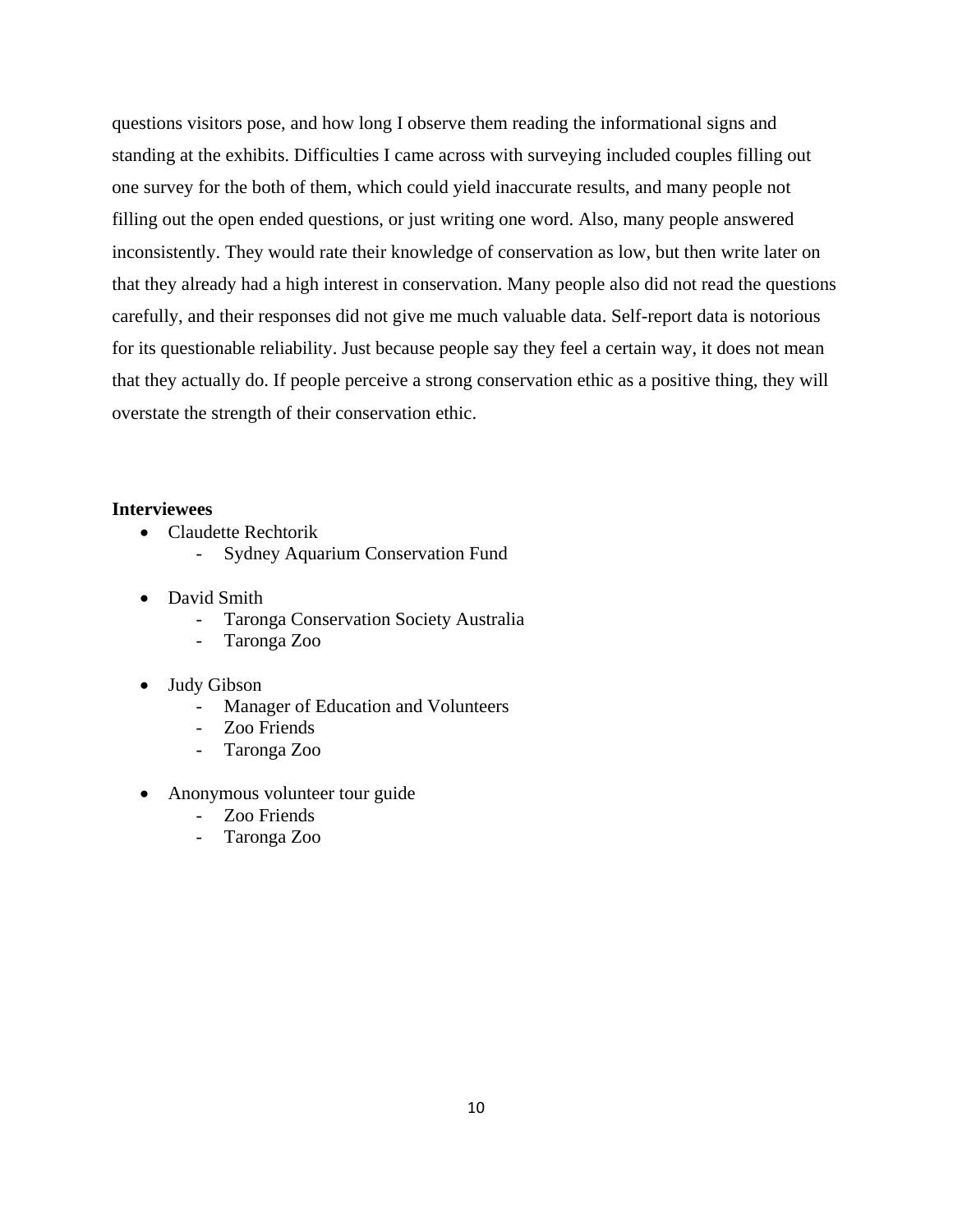## **5. Discussion**

## **5.1 Increasing general understanding**

The zoo focuses on simply increasing understanding of animals, which is the first step to caring about animals, species and their habitats. This is achieved by general informational signs at all of the exhibits, explaining where the animal is from, stating its classification, and giving a description of the species. Keeper talks gave general information about animal husbandry, such as what the animal eats, how the keepers care for it, its behavior, gestation periods, general anatomy/physiology, etc. The zoo also attempts to dispel myths and stereotypes about animals. A sign near the seals describes the difference between seal and sea lions, and a keeper mentions during the keeper talk that dogs are seals' closest relatives. During the seal show, different types of seals are presented, which helps to avoid creating a stereotype of one type of 'seal' in people's minds. Keepers also reject the stereotype that all seals do is eat and sleep. People often mistake chimpanzees for monkeys, and the chimp keeper stressed the difference between monkeys and apes, explaining that chimps belong to the latter.

The zoo also aims to decrease fear towards animals that are traditionally perceived as scary or ugly and make visitors more comfortable with them. Judy Gibson, Manager of Education and Volunteers at Taronga Zoo, explains that it is harder to inspire a conservation ethic towards animals that people are frightened of or perceive to be ugly (pers. comm., 17 November 2008). By breaking down some of the negative stereotypes surrounding crocodiles, spiders, and snakes, the zoo encourages a conservation ethic towards them as well. A sign near the saltwater crocodile exhibits brakes down myths about crocodiles and explains why we find them so scary. "Crocs have a reputation as ferocious man-eaters though on average in Australia they only kill about one person per year" explains an informational board. Other information includes that a 7 meter saltwater crocodile is rare (5 meters is the average), jump attacks are unlikely and humans can actually outrun a crocodile. It goes on to list safety tips on how to avoid an attack. The spider keeper explained that spiders are actually terrified of us, the chances of being bitten are low, and anti-venoms are available should one be bitten. A sign in the reptile house notes that snakes are shy animals and their first inclination is to escape and hide rather than bite, and that if one comes across a snake the smartest thing to do is be still and let it go by. By giving visitors tips on how to be safe, the zoo hopes to make people more confident and less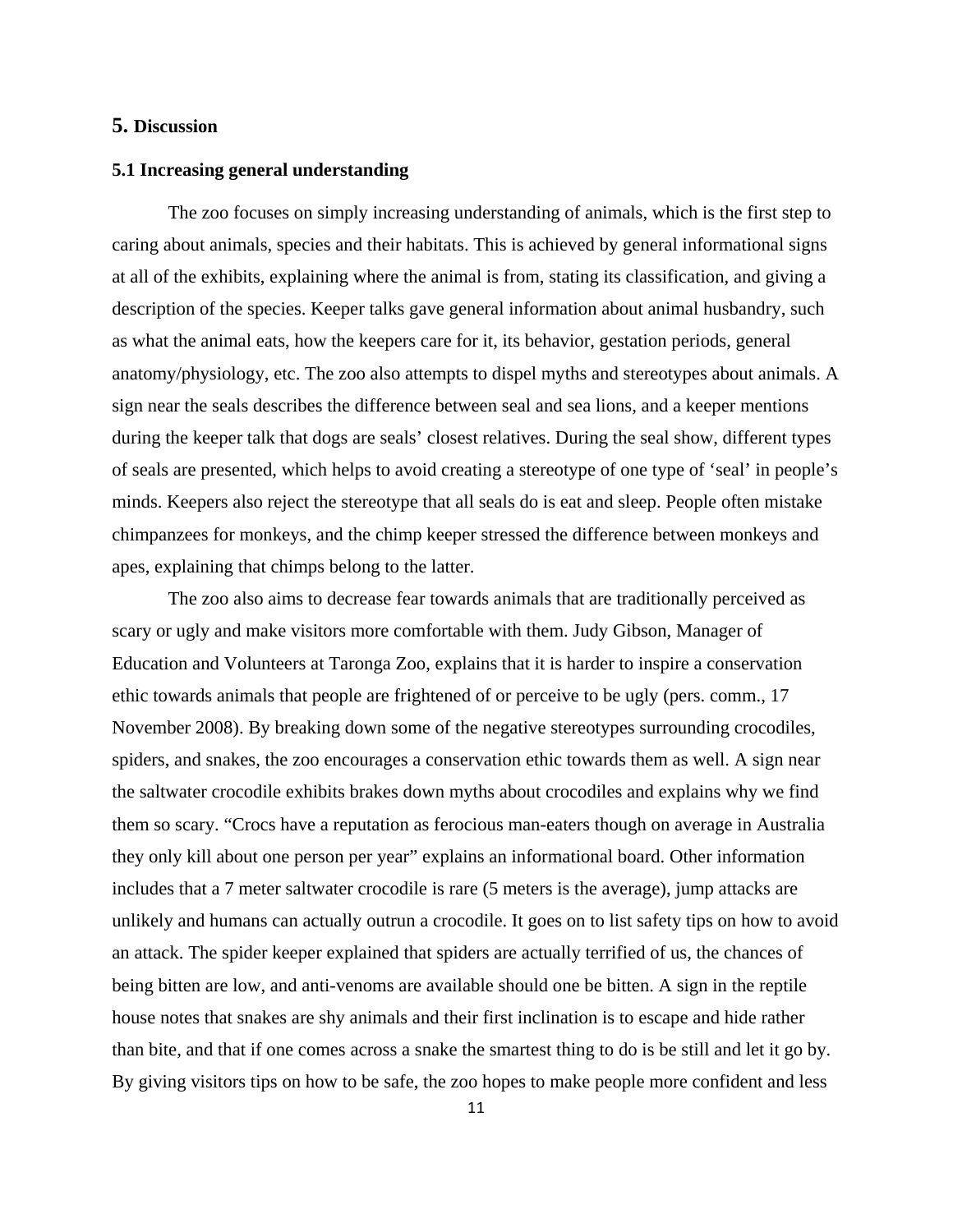fearful and hateful towards these creatures. A volunteer tour guide at the zoo thinks that for animals which people are traditionally scared of, such as snakes, allowing visitors to handle the animal while keepers tell them about what a wonderful animal it is and why it is important will lead people to look at the snake in a different way (pers. comm., 17 November 2008).

#### **5.2 Conservation messages**

The most obvious and heavily used method of instilling a conservation ethic in the visitors is posting information about threats to species' survival. "Poaching and loss of habitat are seriously reducing elephants' numbers and affecting their vital role in the forest" reads a sign next to the elephant exhibit. In the Wild Australia walkabout, there are signs describing how European settlement has affected the kangaroos and their kin (the bush was cleared and rabbits, cats, and foxes were introduced). A sign near the booth where visitors can take a picture with a koala talks about the destruction of koalas' habitat as a result of development, and the need for native wildlife corridors. This is a high traffic area, and the designers took advantage of this opportunity to educate visitors. A huge, beautiful mural near the platypus exhibit details the threats to platypus populations. The following message is next to the Malayan Tapir exhibit: "logging of their forest home has forced Malayan Tapirs into the higher mountain regions that are unsuitable for agriculture."Another board describes the threats of the illegal bush meat trade, and how even if animals are confiscated they cannot be returned to the wild. "Threats to animals increase as remote areas of forest habitat are opened up by mining and timber companies. Workers hunt for bush meat to eat in the forest camps and poachers use the new roads to access once secluded colonies" it reads. Another board asks "Why do rock wallabies need our help?" It then describes the various threats to Wild Bush rock wallabies (competition from rabbits and goats for food, farmlands, and foxes and cats).

One of the bluntest conservation messages in the zoo is in the chimp exhibit. A sign plainly states that "humans are the threat" and that "chimps are not thriving in the wild." It does not say that humans are *one* of the threats, or that chimps are having *difficulty* thriving in the wild. Another high-impact message near the big cat exhibits states that "big cats are disappearing in the wild." This creates a sense of immediacy; the problem is *now.*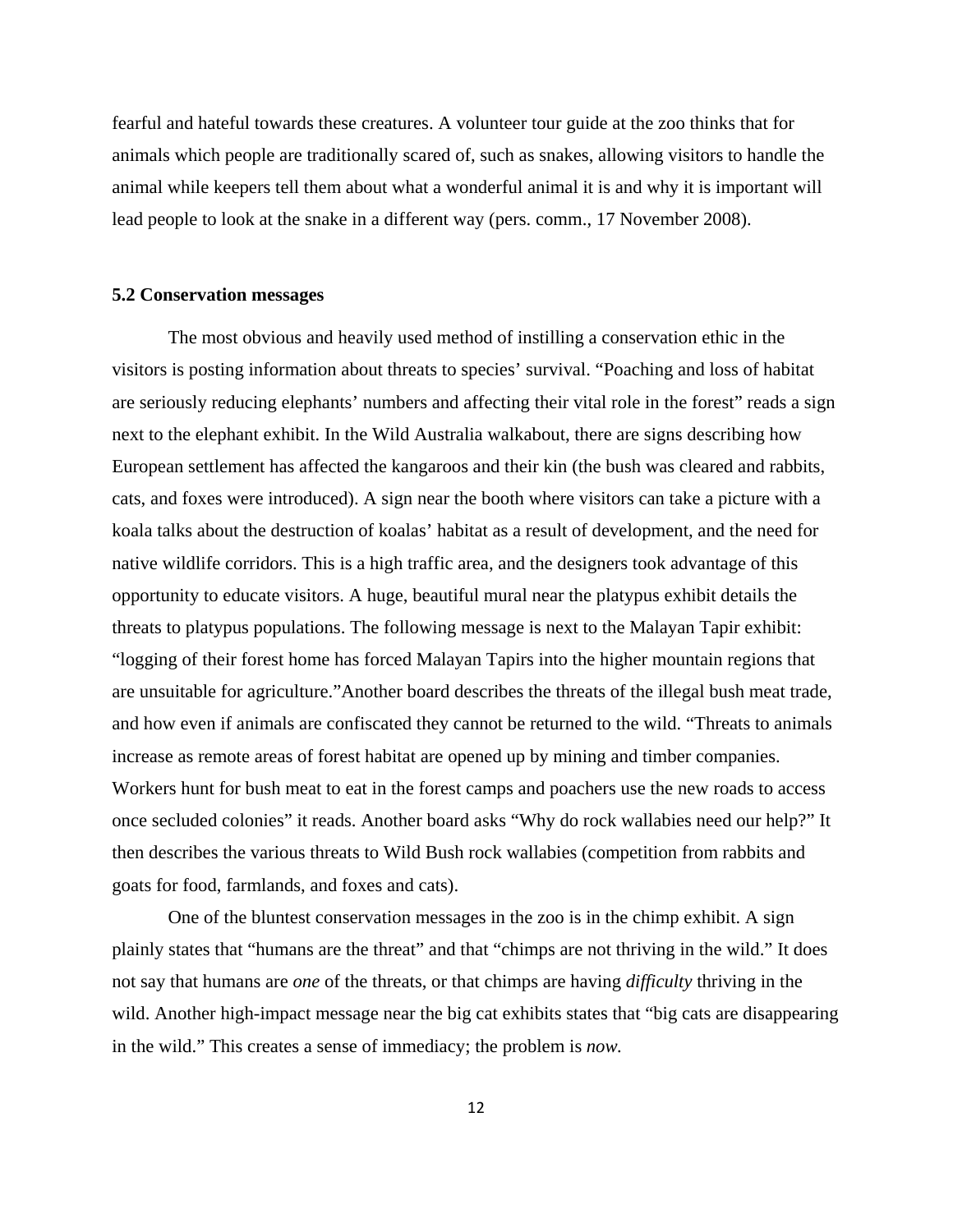Keeper talks heavily stressed the importance of conservation, and the keepers educated the public about threats to biodiversity. The chimpanzee keepers talked about the threats to the species in the wild (habitat loss, human diseases against which they have no immunity, the bush meat trade and the pet trade). During the seal keeper talk, the keepers talked about the many marine species that have already gone extinct, and the need to protect our oceans. They also mentioned the importance of disposing of rubbish properly, and told the visitors about the many dangers that trash poses to life in the oceans. The koala keeper outlined the threats to koalas (habitat destruction, cars, koala Chlamydia).

 Unfortunately, I did not notice many people reading the interpretive and informational signs, a concern that was expressed in background literature. Young people especially did not seem to stop by very often, and if they did it was very briefly. People were more inclined to look at pictures rather than read the information. Parents were much more interested in taking pictures of their children next to the animals. David Smith, a staff member at the Taronga Conservation Society at Taronga Zoo, thinks that people come to the zoo primarily for a fun, entertaining day out, and that conservation messages are becoming more important but are still not the main objective (Pers. comm., 17 November 2008).

 Visitor survey responses indicate that the shows and keeper talks had a big impact on many of them. Examples of responses include "[the] bird show was very moving-interaction was superb! Also the seal show and exhibit were favorites" and "loved [the] bird show, really great." Another visitor wrote that the something that strengthened his attitudes towards conservation was the seal show, which incorporated the message of non-pollution regarding our waterways.

 One issue with zoos expressed in the background research was that many people rate their conservation attitudes as high before their visit, and thus the zoo visit does not change their attitudes. The results of the survey indicate that most people rate their knowledge of conservation, species extinction and biodiversity as average (see table 1). Thus, the zoos messages on conservation are necessary and should be making a big impact on visitors (if they read them, of course). If visitors were above average in their knowledge of these conservation issues, these messages would be not as important. Most visitors did, though, report that they considered conservation of biodiversity to be very important prior to their visit to the zoo (see table 2). Many of the comments made by visitors in response to the question "Describe how the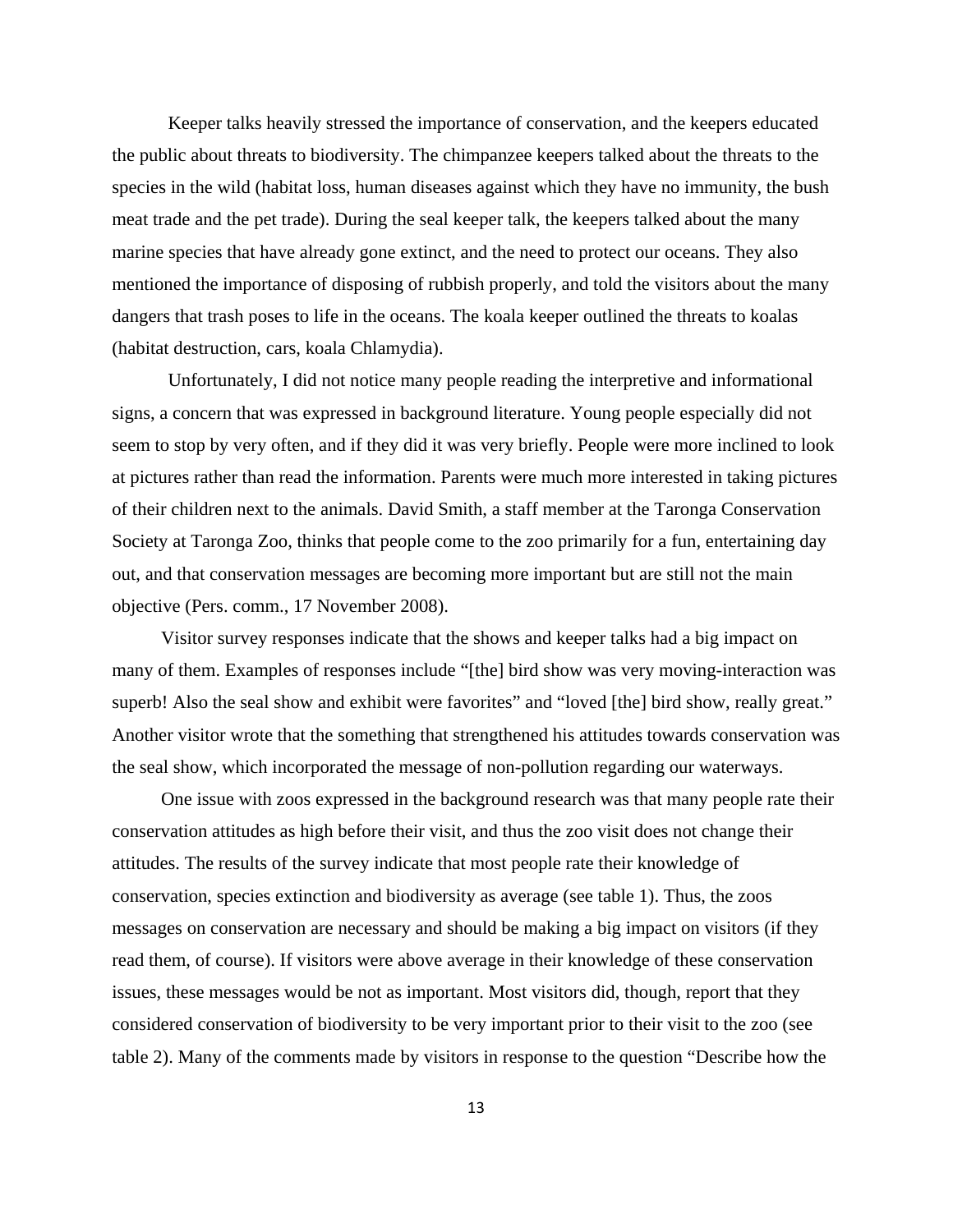visit has changed your attitudes toward conservation of biodiversity (care and concern for other species, interest and motivation to protect them and their habitats)" indicate that the visitors perceive their own conservation ethics to be quite high prior to their visit to the zoo. Comments include "[I was] always aware of saving endangered species," "conservation has always been important to me, this visit just re-affirmed that," and "I was already really interested in biodiversity, it hasn't changed my attitude but will increase it." These results were puzzling, because on one hand most people believed their knowledge of biodiversity to be average, yet their consideration of its importance was high.

## **Table 1**

## **Responses to Survey Question:**

## **"How would you rate your knowledge of conservation, species extinction and biodiversity before your visit to Taronga Zoo?"**

| <b>Very Low</b> | Low        | Average     | <b>High</b>  | <b>Very High</b> |
|-----------------|------------|-------------|--------------|------------------|
| $4(1.9\%)$      | 27 (12.9%) | 120 (57.4%) | $46(22.0\%)$ | $12(5.7\%)$      |

## **Table 2**

### **Responses to Survey Question:**

**"How important did you consider conservation of biodiversity prior to your visit?"** 

| Unimportant | <b>Somewhat</b><br>Important | <b>Very Important</b> |
|-------------|------------------------------|-----------------------|
| $4(1.9\%)$  | 81 (39.1%)                   | 122 (58.9%)           |

## **5.3 Interactive exhibits and reflection**

 Interactive exhibits within the zoo are designed to encourage visitors to have deeper, more meaningful experiences than they would if they passively filed past the exhibits. They promote reflection upon our relationship with the animals, similarities and differences between us and the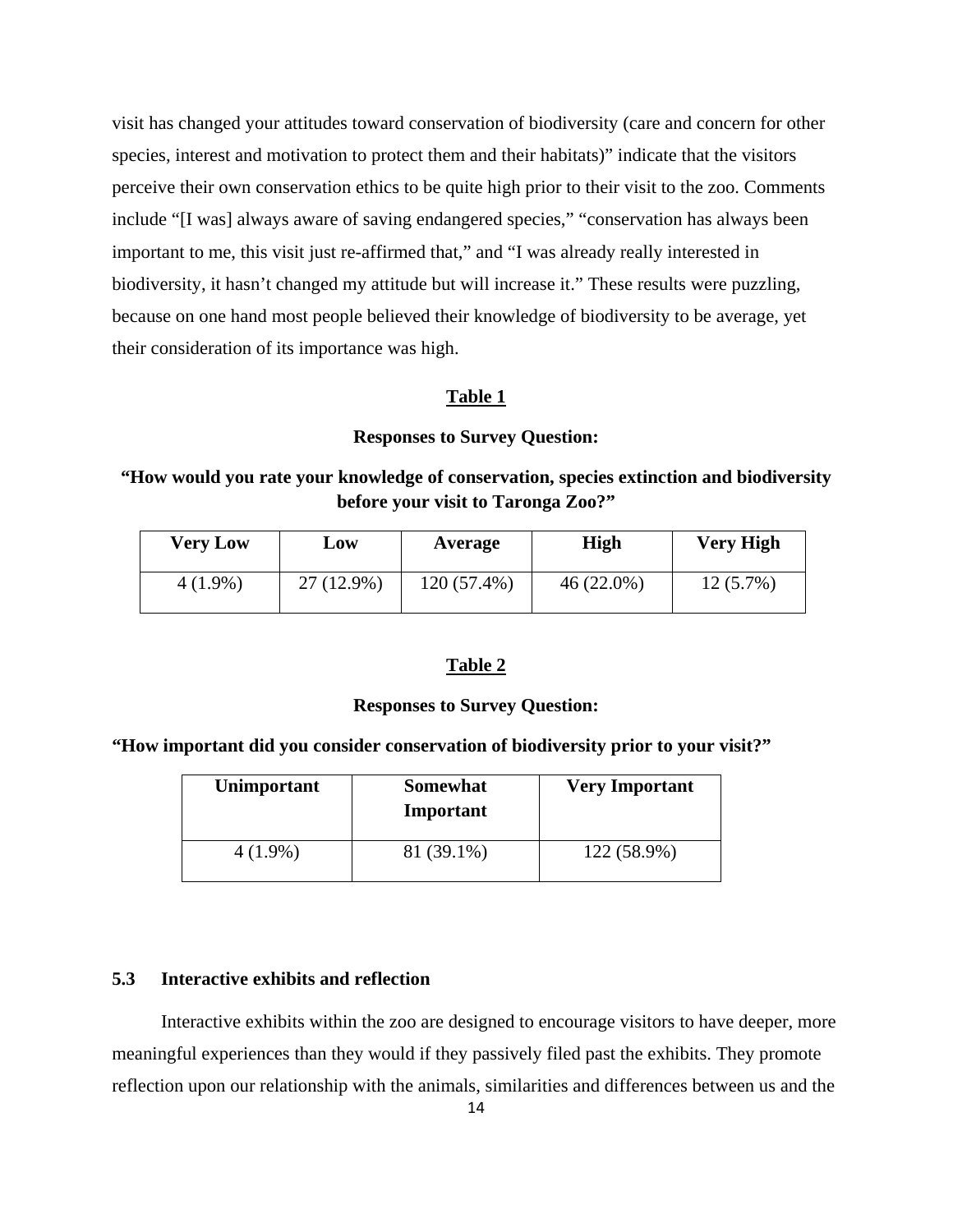importance of conservation of biodiversity. One of the most effective signs (next to the Victoria crowned pigeons) explained that this is the biggest living pigeon, and that the Dodo was the biggest, but it was hunted to extinction. It reads, "If only our forefathers had been a bit more sensible…let's hope our children don't say the same about us." This message encourages the visitor to reflect upon humanity's effects on biodiversity, as well as the kind of world we want to leave to our children. Another such sign next to the lion exhibit asks, "Man and Lion – can we live together?" Below are listed the issues surrounding lion conservation (numbers have plummeted, losing homes to agriculture, national parks are not big enough and conflicts between humans and lions arise as lions search for food). In a gazebo structure next to the elephant exhibit there are mock news articles from the "Village Times" which feature stories about elephants losing their jungle. "Elephants' future is uncertain as their traditional roles change and their jungle homes shrink" it reads. Framing the information as a current news article makes the issue seem more urgent and real. It is not just something that the zoos are preaching, it is actually happening. Outside of the Francois' langur exhibit there is a big picture board of the monkeys with the faces cut out. Visitors can take a picture with their face instead of the monkeys. This encourages visitors to step inside the animals' shoes. A sign near the chimp exhibits encourages visitors to watch the chimps. "Do they seem happy and relaxed in the sun? Are others getting up to mischief? Is tension building in the group?" it asks. The phrase "stay while the chimps sleep, groom, explore, play or fight…and then make up" encourages visitors to be patient, and to stay for more than just a few seconds. These questions are encouraging visitors to take a more active role in their visit rather than just passively milling by. A more active interaction with the animals in the exhibits creates a more salient memory of the zoo visit, hopefully prompting people to consider the animals, species, habitats, and conservation messages they were exposed to. The more vividly the zoo visit can be solidified in visitors' minds, the greater impact it will have upon their conservation ethics.

## **5.4 Entertainment**

 It is important to be tactful in presenting pro-conservation messages to people. The experience has to fun so that visitors stay interested and retain more information. "Fun facts" about animals are spread throughout the zoo, including on trains and construction site banners.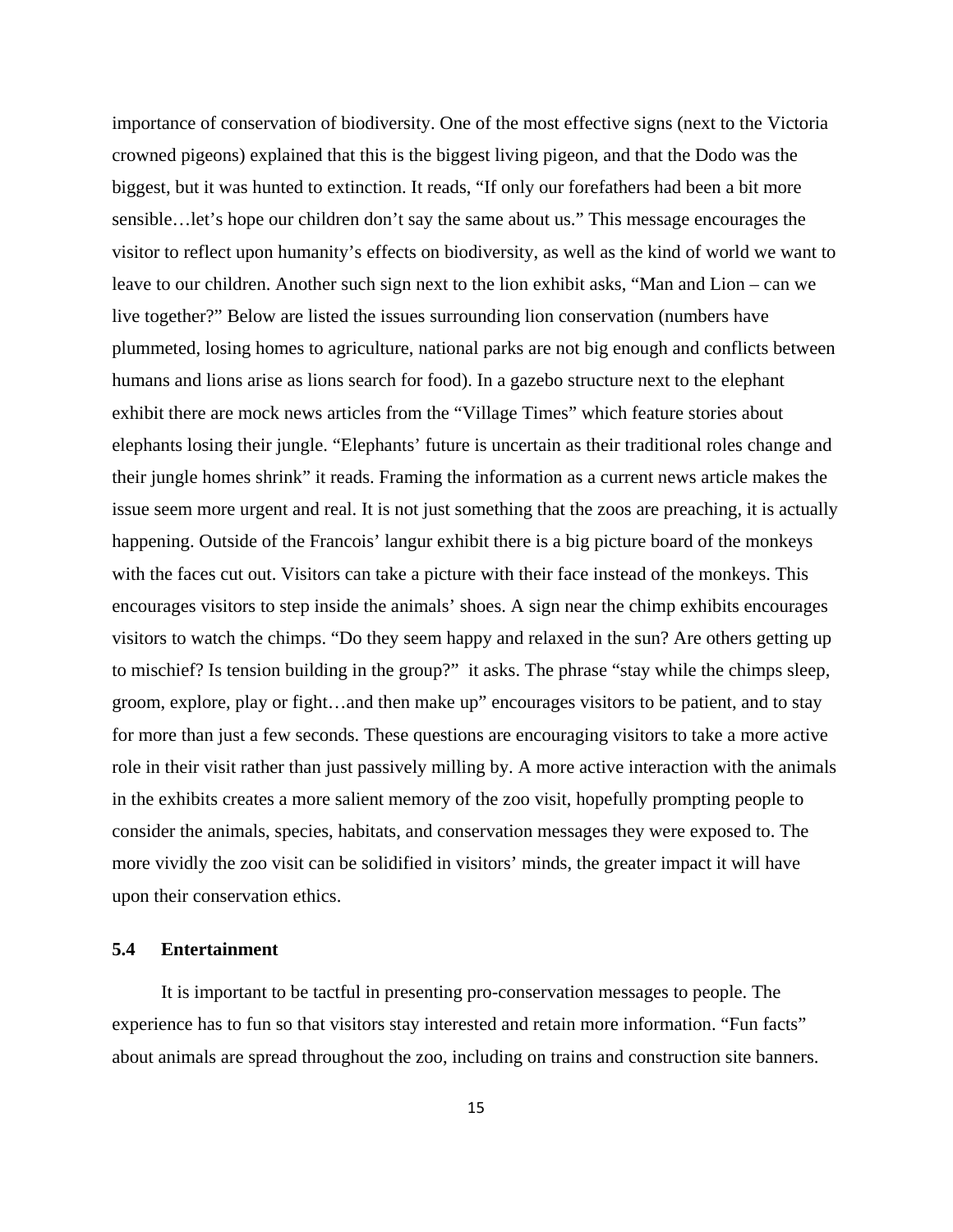Some examples include: a group of frogs is called an army, frogs absorb water through their skin by osmosis, eucalyptus leaves are so low in energy that koalas sleep up to 20 hours per day, and Asian elephants have only one "finger" on their trunk while African elephants have two. Keeper talks also feature lots of "fun facts" about animals. During the giraffe keeper talk, the keeper explained that giraffes' tongues are dark because of melanin, which protects them from sunburn, and that they have the highest blood pressure of all land animals.

 Zoos have to be discreet in their presentation of conservation messages for several reasons, a problem addressed in the background literature. First of all, most visitors think conservation is boring (D. Smith, pers. comm., 17 November 2008). There has to be ethical entertainment so that visitors stay engaged (J. Gibson, pers. comm., 17 November 2008). As Judy pointed out, the 'fun facts' are important because they spark interest; zoos cannot separate conservation from a great day out (pers. comm., 17 November 2008). The zoo volunteer explained that conservation messages not be too wordy or heavy, because people have a "saturation point of knowledge" after which their "eyes will glaze over" (Pers. comm., 17 November 2008). People cannot be 'fed' conservation messages straight; they need to be included in information that is entertaining (J. Gibson, pers. comm., 17 November 2008). The zoo "can get into the environmental stuff by starting out with fun, random trivia; silly things relax people [and] makes them more receptive" (J. Gibson, pers. comm., 17 November 2008). Trivia gets people thinking and intrigues them, leading them to ask questions (J. Gibson, pers. comm., 17 November 2008). The zoo keeper talks are informative and entertaining, they provide "simple conservation news" (D. Smith, pers. comm., 17 November 2008). The zoo volunteer thought that such information improves understanding and empathy (pers. comm., 17 November 2008).

 Also, the zoo's messages cannot be too harsh or confrontational because people do not want their values questioned (Zoo volunteer, pers. comm., 17 November 2008). Attitudinal and behavior changes have to be suggested (Zoo volunteer, pers. comm., 17 November 2008). "[We] don't want to evangelize, show people horrible messages/pictures all the time…[or else] people will shut down. [We] don't preach to them (J. Gibson, pers. comm., 17 November 2008)." "People don't even know that they're getting conservation messages…[we] need to 'smuggle' it in, make it subtle" (D. Smith, pers. comm., 17 November 2008).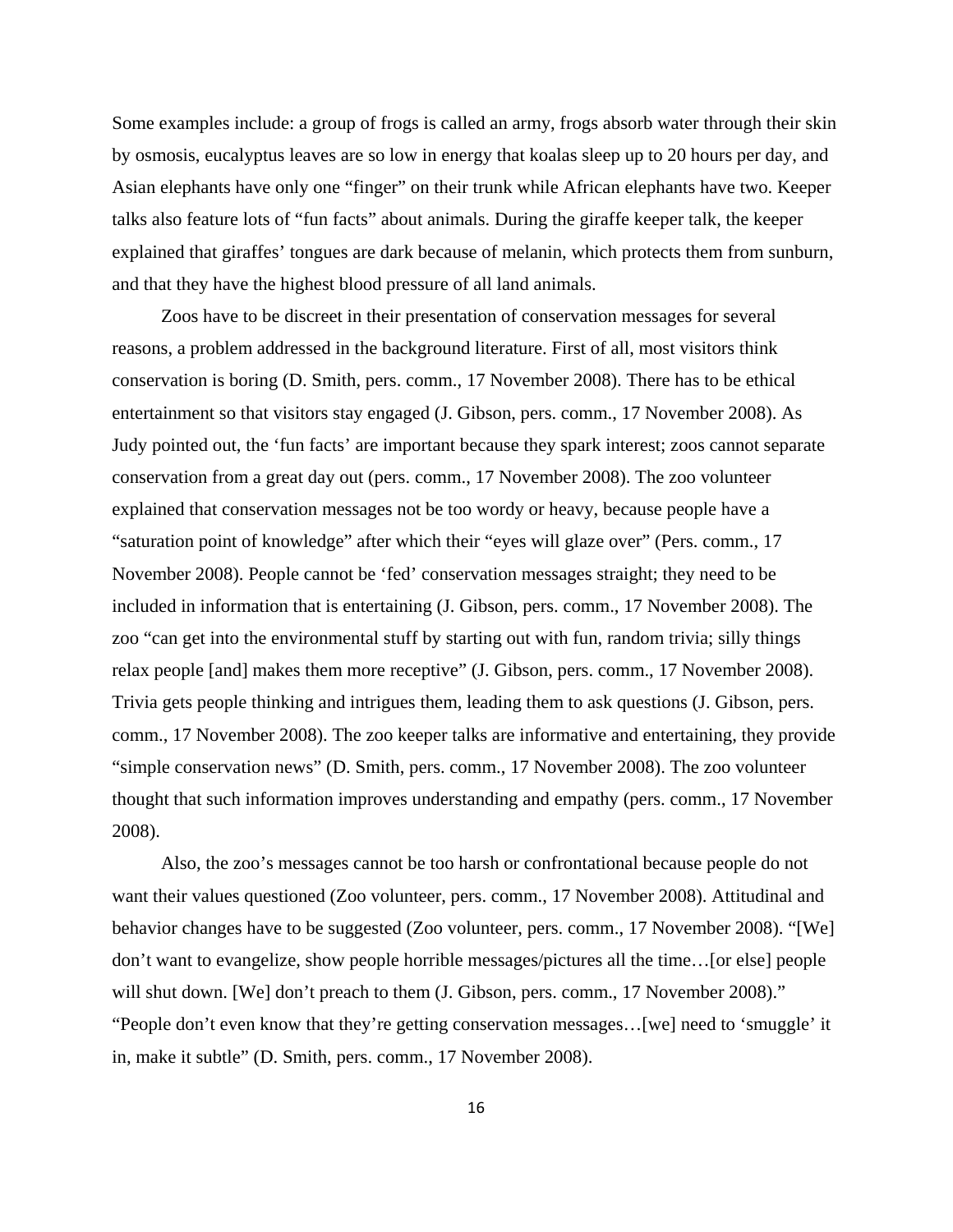### **5.5 Respect for animals and habitats**

 The zoo encourages respect towards animals and habitats. During the seal shows, the keepers talked about the importance of respect, and that they need to gain trust and build a relationship with the seals, which takes times. In the tiger and lion exhibits, there is a sign that lists and describes the symbolism of these big cats throughout history (see table 3). This increases their importance to humans and portrays them as majestic and deserving of reverence. Comments on informational signs throughout the zoo seek to increase respect for animals by inspiring awe (see table 4). "Don't tap on the glass-we don't like it" reads a sign in front of the gorillas. This sentiment is expressed from the point of view of the gorilla, encouraging perception of it as an individual with emotions and preferences. Keepers stress during the gorilla keeper talk that behavior training is for the benefit of the animals, not the people. That is why it takes place behind the scenes rather that in the public eye. At the end of the bird show, keeper encourages people to "enjoy what nature has to offer." The slogan on the zoo map is "be inspired by wildlife!" Written on the boards with times for talks and feeds is the phrase "creating experiences that inspire us to care for wildlife." Seeing the individual animals does increase respect for them, as demonstrated by visitors' survey comments: "you forget that animals have emotions too, it makes you happy," "I last went to the zoo in high school, so seeing these animals in real life was a strange and humbling experience," and "[the visit] reaffirmed my care for all animals and belief that they are as important as humans." A large amount of visitors reported a sense of interrelatedness, connection, and care for the animals (see Table 5).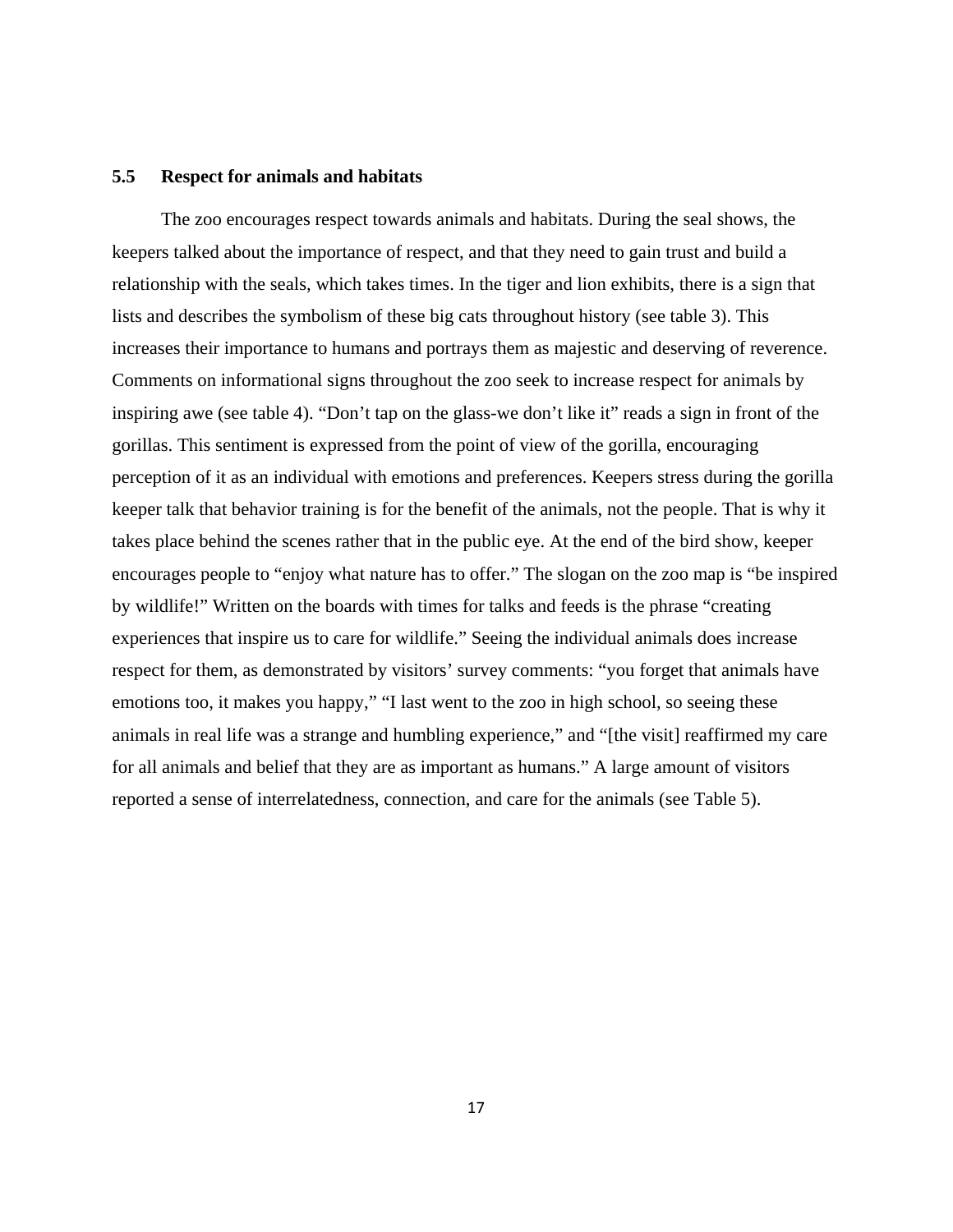## **Table 3**

## **Tigers and Lions: Symbols throughout History**

| <b>Animal</b> | <b>Culture</b> | Role                                                |
|---------------|----------------|-----------------------------------------------------|
| Tiger         | India          | King of the Forest                                  |
| Lion          | China          | Defender of law and guardian of sacred<br>buildings |

## **Table 4**

## **Encouraging Respect towards Animals by Inspiring Awe**

| <b>Animal</b> | <b>Information</b>                                          |
|---------------|-------------------------------------------------------------|
| Crocodile     | "The world's largest living reptile"                        |
| Kimodo Dragon | "The world's largest living lizard"                         |
| Ostrich       | "The largest, heaviest and tallest living bird"             |
| Bongo         | "One of the largest and most beautiful species of antelope" |
| Sun Bear      | "The smallest bear in the world very strong for its size"   |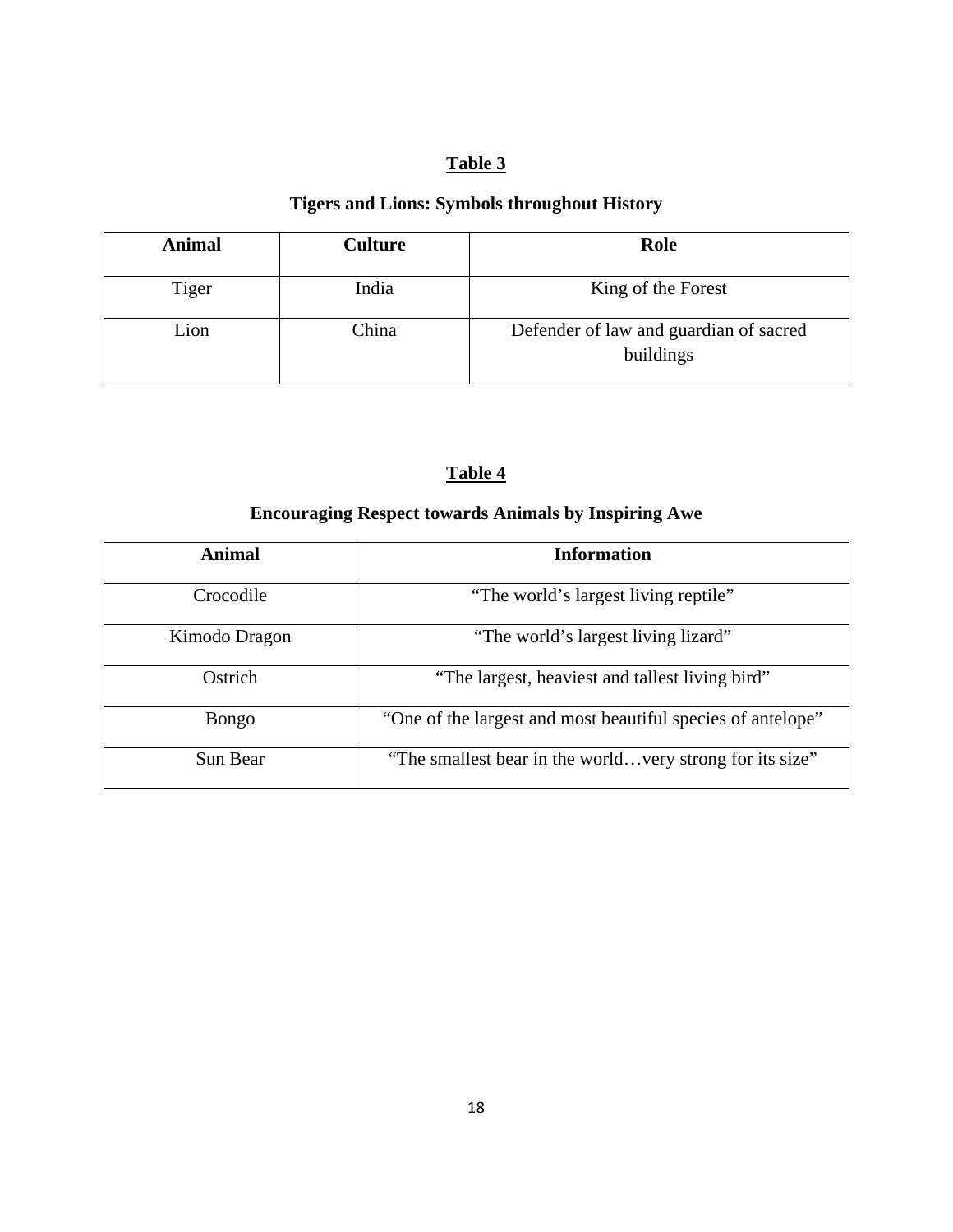# **Table 5**

## **Responses to Survey Questions 3-7**

| <b>Question</b>                                                                                                      | <b>Strongly Disagree</b> | <b>Disagree</b> | Agree       | <b>Strongly Agree</b> |
|----------------------------------------------------------------------------------------------------------------------|--------------------------|-----------------|-------------|-----------------------|
| Did you feel a sense of connection,<br>interrelatedness to the animals you<br>saw on your visit?                     | $2(1.0\%)$               | $18(8.6\%)$     | 147 (70.0%) | 43 (20.5%)            |
| Has this visit caused you to care<br>more about the <b>individual</b> animals<br>that you saw?                       | $1(0.5\%)$               | $19(9.0\%)$     | 141 (67.1%) | 49 (23.3%)            |
| Has this visit caused you to care<br>more about the species that you<br>saw?                                         | $1(0.5\%)$               | 13 (6.2%)       | 150 (71.8%) | 45 (21.5%)            |
| Has this visit caused you to<br>think/care more about the<br>protection of the natural habitats of<br>these animals? | $1(0.5\%)$               | $9(4.3\%)$      | 119 (56.9%) | 80 (38.3%)            |
| Did your visit to the zoo increase<br>your respect for non-human nature?                                             | $1(0.5\%)$               | $14(6.9\%)$     | 110 (54.2%) | 78 (38.4%)            |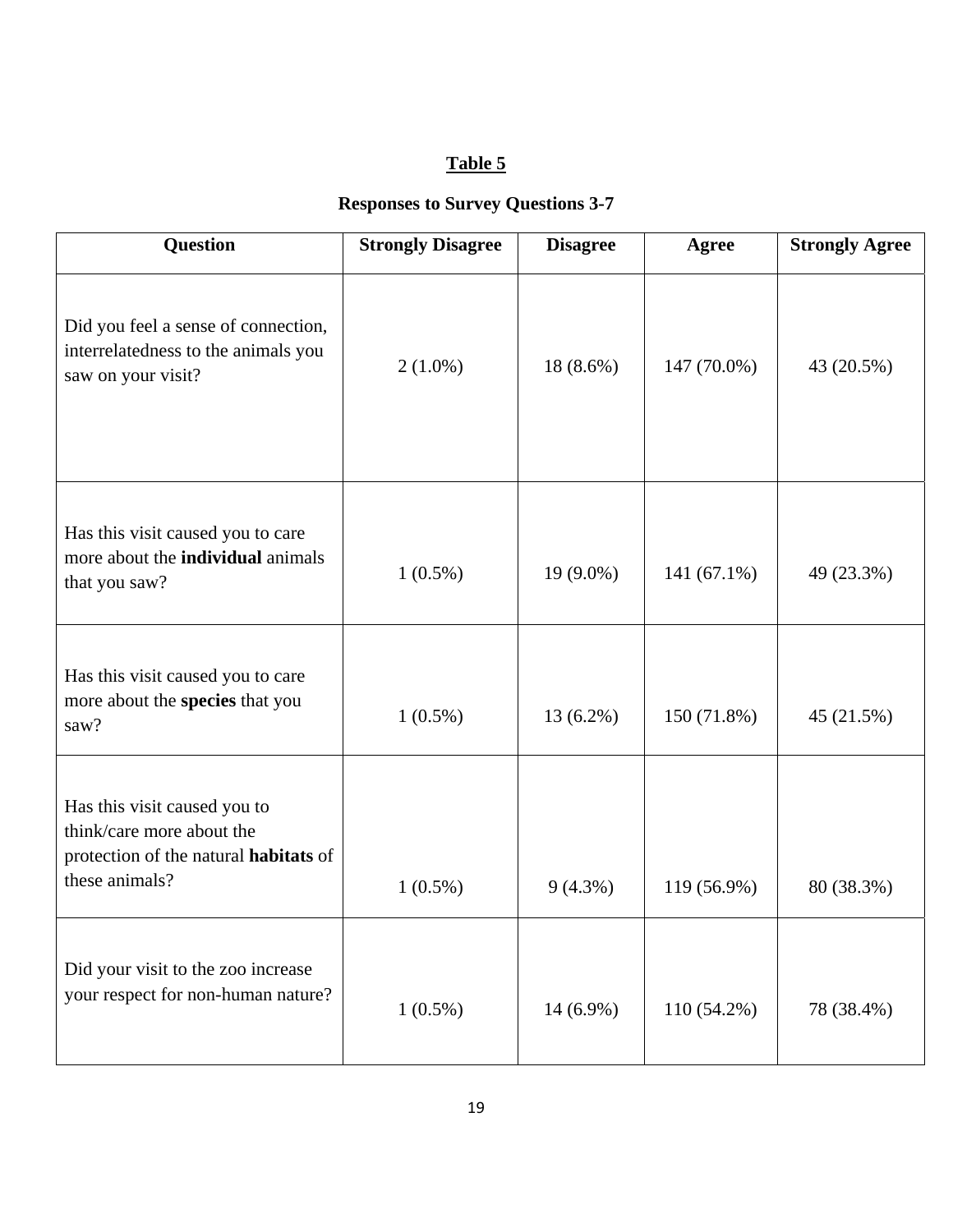Respect for habitats is also encouraged. "You are about to enter one of the oldest habitats in the world!" is written outside of the Australian Rainforest aviary. Banners as you walk in read "unique," "fragile" and "mystical." "Rainforests predate the arrival of humans by about 60 my" reads another sign in the reptile house. This reminds humans that rainforests were established long before humans, making them worthy of our care and concern. In the Wild Asia exhibit, a voice recording says "rainforests belong to all of us," and "listen to the forest." A sign in the reptile house reads (in reference to rainforests) "easy to destroy-hard to replace" and "we can't afford to lose them…or the animals which live there." These messages encourage respect for rainforests with the intention of leading to an increased conservation ethic. In response to the survey question "What kind of emotions did you experience in the zoo," some visitors replied that they experienced greater respect for nature. Slightly more than half of the visitors responded that their visit caused them to care more about habitats and increased their respect for non-human nature (see table 5). A zoo volunteer stressed that increasing respect for species will work only if people are attentive and interested in learning more (pers. comm., 17 November 2008).

 Although the zoo has plenty of messages encouraging respect for animals and habitats such behavior persists. Many children tapped or banged on the glass of the enclosures and the teachers leading the groups often did not reprimand the children for doing so. This is a great shame. Respecting people's peace and their homes are basic values that society teaches children, but somehow it does not seem to translate to the treatment of animals in zoos. This is extremely rude behavior, and if people allow their children to act this way, how are they supposed to develop strong pro-conservation attitudes, which hinge upon respect for other beings in the natural order? Respect is the first step towards conservation.

 Quite a few visitors expressed discomfort, distress, and sadness at idea and sight of animals in captivity. One visitor said that it "did not feel right that animals were not in natural habitat" and he felt a "bit guilty." Another expressed "some sadness at animals being 'viewed." "I have never agreed with "caging" animals in a zoo." Hopefully, such emotions encourage people to protect natural habitats so that there is no need to put animals in zoos.

## **5.6 Individual connection**

 Taronga Zoo focuses a lot of attention on animals' individual characteristics. Animals' names are posted on informational signs, and many exhibits, such as the seals, had signs with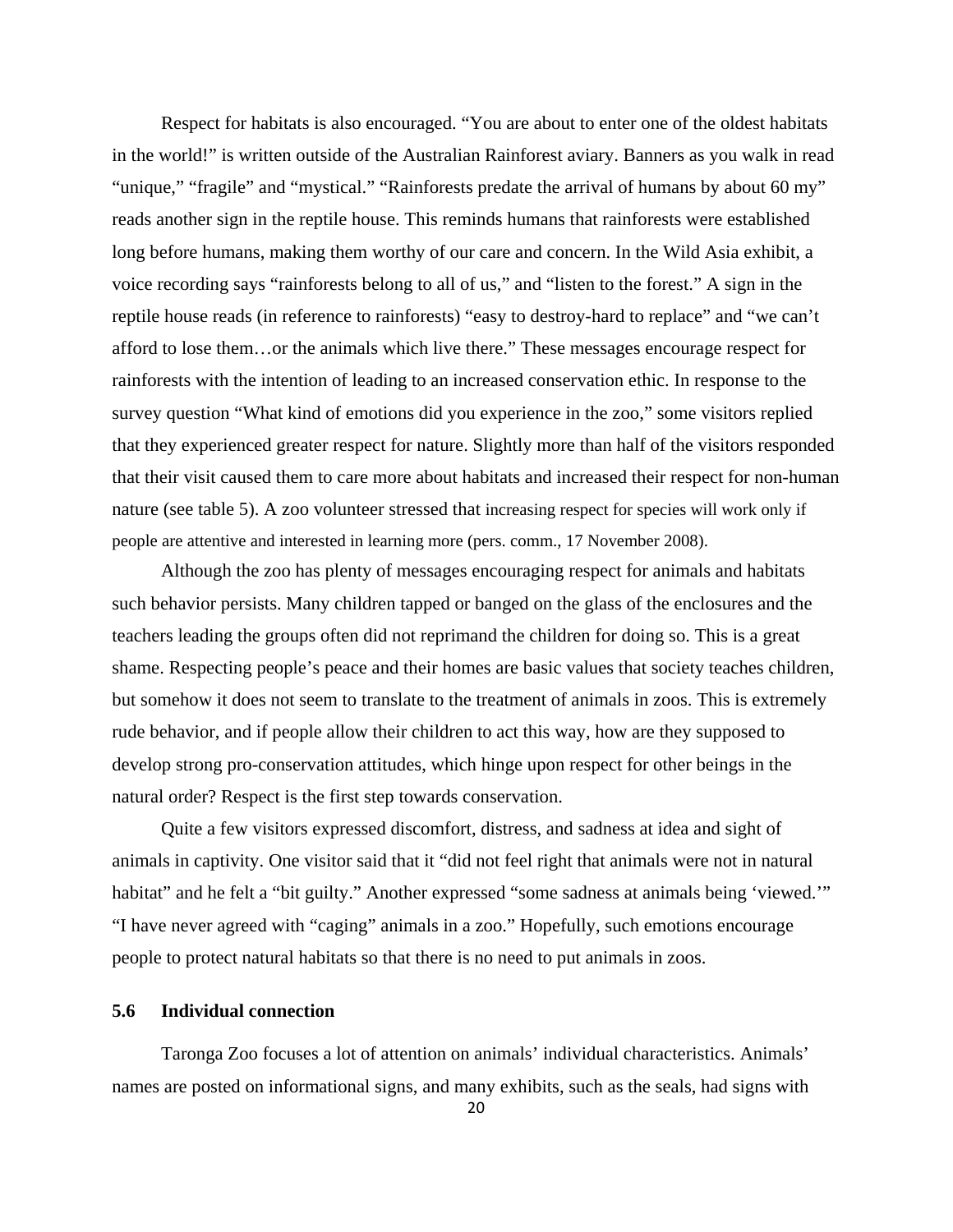names, pictures, and descriptions of the individual animals. With the exception of the spiders, most keeper talks also focused a lot on the individuals. Their names, personality traits and distinguishing characteristics were the first thing that the keepers discussed. Visitors can take a picture with some animals, and some of the keeper talks provide an opportunity to pet and feed them. After the seal show, a couple of children were allowed to come up to pet a seal. Giraffes could also be fed after the keeper talk. Judy talked about the importance of interaction with individual animals. She believes that having a close encounter with an animal strongly impacts the visitor (pers. comm., 17 November 2008). Seeing a living creature, and following an elephant's pregnancy through, for example, leads to greater appreciation for the elephants in the wild (J. Gibson, pers. comm., 17 November 2008).

 David Smith thinks that personification gives people, especially young people, a way to relate to the animal (pers. comm., 17 November 2008). The zoo volunteer agreed that names are especially important for children (pers. comm., 17 November 2008). It helps to localize the experience and build a relationship, because humans are better able to relate to something they understand (D. Smith, pers. comm., 17 November 2008). "Humans have a need to categorize," says David Smith, but "there's a fine line; can't dress them [animals] up in monkey suits." In In the zoo volunteer's opinion, naming animals is harmful because it anthropomorphizes, and they should be numbered instead (pers. comm., 17 November 2008). On the other hand, though, people ask what animals' names are, and "if they don't have one, it distances people from the animals" (pers. comm., 17 November 2008). The survey results show that interaction with individual animals had a big impact on people. More than half of visitors agreed that they felt a sense of relatedness and interconnectedness with the individual animals they saw on their visit, and a slightly smaller amount replied that the visit caused them to care more about the individual animals that they saw (see table 5). Many of the survey responses to questions about visitors' emotions in the zoo concerned individual animals. Examples include:

- Happy to see that the animals are being protected and looked after by the zoo and that the animals have enough area to live in.
- Sorry for some of the animals in their homes.
- Happy [emotions] as all the animals appeared to be enjoying their surroundings.
- Glad to see the animals looked content and well looked after in great surroundings.
- Enjoyment at being able to see and get close to the animals.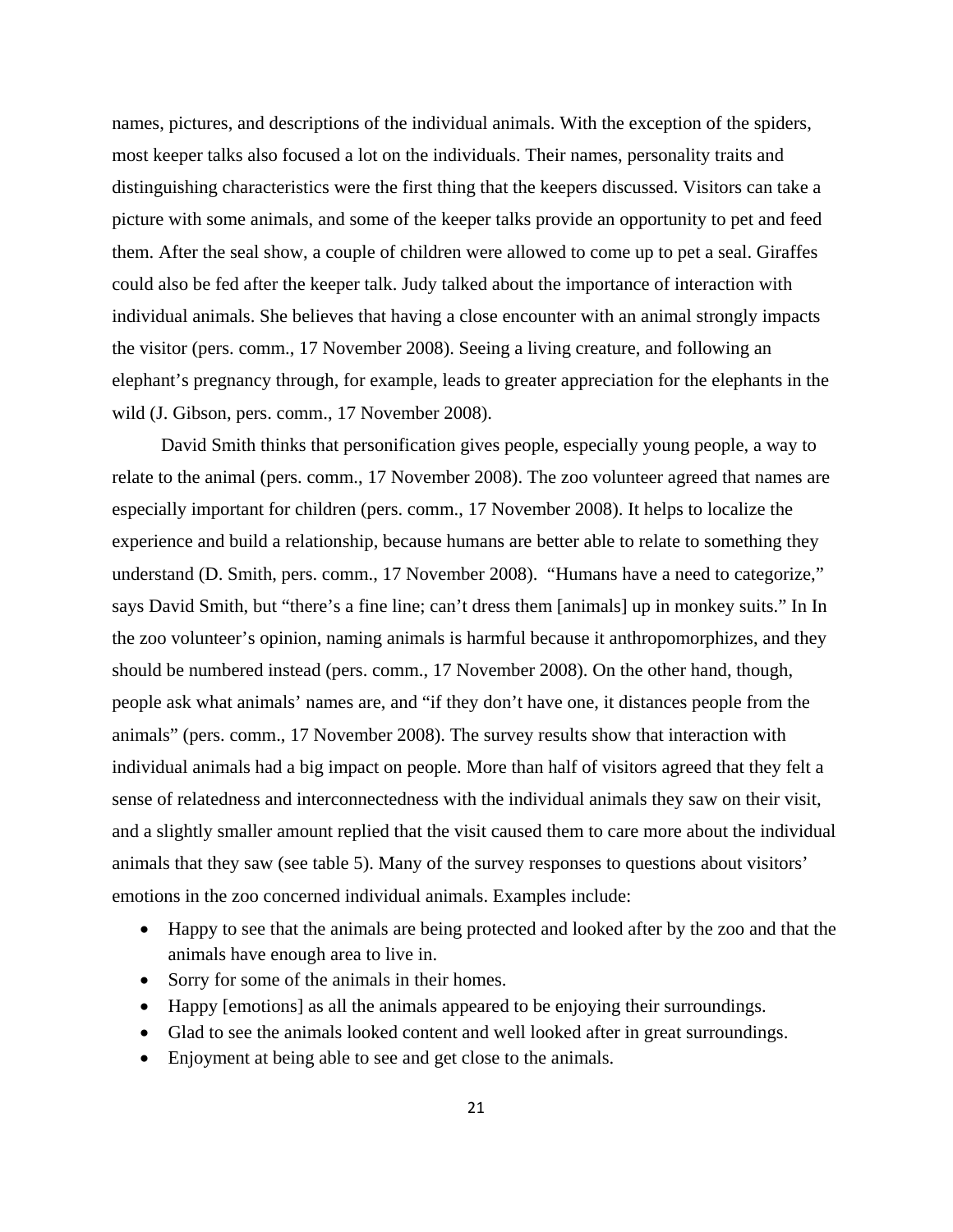Focusing on individual animals may create a greater sense of connection and care for those individuals. As indicated by background literature, a sense of relatedness is necessary for helping to occur. The connection with individual animals, though, is not particularly valuable for conservation. While people may be moved to act on the behalf of an individual animal, it will not increase respect for species and habitats. No true conservation ethic will be established. The survey results do indicate that people experienced the greatest sense of connection to species (see table 5), which is an encouraging finding.

## **5.7 Similarities between Humans and Animals**

With the great apes, the zoo placed a great deal of emphasis on their similarities to humans and their high mental capabilities. The chimpanzee keeper mentioned in the talk that humans share 98% of their DNA with chimps, and that people could feasibly receive a blood transfusion from chips. The keeper also discussed chimps' sophisticated use of tools. A board near the chimp exhibit talked about out "intermingled destinies." It read "chimpanzees are our closest relatives. Our brains are similar, our bodies are similar and our emotions are similar. If you watch the chimps you'll see how often they behave like us." There were pictures of chimpanzees engaging in various activities to show the visitors how similar they are to us. "Young chimps and young humans both love to play and explore-they also like to push boundaries" reads a sign. This encourages visitors who are parents to extend some of the affection they have to their own children to young chimps. Signs also talked about how chimpanzees have a culture similar to ours. Outside of the gorilla enclosure there was a family tree showing the evolution of humans, apes and monkeys, demonstrating how closely related we are to the apes. It showed that humans, chimps and gorillas had a common ancestor 5.8 million years ago. One visitor's response to "What kind of emotions did you experience in the zoo?" was "empathy with higher primates," so apparently the zoo is successfully reaching some people when it emphasizes the similarity between apes and humans. This creates a stronger connection to apes and thus a stronger conservation ethic towards them. Problems with such a focus are explored in section 5.16 on anthropocentrism.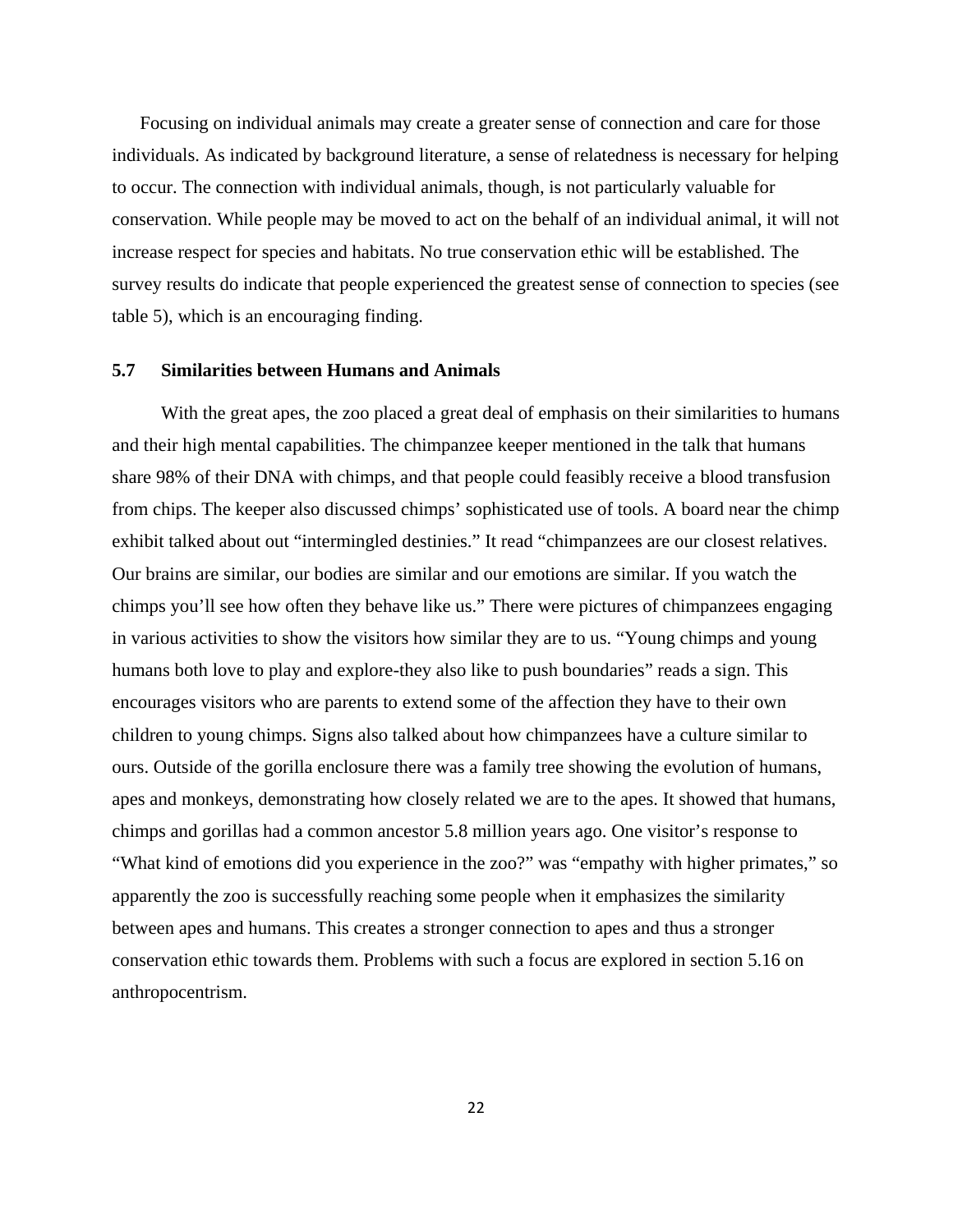## **5.8 Personal responsibility**

Many of the messages in the zoo are intended to increase the visitor's sense of personal responsibility to contribute to conservation. A sign near the big cats stresses the threats from the fur trade, and adds that "Buying fur only makes it fashionable. Whether you're overseas or at your local market, your choice can affect animals' survival in the wild." Another sign asks, "How can you help a threatened species?" The use of "we" also creates the expectation of action on the part of the individual. "We all need to play a part in protecting the great southern oceans" is written in big letters in the great southern oceans exhibit. Next to the elephant exhibit, there is a large gazebo type structure with information about elephants and the threats to their survival. A sign reads "conservation programs are essential if we want to stop elephants from disappearing all together." It makes it clear that everyone needs to play a role in this endeavor, that it should not just be the work of a few dedicated environmentalists. It goes on to say "with your help we can continue our support for wild Asian elephant conservation." Below, written in big print, is "Donate Now to Taronga's Asian Elephant Conservation Programs." Surrounding the shrine-like donation stand is the inscription "Let's try to save a species," another call to action. Near the Corroboree Frog is a sign that reads, "Can we save the Corroboree Frog?" This is a personal challenge and call to action. We *all* need to play a part. David Smith stresses that the zoo should not make visitors think that conservation is not their problem (pers. comm., 17 November 2008). A goal of the seal show, stated at the very beginning, was to get people to think about how they can positively influence the animals' future. During the show, keepers reminded visitors that "their [the seals'] future depends on us," and that we need to "make a positive difference to our marine environment."

## **5.9 Flattering the Visitor**

 Another important factor in engendering a conservation ethic in visitors is flattering their ego enough to make them feel like they are capable of making a positive difference. The keeper told the visitors that their entrance fees help to save the chimps. Judy called this the "feel good" factor; the visitor thinks that the money they paid is actually helping (J. Gibson, pers. comm., 17 November 2008). This is crucial, because it makes the visitors feel like they already did something and paves the road to further action. People need to be flattered just enough to be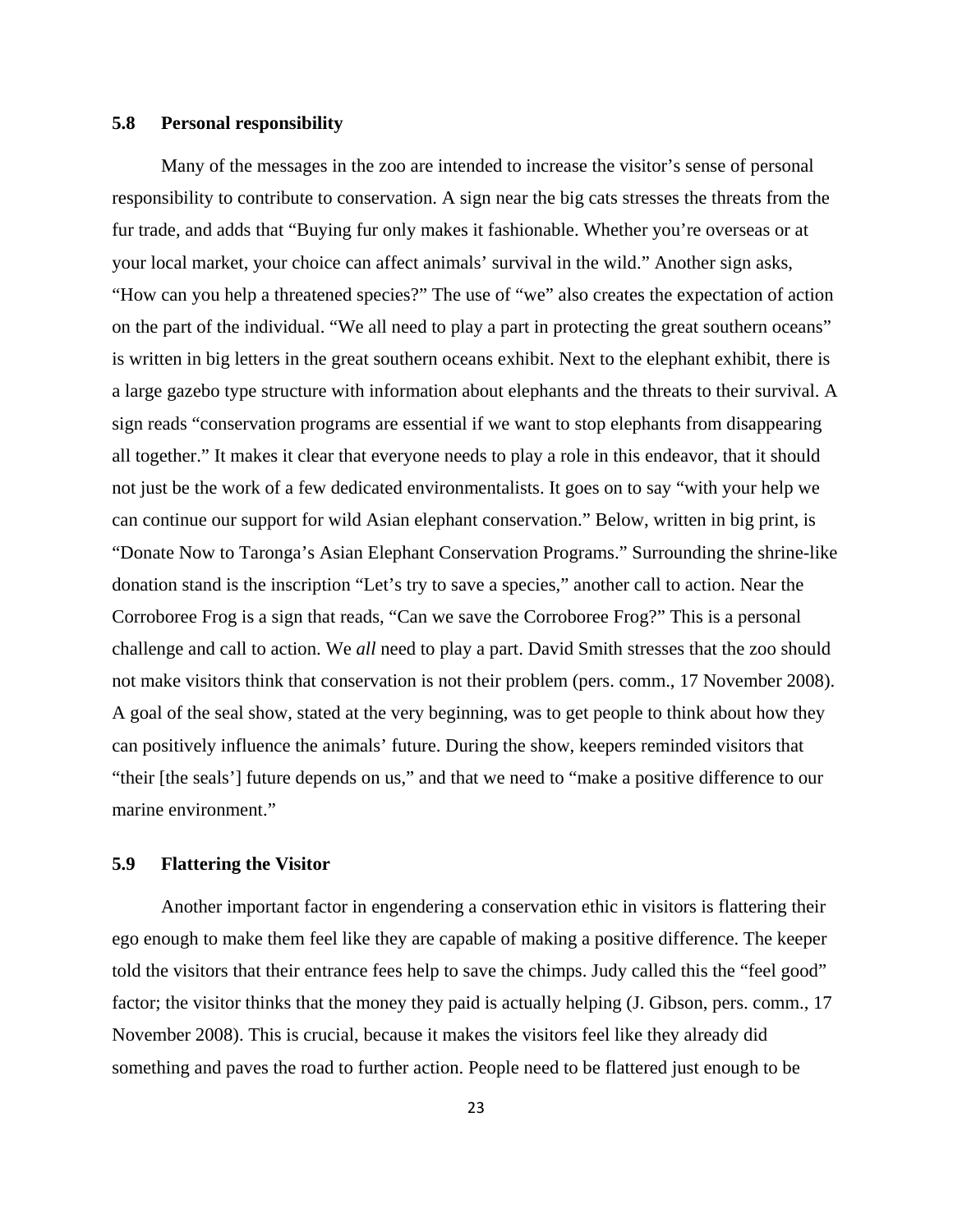made to think that they can do something significant (Zoo volunteer, pers. comm., 17 November 2008). If conservation does not seem like such an unattainable feat, people are more likely to look favorably upon it.

## **5.10 Precedent for Conservation**

Taronga Zoo also attempts to set a precedent for conservation. A picture of a child donating serves as stimulus. At the end of the bird show, the keeper mentioned that last year \$60,000 were donated to conservation programs at Taronga. The donation box brought out after this. The message is that others are donating, so you should too. Throughout the exhibits signs acknowledge the corporate sponsors of the zoo, setting a precedent for aid to conservation and thereby encouraging visitors to do their part as well. Information about the zoo's own role in conservation is another method of encouraging visitors to play a more active role in conservation (see table 6). The zoo constantly reminds visitors about its breeding programs, many of them in partnerships with their sister zoo, Western Plains, and other organizations. They are mentioned in nearly all of the keeper talks. The website has a conservation news section that talks about breeding successes, fundraisers, conservation programs, etc. at the zoo. There is a link to the Taronga Conservation Society's website, and a description of its contributions to the conservation of biodiversity. They are: educational activities with a conservation focus, longterm breeding programs, recovery and protection of species in the wild, stewardship (environmental management of the properties for conservation) and conservation biology research projects. Calling attention to the zoo's role in conservation encourages visitors to join in.

 Many visitors mentioned the breeding programs in their responses to the last question of the survey (Describe how the visit has changed your attitudes toward conservation of biodiversity (care and concern for other species, interest and motivation to protect them and their habitats)). One example is "the success of the breeding programs (hippos and chimps particularly) proves that zoos are useful tool in expanding diversity and improving conservation." Information about Taronga Zoo's contribution to conservation clearly had a big impact on visitors. It sends the message that conservation is an active process.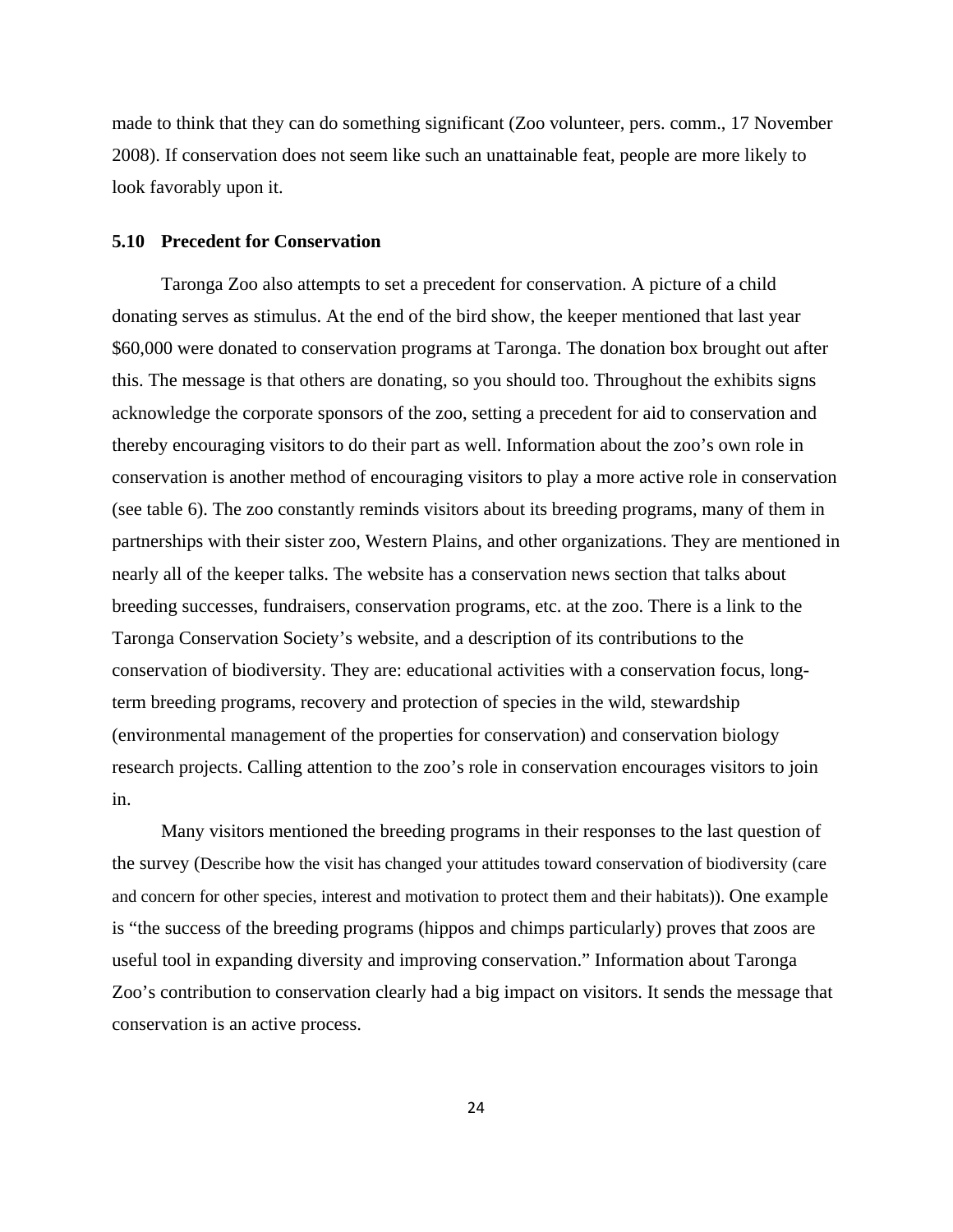### **Table 6**

| Animal    | <b>What Taronga Does To Help</b>                                                                                                                                                                                                                 |
|-----------|--------------------------------------------------------------------------------------------------------------------------------------------------------------------------------------------------------------------------------------------------|
| Lion      | "In 2003, Taronga Zoo successfully bred African Lions for the first time in 20<br>years. The recent and rapid decline of African lions has increased the<br>importance of breeding programs in the zoos."                                        |
| Tiger     | "Zoos in Australia have committed resources to support the Sumatran Tiger,"<br>as well as playing a role in breeding programs and providing financial support<br>to conservation projects in Sumatra, explains a sign next to the tiger exhibit. |
| Red Panda | The zoo is the record keeper for all Australia and New Zealand zoos, meaning<br>they keep track of all births and recommend the correct homes for all Red<br>Pandas.                                                                             |

## **Information about Taronga Zoo's Conservation Efforts**

One negative result of emphasizing Taronga Zoo's role in conservation is that some visitors seemed to be under the impression that the animals were better off in the zoo than in the wild. Survey comments include "[I had] a realization that some of the animals are better off in the zoo environment where they can be looked after properly and breed to increase numbers of threatened species," "[species] need to be protected; the zoo provides protection" and "without zoos animals would die out." Perhaps the zoo should try harder to remind visitors of the importance of protecting animals in the wild, and that the zoo has a limited role in conservation.

## **5.11 Specific Action**

In addition to creating a sense of responsibility, flattering the visitors' egos to make them think that they can make a difference, and setting a precedent of pro-conservation behavior, the zoo empowers individuals by providing them with specific actions that they could take to aid conservation. Information about the threats facing species are placed near the exits of exhibits, along with donation boxes with suggestions about what individuals can do to help the species. In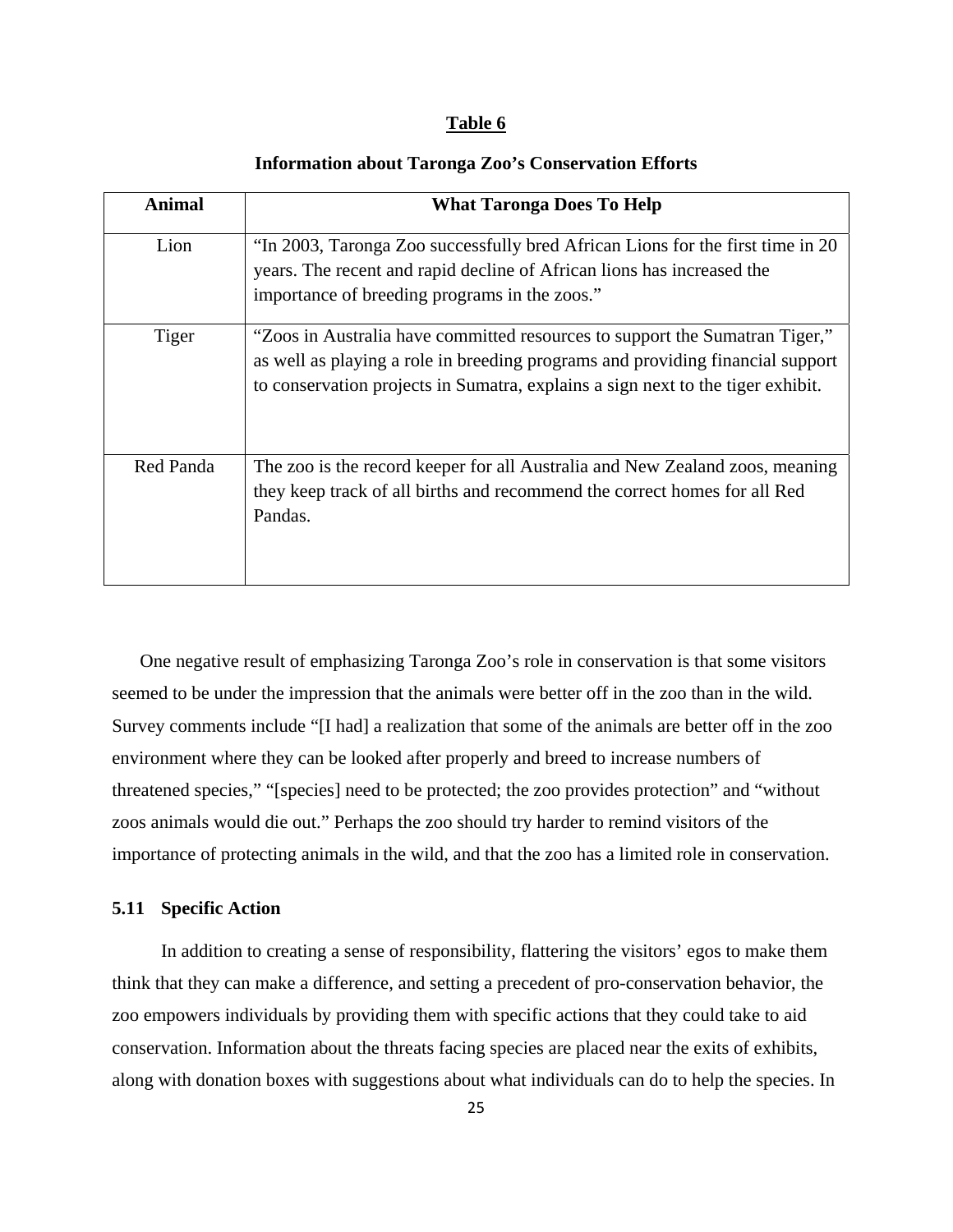the chimpanzee exhibit, for example, there is a donation box for money to support conservation organizations, and by it, a description of threats to chimps (disease, poachers, competition for decreasing habitat). Listed below the threats are suggestions for what people can do to help apes in the wild. Lots of signs ask, "What can you do?" and then go on to list suggestions. Several concrete tips for helping species found throughout the zoo are shown in table 7**.** A sign near the big cats exhibits not only encourages individuals to abstain from buying fur, it tells them how to differentiate real fur from fake fur (feel it, look closely, pinch it). At the end of the lion keeper talk, the zoo provides a direct opportunity for action: staff and volunteers walk around with a petition to the Chinese government urging it to phase out the farming of bears for their bile. A voice recording in Wild Asia says "you can help, buy recycled timber" in reference to the destruction of the rainforests. The use of "you" is key to empowering the individual; it speaks directly to the visitor. The seal keepers emphasized the dangers of fishing lines and nets, and encouraged people to be mindful of towing in their hooks and nets after fishing. During the bird show, the keepers reminded visitors that humans have the power to do things to make a difference, and encouraged proper waste disposal and support for conservation laws. There is a "Take Action" tab on the website with suggestions on how to save and create wildlife habitats, be a responsible pet owner and buy environmentally friendly products (*Take Action*). These are perfect example of empowering the individual by telling them something concrete and easy they can do to aid in the conservation of biodiversity.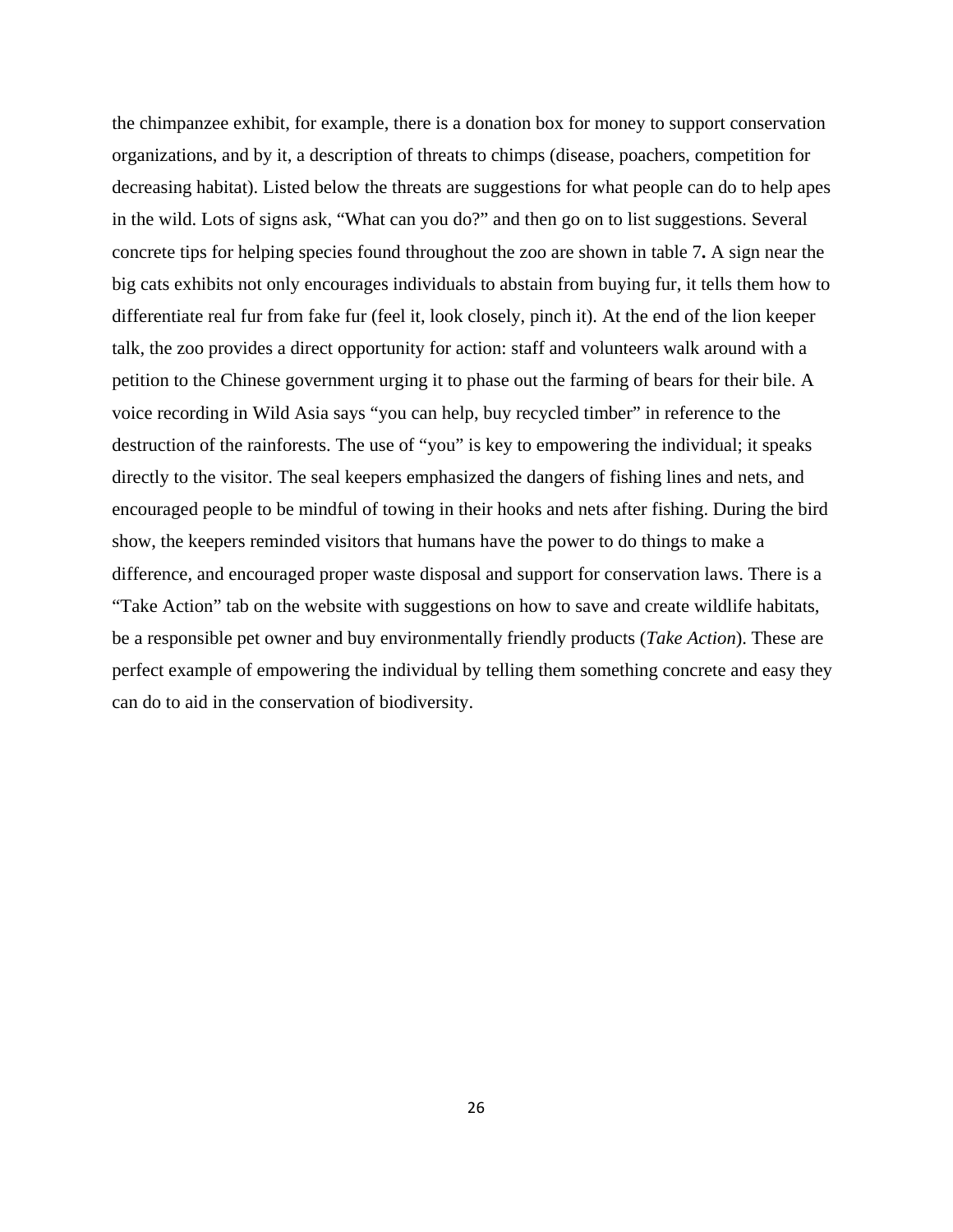## **Table 7**

| <b>Species</b>      | What the individual can do to aid in species' conservation                                     |
|---------------------|------------------------------------------------------------------------------------------------|
| Chimpanzee          | Abstain from buying wooden furniture that comes from old growth<br>$\overline{\phantom{a}}$    |
|                     | trees                                                                                          |
|                     | Purchase recycled/plantation timber furniture instead                                          |
| Tiger               | Ask before you buy-don't buy paper or furniture made from tropical<br>$\overline{\phantom{0}}$ |
|                     | hardwoods and only use recycled paper                                                          |
| Big cats in general | Refuse all animal medicine products and souvenirs<br>$\overline{\phantom{a}}$                  |
|                     | Choose sustainable timber                                                                      |
|                     | Support sustainable industries                                                                 |
|                     | Donate time and money to conservation programs.<br>-                                           |
|                     | Don't buy fur                                                                                  |
| Long-nosed          | Lock up pets at night<br>$\overline{\phantom{a}}$                                              |
| <b>Bandicoot</b>    |                                                                                                |
|                     |                                                                                                |
| Any threatened      | Get a recovery team together<br>$\overline{\phantom{a}}$                                       |
| species             | Write a recovery plan                                                                          |
|                     | Carry out the plan.                                                                            |
|                     | Find out what is going on in your local area and get involved<br>$\overline{\phantom{0}}$      |

### **Taronga Zoo's Suggestions for Individual Action to Aid Conservation**

 Giving individuals concrete solutions is important, because according to much psychological research on behavioral change, people need to be quickly presented with solutions after the statement of the problem. Otherwise they become dejected and hopeless. David Smith talked about the importance of immediacy: if someone can do something right then and there, they more likely to do it (pers. comm., 17 November 2008). "People ask what they can do as individuals to make a difference; they think that they're too small to make a difference" (D. Smith pers. comm., 17 November 2008). One of the responses to the survey question "Describe how the visit has changed your attitudes toward conservation of biodiversity (care and concern for other species, interest and motivation to protect them and their habitats)" was that it did not change the visitor's attitude because "[there is] really nothing we can do!" The key is to give people a solution and empower them (D. Smith, pers. comm., 17 November 2008). Zoos can encourage even action on behalf of animals that are far removed from the visitors. "People donate to animals they are never going to see in the wild" (D. Smith, pers. comm., 17 November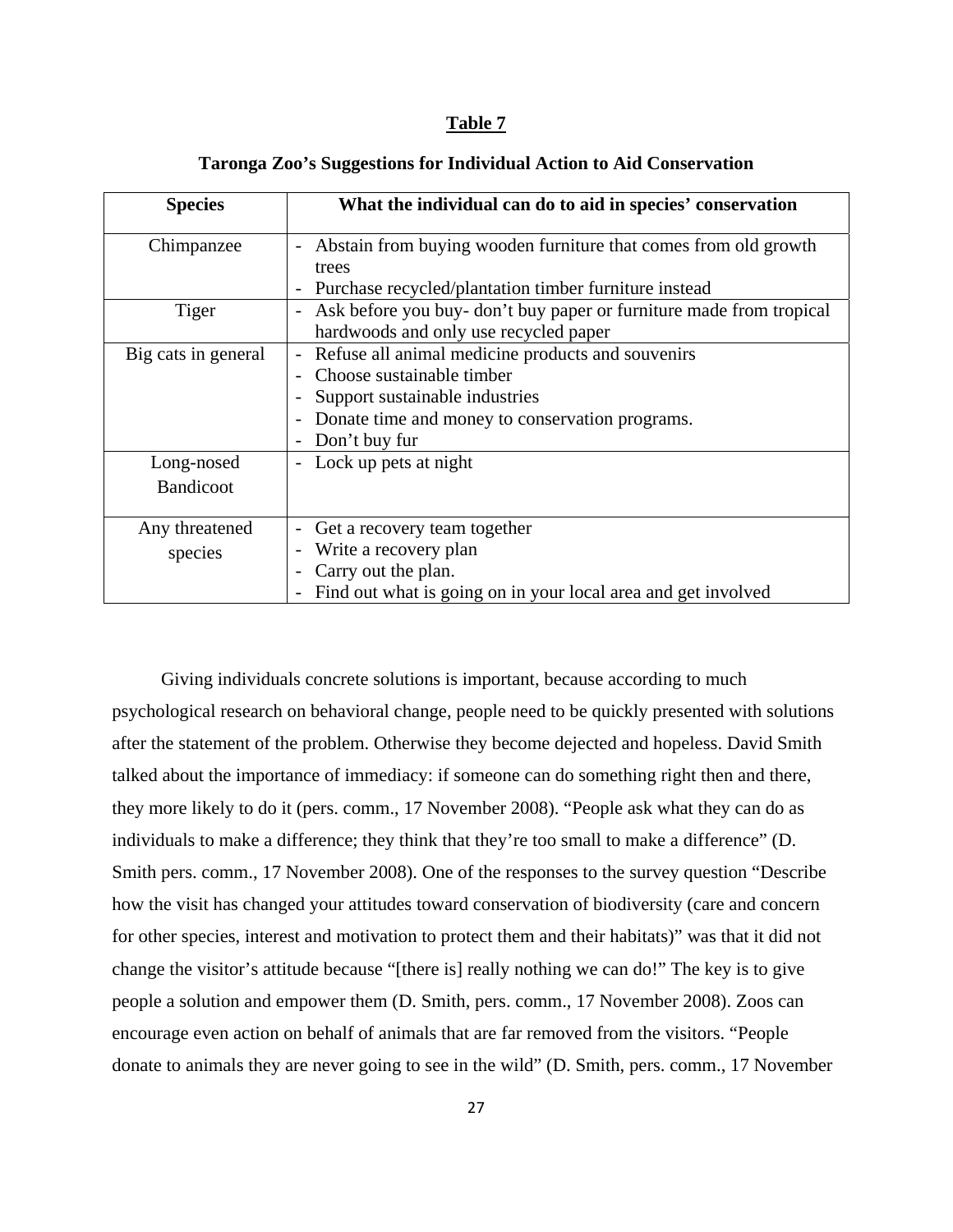2008). The key is to give people a solution right away. The longer the gap goes on, the weaker the bonds are between emotion, caring, and conservation (D. Smith, pers. comm., 17 November 2008).

 The zoo encourages positive attitudes towards conservation by showing people that conservation does not have to be hard. "Bringing back butterflies is easy" reads a sign near Backyard to Bush. It explains that butterflies used to be everywhere, but chemicals in gardens have driven them away, and humans have destroyed places where they live and eat. It encourages us to grow the right types of grasses and flowers in order for them to come back. This is a good example of a statement which makes conservation sound feasible, making people feel like they *can* actually do something, that individuals *are* capable agents of change.

 Some visitors certainly internalized the messages encouraging individual action. Examples of survey responses to the question "Describe how the visit has changed your attitudes toward conservation of biodiversity (care and concern for other species, interest and motivation to protect them and their habitats)" are "I'll think more carefully the next time I go shopping about the products I buy and if they are environmentally friendly" and "I will always dispose of my litter more carefully now!"

## **5.12 Habitat oriented**

 The map demonstrates one very important aspect of the zoo. It is organized by habitats (Wild Asia, Wild Australia, African Waterhole, Backyard to Bush and Great Southern Oceans). This plays an important role in creating a conservation ethic in visitors. By designing the zoo according to habitats, the zoo is able to present people with information and conservation messages dealing with whole systems rather than individual animals. The habitat orientation also allows the zoo to create a connection with, and engender respect for, whole ecosystems. This makes much more sense ecologically; a threat to the tiger is not just limited to that animal. It most likely affects many other creatures in the tigers' habitat. One could walk through the Amazonian rainforest and be surrounded by different species of animals that would all truly be present in the rainforest. There are several informational boards in the zoo devoted entirely to habitats and ecosystems. This could not be done if the animals were organized by phylogeny. There is an informational sign about wetlands near the Wild Australia section. It focuses on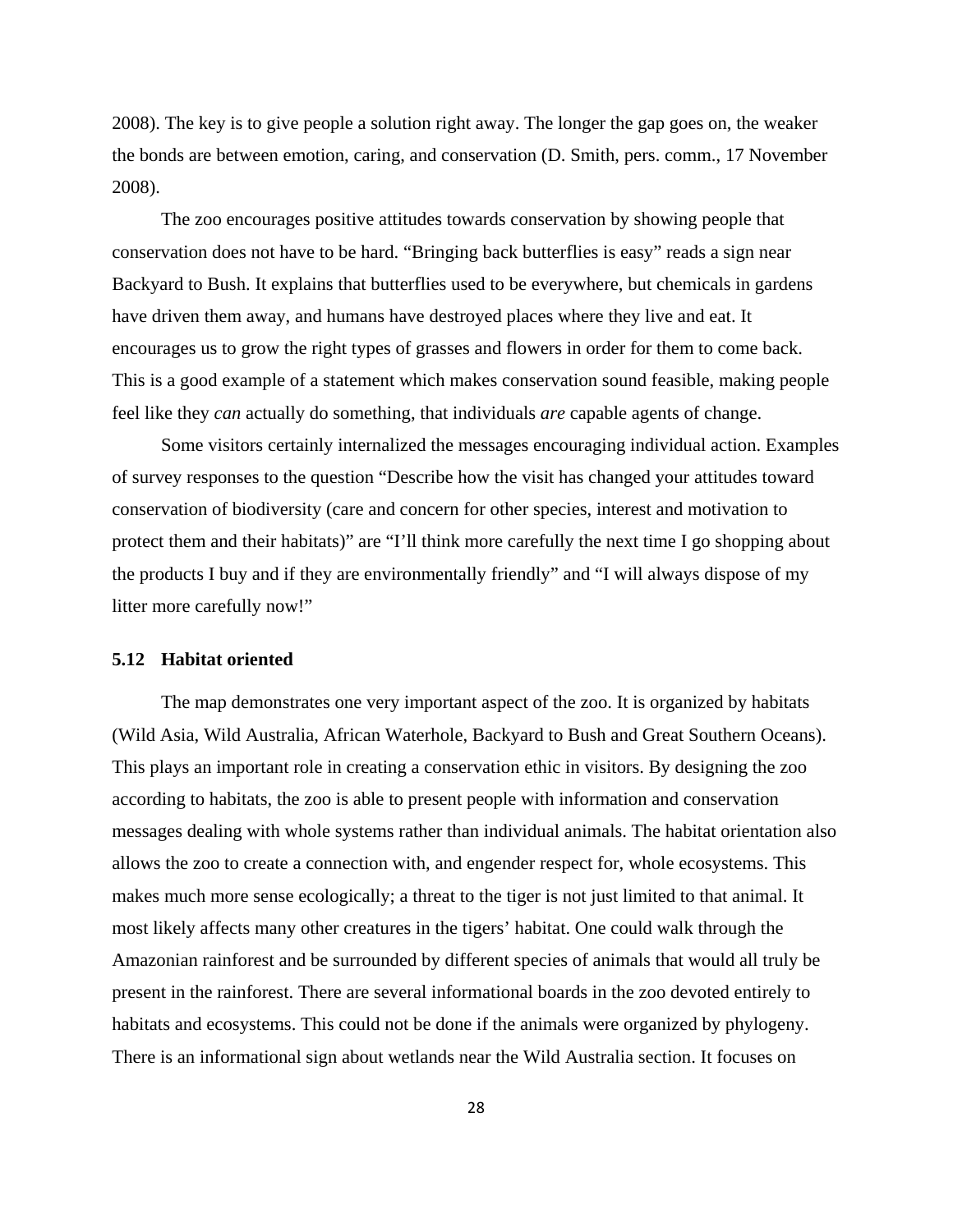wetlands as an ecosystem and why they are important. Mentioned are the unique plants and animals that wetland support, their crucial role in water filtration and supply, the protection they give to young fish, frogs, yabbies, and their use as resting and nesting places for migrating birds. Outside of the rainforest exhibit, there is a sign noting that "rainforests play a vital role in sustaining all life on earth. They are home to millions of plants and animals, protect us from floods and drought and hold many unique qualities which are still being discovered. We can learn a lot about living in harmony from this ancient environment." In the Wild Asia exhibit, there is another sign with graphics about rainforests which explains the different layers of the rainforest (emergent, canopy, understory, shrub layer and forest floor). It explains that "each layer has its own unique plants and animals that interact with the ecosystems around them."

 For the most part, the zoo was good as engendering respect for habitats and ecosystems. One area where it failed was in the design of the seal show stage. It was not at all naturalistic; it was meant to resemble a fisherman's wharf. The visitors were already seeing the animal outside of its environment, and the stage design further removed the seal from its natural habitat in the minds of the visitors. Judy says that most of the graphics talk about animals, and that the zoo could do better at educating people about the environment (pers. comm., 17 November 2008). Looking at the survey results, visitors generally cared less about habitats than species and individual animals (see table 5).

### **5.13 Immersive exhibits**

 The immersive style of exhibit is widespread in Taronga Zoo. A huge, ongoing renovation has remodeled the zoo to include more of this type of exhibit. It makes a significant difference in the way one feels when visiting. Immersive exhibits provide an opportunity for seclusion and greater connection with nature. They are more open, there is greenery all around, the visitors can get closer to the animals and they do not seem to be so much in captivity. The animals move around as they please, and the visitor has to be patient, respectful and quiet if they want to see the animal up close. It encourages a more proper, respectful relationship with wildlife. Rude, loud, boisterous behavior is automatically discouraged.

 The Rainforest Aviary was particularly moving. The birds are absolutely gorgeous, and there is foliage all around. It is a wonderful place to sit, observe, listen and enjoy. If the visitor is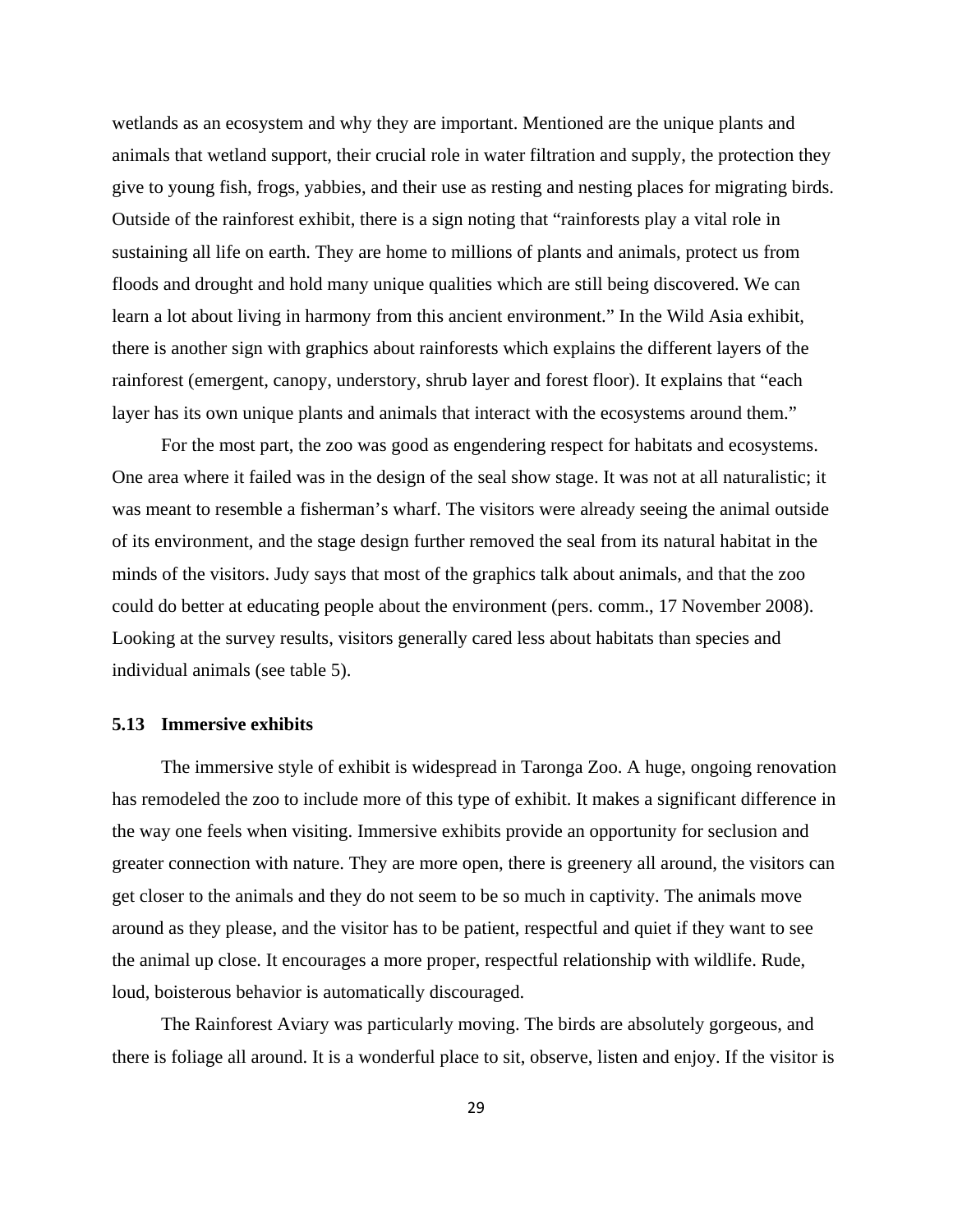patient enough, they can observe the birds' natural behaviors. One can almost forget they are in the middle of the zoo. There is a walkabout in the Wild Australia where the visitors have to walk into a large fenced in area in which kangaroos, wallabies and emus roam (relatively) freely. In the immersive exhibits, it is nearly possible to forget that you are in the zoo.

 The immersive exhibits increase respect for animals and species. Judy says that the purpose of the immersive exhibits it to "approximate an environment" and unconsciously make people appreciate it (pers. comm., 17 November 2008). David Smith thinks that these are much more effective at engendering respect (pers. comm., 17 November 2008). "In the new immersive environments, it's harder to see the animals, but they are happier" says David Smith (pers. comm., 17 November 2008). "People realize this, and it encourages greater respect for the animals…because [they] have to be patient to see [them]" (D. Smith, pers. comm., 17 November 2008). As Judy explains, the "public gets disappointed if they don't see the animals, but when you explain the animals behavior, tell people that they have to work a little bit harder to see the animal" then they seem to understand (pers. comm., 17 November 2008). Visitors' behavior was markedly different in the immersive exhibits than in the rest of the zoo. People were behaving much more respectfully – they were sitting or standing quietly and observing the animals, waiting for them to approach. Of course, this could be more a result of self-selection rather than behavior elicited by the exhibit. Impatient people who want a quick, entertaining experience are less likely to enter the immersive exhibits. One visitor commented that "[the] enclosures where you can walk close to animals help you to understand how we can mutually live together," which shows that the immersive style of exhibit is at least somewhat successful in fostering an ethical and respectful relationship between people and nature.

## **5.14 Emotions**

 Seeing animals being fed incited great applause and admiration from visitors. Some animals attracted more visitors than others, obviously (chimps vs. spiders, for example). People were absolutely enraptured when the gorillas and chimps were fed and when the animals did something "exciting" (fighting, playing, etc.). People were clearly very entertained and the 'cute' seals visibly and audibly evoked emotions in people. Visitors often mentioned the shows and keepers talks in their survey responses. One man admitted that he cried during the bird show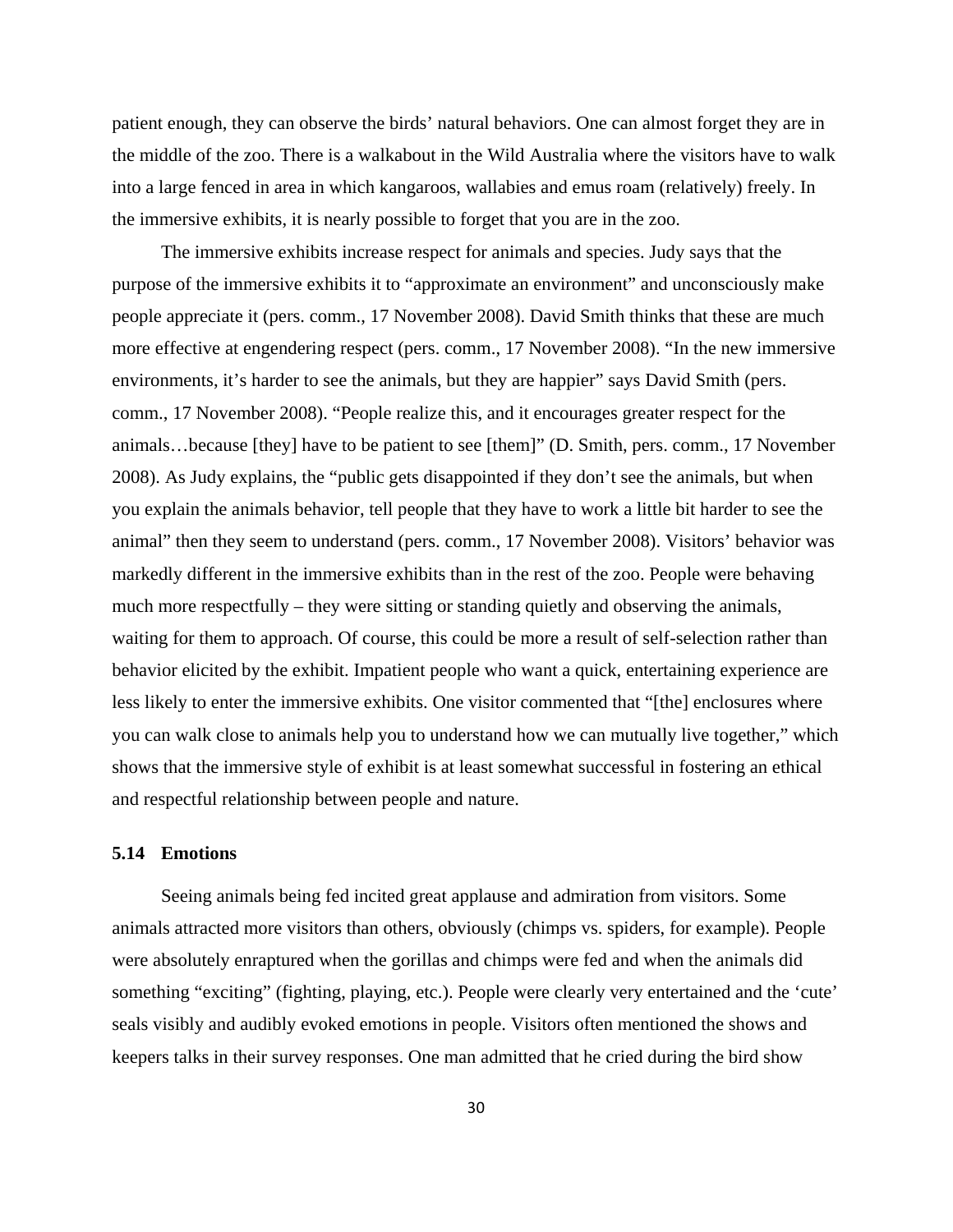because seeing the beautiful diversity was very moving. Survey results show that people experienced a wide range of emotions at the zoo: happiness, appreciation, love, concern, sadness, sympathy, fascination, respect, excitement, understanding, shock, humor and awe are some examples.

 Emotion plays an important role in creating a conservation ethic. The zoo volunteer did think that emotional connections are important for caring to be established, which in turn is necessary for a stronger conservation ethic to develop (pers. comm., 17 November 2008). Judy mentioned the "cute connection" to the adorable, fluffly animals, and said that "cuteness immediately engages" **(**pers. comm., 17 November 2008). It is simple to enthuse people about elephants and iconic animals (J. Gibson, pers. comm., 17 November 2008). It is harder to elicit emotions towards the Koraboree frog, for example, which needs our protection just the same (J. Gibson, pers. comm., 17 November 2008). Generally, the degree of affection for animals is highest for mammals, then birds, then reptiles (zoo volunteer, pers. comm., 17 November 2008).

 David is of the opinion that people do experience emotions and a sense of connection and caring towards the animals**;** the question is whether or not they take it to the next level of conservation (pers. comm., 17 November 2008). According to the zoo volunteer, evoking emotion in people is important because if people care about one animal or species they will care about others (pers. comm., 17 November 2008). "If a visitor is really genuinely interested, then the emotion will broaden to the whole animal kingdom" (zoo volunteer, pers. comm., 17 November 2008). She does not think it is accurate to say that a connection is formed just between the individuals (zoo volunteer, pers. comm., 17 November 2008). The survey results indicate that people care most about the species, and then individual animals, and then habitats as a result of their visit to the zoo (see table 5). Several visitors commented that they felt a stronger connection to animals and nature as a result of their visit. Many visitors reported sadness related to habitat destruction and species extinction in response to the survey question "What kind of emotions did you experience in the zoo?"

 David Smith does say that it is hard to encourage a conservation ethic to animals that are completely out of context for visitors (zebras in Australia, for instance) (pers. comm., 17 November 2008). This is an argument against the inclusion of exotic animals in zoos. "If you understand your own environment you are better able to understand the needs of another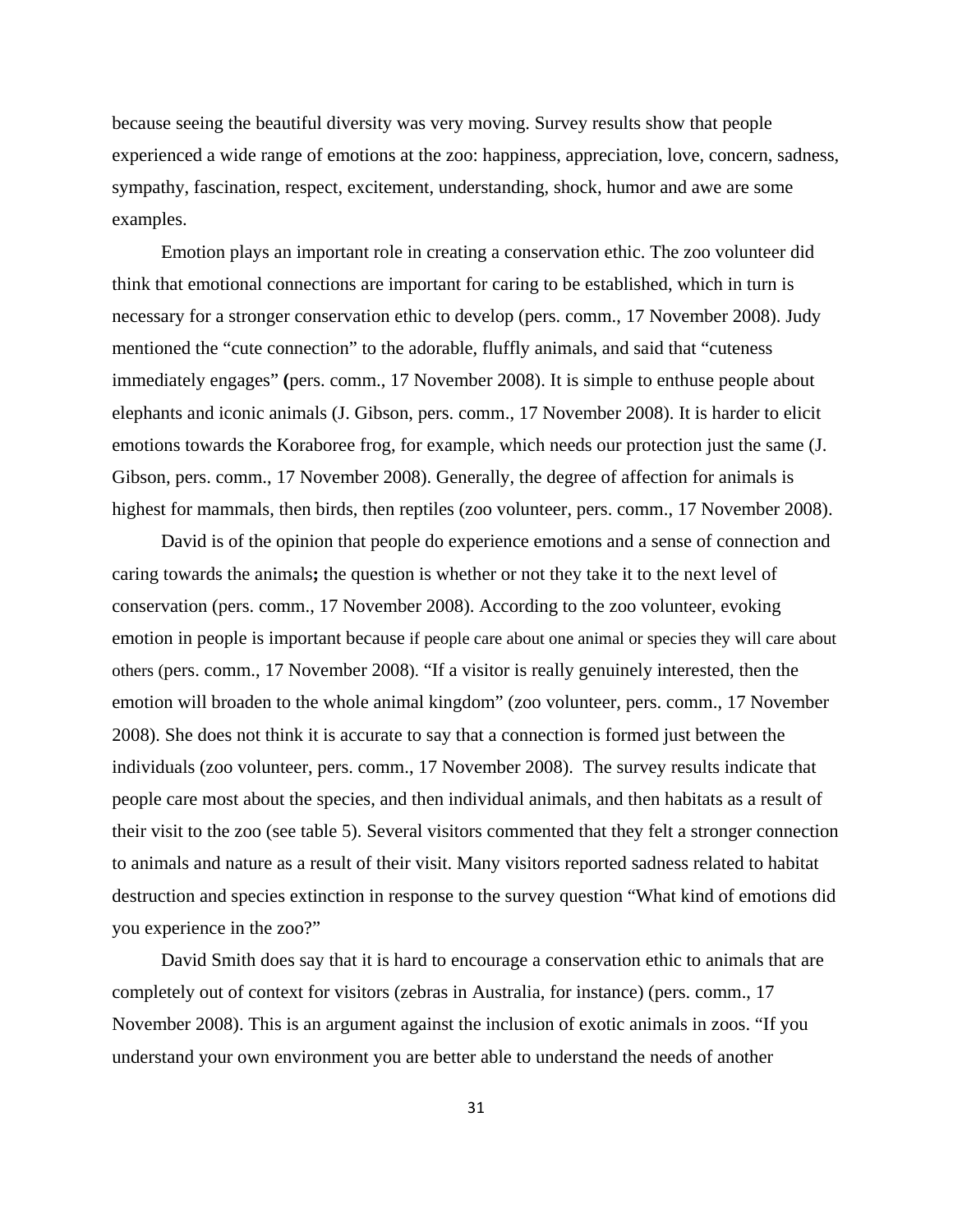locality" says David Smith (pers. comm., 17 November 2008). Perhaps if zoos focused only on native animals they would be more effective and increasing visitors' conservation ethics. People would not develop a skewed impression of where animals belong, and a connection between people and their native fauna would potentially be expanded.

 One of the most effective means of eliciting emotion on the part of visitors is by focusing attention on the plight of baby animals. They receive the most affection. The zoo volunteer says that you cannot forget about the emotional "orphaned baby" stories which help the visitors to build connections with the animals. As an example, a board describing the bush meat trade states that the practice results in many orphans, which is certainly expected to appeal to people's heightened sensitivities to baby animals. Near the big cat exhibits, a sign describing the threats of the fur trade reads that "in many countries wild cats are illegally hunted for their fur which is sold on the black market. When adult mothers are killed, cubs often starve. Observing people at the exhibits makes it clear that visitors are particularly enraptured by baby animals. They became visibly moved whenever a baby appeared, and the exhibits with baby animals attracted a lot more visitors than exhibits without babies. The emotions that babies elicited on the part of visitors are important because they increase a sense of care and connection to those animals, which is necessary for a conservation ethic to be created. But, they also indicate that people do not understand the greater importance of protecting all species and habitats. The plight of a baby animal may be moving to a visitor, but seeing the cute babies should not be the main focus of a visit to the zoo. Individuals are less important in biodiversity than species and habitats.

## **5.15 Anthropocentrism**

 One concern expressed in the literature about zoos is that they increase anthropocentrism and skew humans' sense of place in the natural order. Taronga Zoo both promotes and discourages anthropocentrism, and whether or not a message is perceived as anthropocentric depends a lot upon the individual. In many exhibits, visitors are encouraged to care more about the animals because of their "service" to humans. The portrayal of the tigers and lions as symbols throughout human history is one example. Although the zoo is just trying to make people care more about the species, this practice could encourage anthropocentrism by linking the value of a species to its service or importance to humans.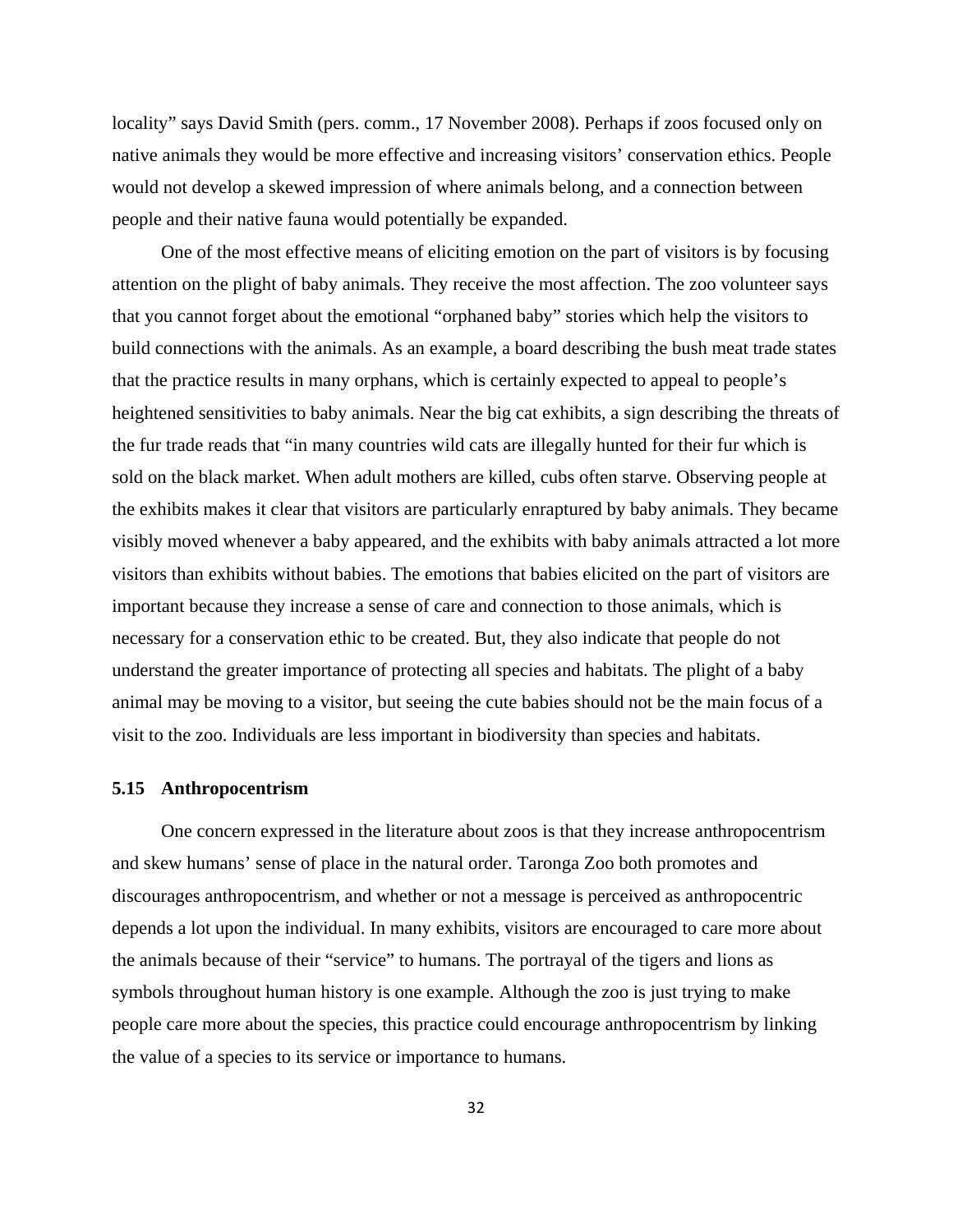Another theme in the zoo was emphasizing the similarities between apes and humans. On one hand, humans will doubtlessly care more about an animal and its species if they feel like it is similar to them. On the other hand, it sends the message that the extent to which we should care for other living beings is contingent upon their similarity to us, which reinforces anthropocentrism. The protection of species is important regardless of how similar the animal is to humans. The focus on certain species' similarity to humans might also decrease the conservation ethic towards species which are not similar to humans, because visitors learn to base the strength of their conservation attitudes towards a species on its relatedness to humans.

 I noticed comments made by visitors that were indicative of anthropocentric attitudes. One man in the gorilla exhibited was impatiently murmuring "come on, stand up" to the silverback gorilla. Clearly, the attitude behind this is that the animal should be entertaining the human. It is a means to an end, a picture opportunity. Many visitors expressed delight at watching the animals playing, eating, and interacting. If people are entertained by the animals at the zoo but do not also leave with a stronger conservation ethic and a sense of respect and understanding for species and habitats, anthropocentrism is increased. An association is formed between zoos and fun, which although is good for zoos revenues, does not particularly help their main goal of increasing pro-conservation attitudes and behavior. Yes, people need to have fun in order to learn, as explored above in the section 5.4 on entertainment. But fun cannot be all that the visitors gain from the zoo.

 There are instances when the zoo actively discourages anthropocentrism. During the gorilla keeper talk, for example, staff emphasized that behavioral training is for the benefit of the gorillas, not for presentation. It makes it easier to take medical care of them. This message decreases anthropocentrism by stressing that human entertainment is not the sole purpose of the zoo.

David does not think that zoos reinforce anthropocentrism**,** because the animals are promoted as advocates or ambassadors for their species (pers. comm., 17 November 2008). Judy thinks that whether or not zoos promote anthropocentrism "depends on how much work is put into the message of the importance of breeding, the fact that we can breed but can't put them back in the wild until we humans protect their habitats, the fact that we can bring animals back from extinction if there is the will" (pers. comm., 17 November 2008). "People need the full

33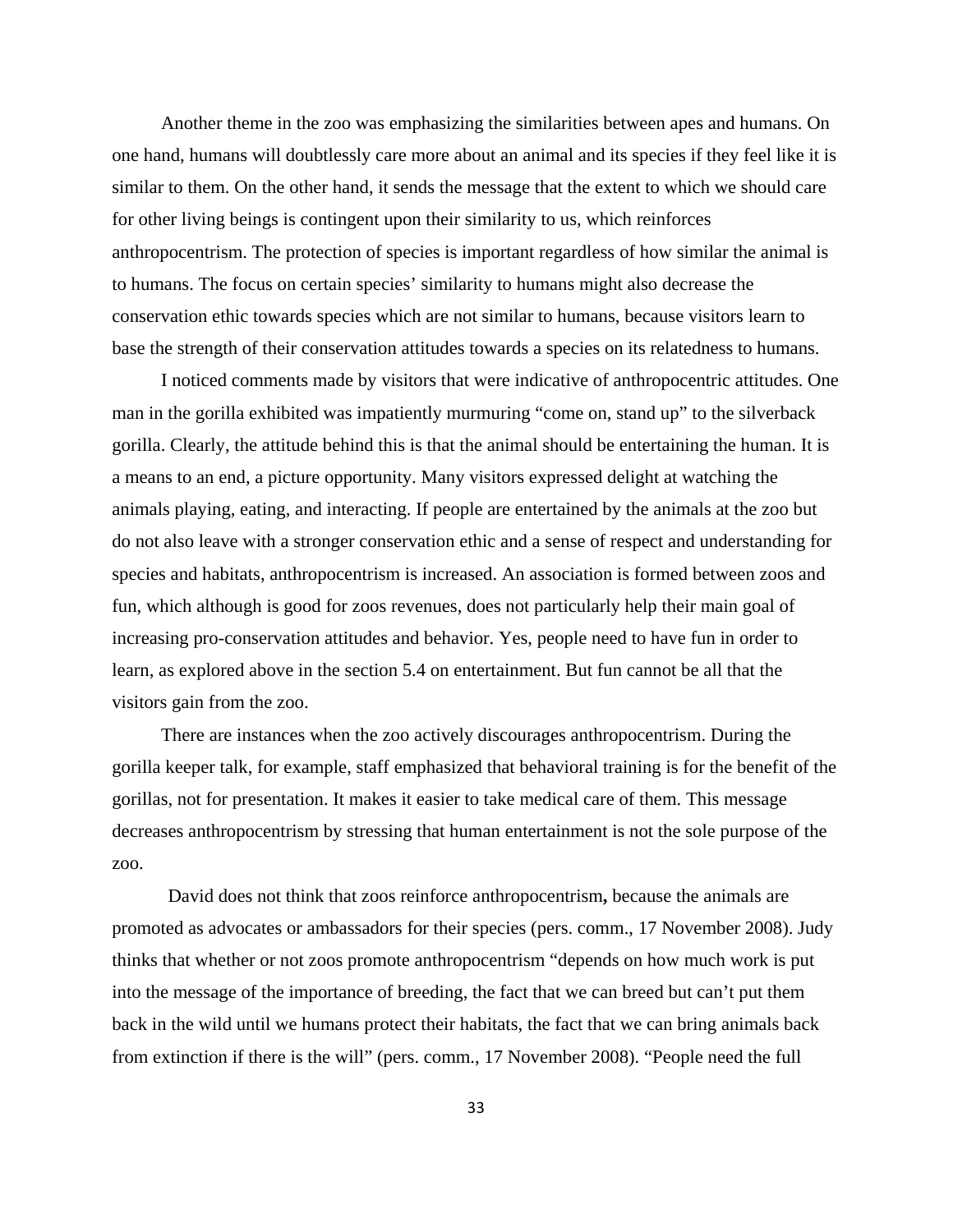story about why the environment is degraded…[they] need to understand the conflict between humans and animals in environments like elephant habitats in Africa" (J. Gibson, pers. comm., 17 November 2008). If the zoo reiterates that we cannot put koalas, etc. back in the wild because we are destroying their habitat, anthropocentrism will be minimized (J. Gibson, pers. comm., 17 November 2008). "Some people say that they would rather see them die in Thailand rather than be in the zoo, unnatural environment" (J. Gibson, pers. comm., 17 November 2008). But, if zoos stress that the animals are ambassadors for their species, and make people care about the animals and the environment, and understand the threats to biodiversity in the wild, then they are of value (J. Gibson, pers. comm., 17 November 2008).

Putting animals on display, using them for shows and allowing humans to interact with them is not natural for animals, and could be considered to increase anthropocentrism. Judy, though, believes that there has to be a balance between what is natural and what is good for education and conservation (pers. comm., 17 November 2008). As long as the animals' welfare is not compromised, and safety and ethics are adhered to, interactions are very beneficial (J. Gibson, pers. comm., 17 November 2008). One visitor stated on the survey that "seeing the animals makes the need real." This is the desired response to the sight of captive animals in the zoo, but of course not all visitors experience such a revelation.

### **5.16 Overall effectiveness**

 According to a volunteer tour guide, zoos do play an essential role as we keep on "raping the environment" (zoo volunteer, pers. comm., 17 November 2008). They provide entertainment, conservation, education and an opportunity to see animals they cannot see in the wild, even if they are native animals (zoo volunteer, pers. comm., 17 November 2008). It enables people to "learn about nature in a friendly environment" (zoo volunteer, pers. comm., 17 November 2008). City kids benefit from the zoo experience; it gives them something they cannot get from television, a documentary or a book; it provides a "whole of nature experience" (J. Gibson, pers. comm., 17 November 2008). The zoo volunteer thinks that the zoo visit can make a lasting impression on people, especially if they are intelligent, but concedes that some are not affected at all (pers. comm., 17 November 2008). "People don't go home and think about conservation, but when an issue arises the effects of the visit come through" (zoo volunteer, pers. comm., 17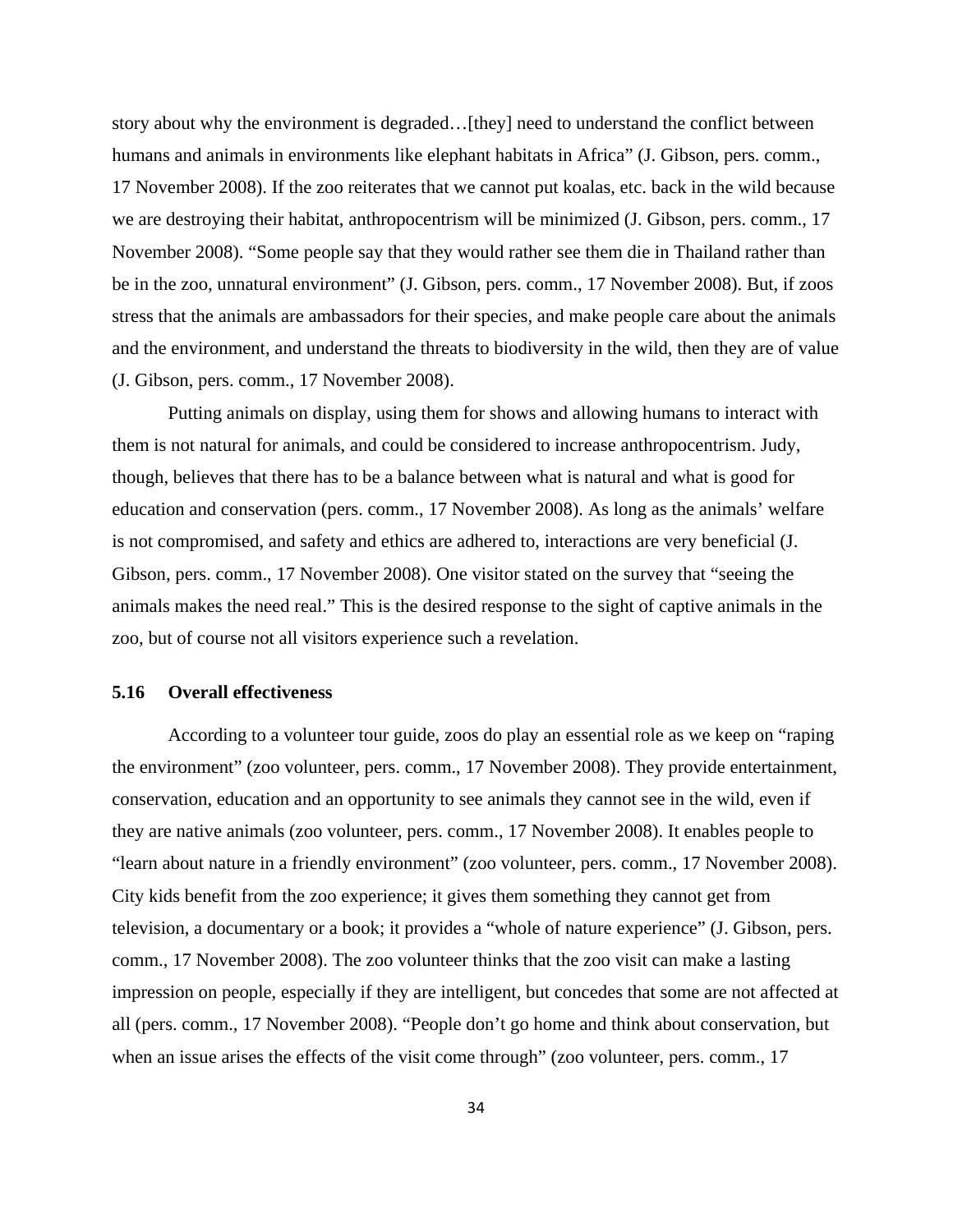November 2008). One visitor expressed that "wilderness and national parks are much more important, but zoos play an important role in keeping biodiversity in our consciousness in day to day and long term decision making." This is perhaps the best summary of the role of the zoo. They are not the only solution to the deterioration of biodiversity, but they can play a valuable role if visitors approach the opportunity with an expectation of not only having a good time, but learning.

 It seems that the full potential of the zoo to increase a conservation ethic in visitors is realized when people play an active role in the visit and attend the keeper talks, shows, and most importantly, sign up for a tour. The zoo volunteer thinks that the tours and keeper talks are particularly valuable in increasing respect and understanding, and that a visitor will get much more out of their visit if they with a tour guide than on their own (pers. comm., 17 November 2008). Judy does think that zoos probably are not good enough to increase respect for nonhuman nature (pers. comm., 17 November 2008). Most graphics talk about animals, not the environment, and it takes a tour guide to talk about the habitat (J. Gibson, pers. comm., 17 November 2008). When you tell people about the threats to the koalas' habitat, people become interested in habitat preservation (zoo volunteer, pers. comm., 17 November 2008). The zoo volunteer believes that generally visitors come to the zoo just for entertainment, and do not leave with a deeper message (pers. comm., 17 November 2008). Those who take tours, though, do gain empathy, and this empathy extends to species and habitats (zoo volunteer, pers. comm., 17 November 2008). The problem, though, is that most of the visitors do not take tours (zoo volunteer, pers. comm., 17 November 2008). One comment on the survey was "while I enjoyed my visit immensely, I can't say it changed my attitudes toward conservation of biodiversity. Maybe if I had attended more of the zoo's programs/shows, I'd feel differently." Some visitors are not even aware of the availability of tours, and expressed the desire to have had a tour-guide led experience in their responses to the question "Describe how the visit has changed your attitudes toward conservation of biodiversity (care and concern for other species, interest and motivation to protect them and their habitats)."

 According to the survey results zoos are effective at strengthening attitudes towards the importance of conservation. Comments made by visitors in response to the questions "What kind of emotions did you experience in the zoo?" and "Describe how the visit has changed your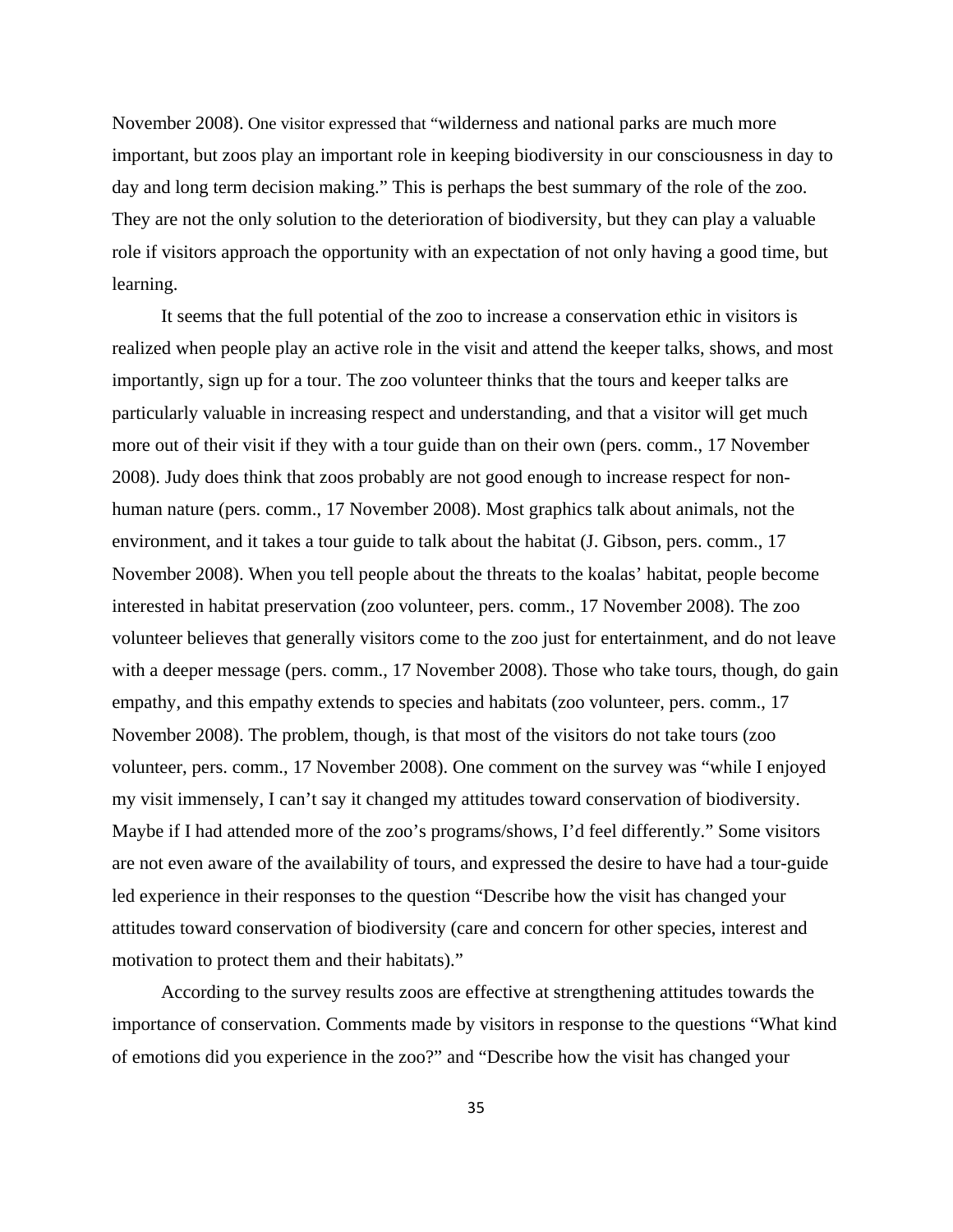attitudes toward conservation of biodiversity (care and concern for other species, interest and motivation to protect them and their habitats)" include:

- Made me aware of the need to conserve certain species and how man is still their biggest threat.
- I was made aware of the many dangers facing animals, particularly the loss of habitat of the tiger.
- It made me more aware of humans' effects on animals and the environment.
- Seeing the animals made me want to protect habitats.
- To care and understand them more. This helps me to respect and appreciate nature.
- Puts you more in touch with wildlife.
- It has made me a lot more aware of conservation in Australia.
- Because of the connection made with the animals it makes me want to protect them more.
- Increased concern for habitat conservation.
- My visit has increased my knowledge about conservation.
- Make sure items I buy don't harm the animals in order for the product to be made.
- Makes me think about the animals more, think about all the species that may be extinct if we don't change our actions towards wildlife.
- I know about what is happening to the habitats of these animals and do my bit to save as much as I can.
- The zoo highlights the importance and raw facts of what is happening to the animals. It has made me realize the importance of saving these animals and reptiles.
- Became more aware of conservation.
- We have to look after our environment and animals before they all become extinct.

 Interestingly, visitors seem to think that the zoo is more effective at increasing others' conservation ethics that their own (see table 8). The number of visitors who responded Yes to "Has this visit strengthened your attitudes toward the importance of conservation of biodiversity?" was less than the number of visitors who responded Yes to "Do you think that zoos, aquariums and wildlife parks are valuable tools for creating a stronger conservation ethic in their visitors?" Visitors wrote many comments next to the question "Do you think that zoos, aquariums and wildlife parks are valuable tools for creating a stronger conservation ethic in their visitors?" which show that there is still a lot of uncertainty in the minds of visitors concerning the effectiveness of zoos (see table 9).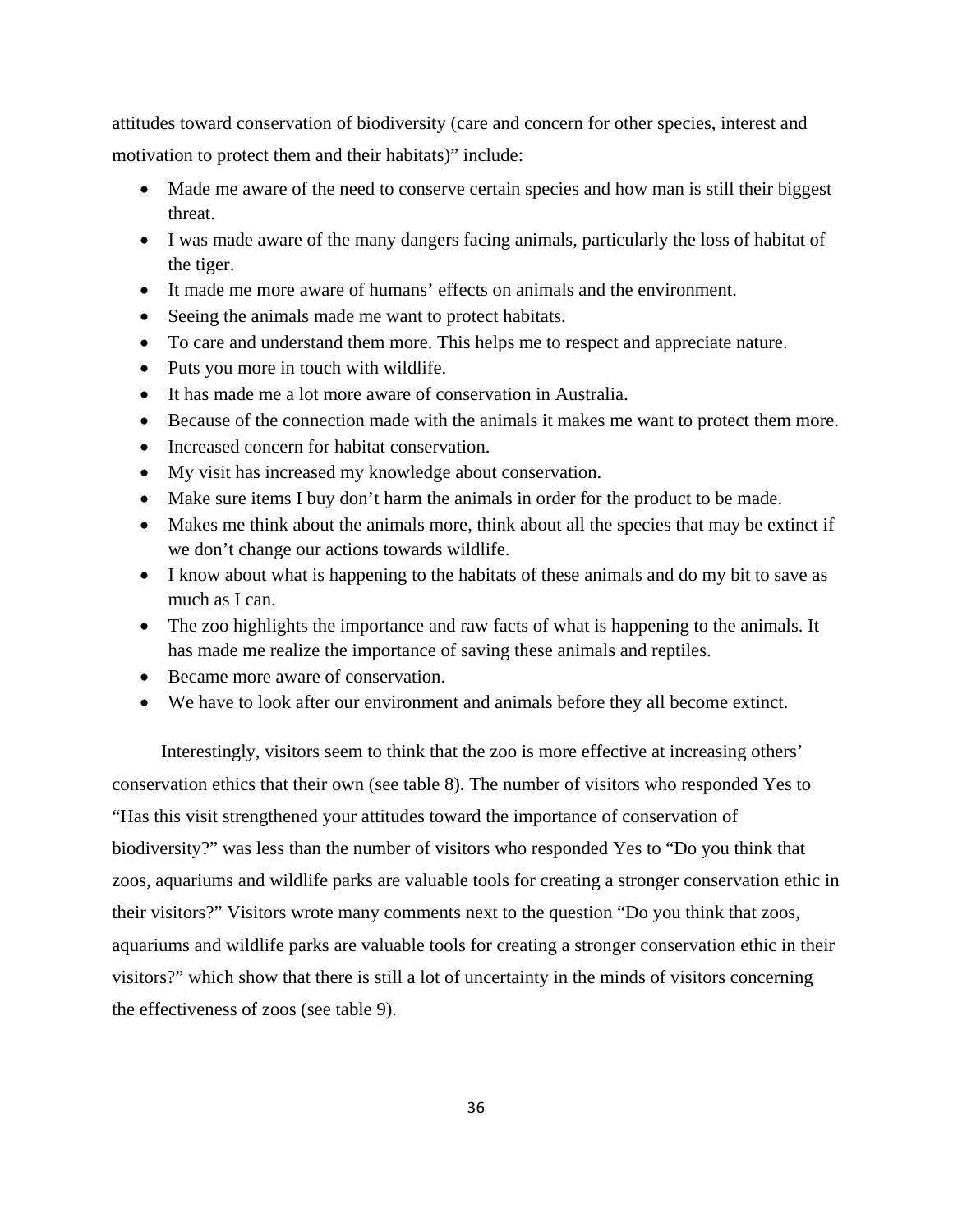# **Table 8**

# **Responses to Survey Questions 9 and 10**

| <b>Question</b>                                                                                                                                   | Yes         | N <sub>0</sub> |
|---------------------------------------------------------------------------------------------------------------------------------------------------|-------------|----------------|
| Has this visit strengthened<br>your attitudes toward the<br>importance of conservation of<br>biodiversity?                                        | 179 (88.2%) | 24 (11.8%)     |
| Do you think that zoos,<br>aquariums and wildlife parks<br>are valuable tools for creating<br>a stronger conservation ethic<br>in their visitors? | 196 (96.1%) | $8(3.9\%)$     |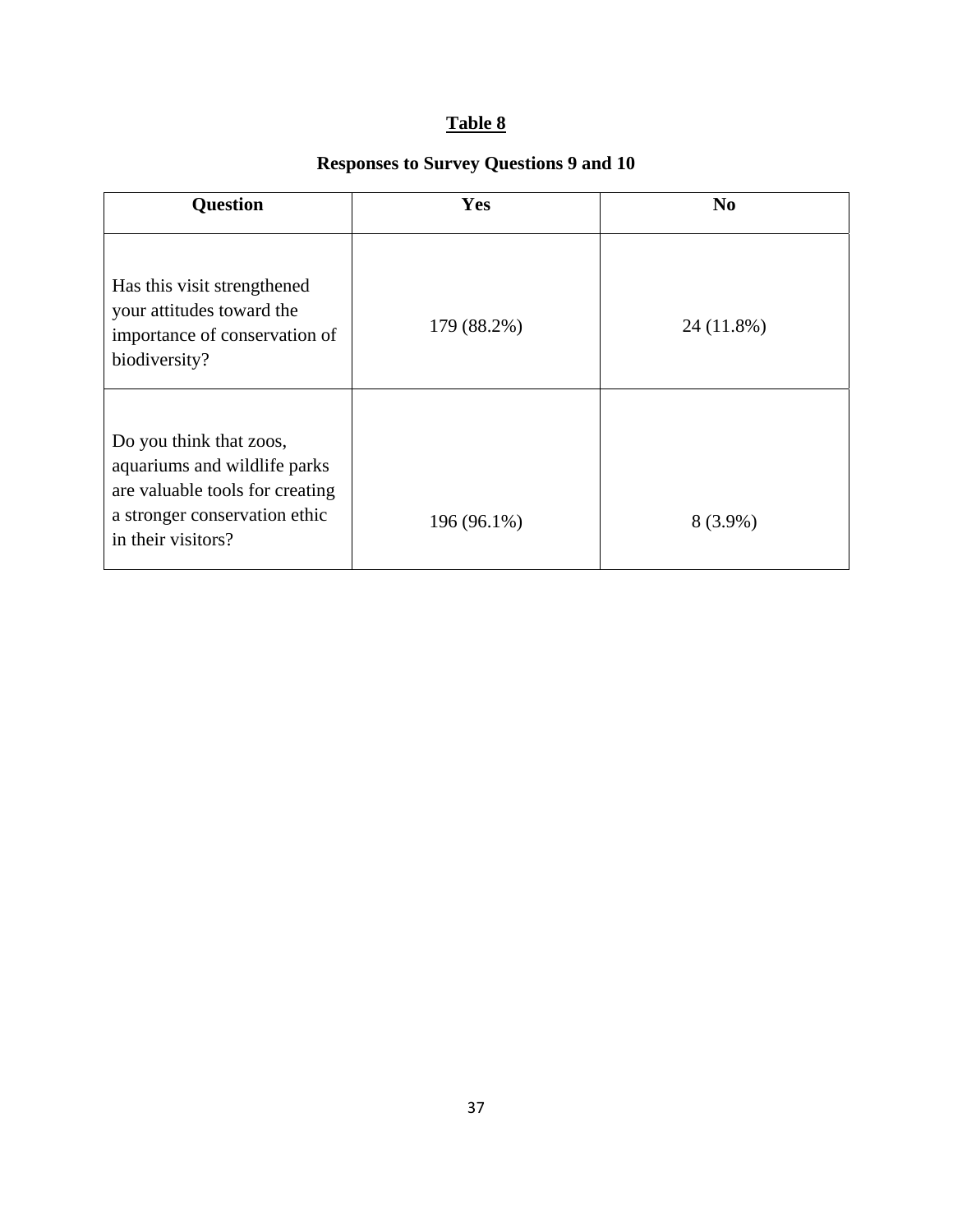## **Table 9**

## **Comments Written Next to the Question:**

## **"Do you think that zoos, aquariums and wildlife parks are valuable tools for creating a stronger conservation ethic in their visitors?"**

| <b>Answer to Question</b> | <b>Comment</b>                                                                                                                                                         |
|---------------------------|------------------------------------------------------------------------------------------------------------------------------------------------------------------------|
| (Yes or No)               |                                                                                                                                                                        |
| N <sub>o</sub>            | "Only if it is explained and people want to listen."<br>Otherwise they come to see the 'cute' animals, which<br>reinforces their stereotypes. Education is vital."     |
| Yes                       | "It depends of the manner."                                                                                                                                            |
| Yes                       | "As long as these places are dedicated to conservation<br>and breeding more than merely providing<br>entertainment."                                                   |
| Yes                       | "If the animals get more space."                                                                                                                                       |
| Yes                       | "Depends on the zoo."                                                                                                                                                  |
| Neither                   | "Yes and No. As long as the zoo is working with<br>conservation in mind and not just having the animals<br>there for the sake of saying we have<br>lion/elephant/etc." |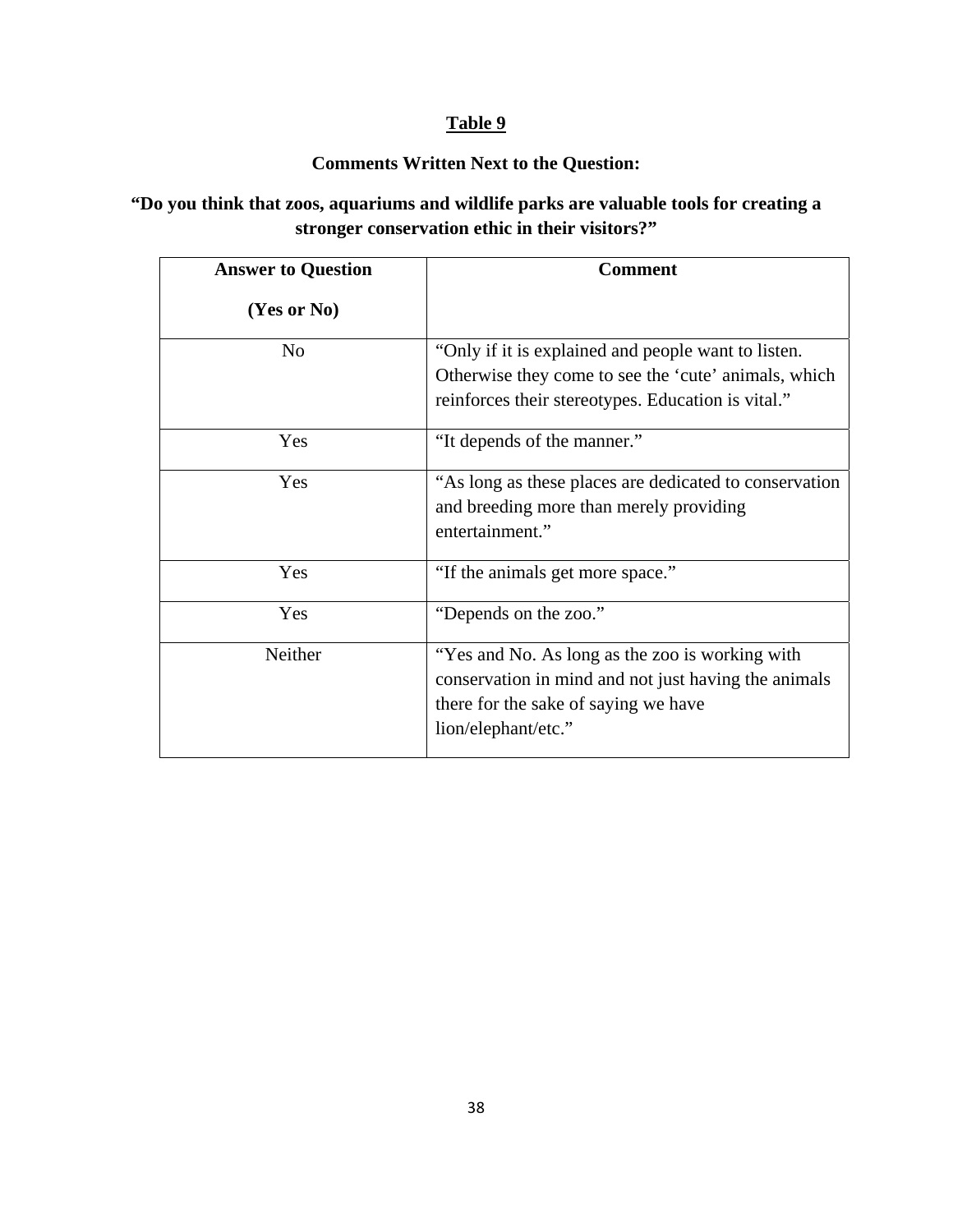## **6. Conclusion**

It is easy to see how they would fail to inspire a stronger conservation ethic. They are highly commercialized and crowded. It is hard to focus on the animals with screaming children all around you coupled with a plentitude of other distractions such as food stalls and gift shops. One could spend a whole day at the zoo and not have a single environmental or conservation related thought, especially if you are not environmentally inclined or interested in the first place and do not read the informational signs. They are primarily places to come to entertain the kids. There is no serenity or opportunity for reflection, unless it is late in the day and you find a quiet spot somewhere. Some parts of Taronga Zoo are heavily landscaped (such as the Amazonia section and other immersive exhibits), but for the most part there is little greenery to give context to conservation related thoughts. There is little serenity or opportunity for reflection or contemplation.

The zoo can be a valuable tool for increasing peoples' conservation ethic, but most of the responsibility falls on the visitors. What they do when they are in the zoo is beyond the zoos control. If people take the time to read the signs, attend the shows, and sign up for a tour, they will certainly gain a very enriching and educational experience. There will always be individuals whose life is greatly impacted by their visit, and others who leave without a second thought.

Zoos need to increase visitors' knowledge about the availability of tours and encourage visitors to take those tours, decrease the amount of distractions in the zoo (by decreasing the amount of vendors, for example), and ensure that all shows and keeper talks reinforce respect for animals and species. Settings for shows should be as naturalistic as possible. Zoos also need to remind visitors that although animals that are attractive, iconic, or similar to humans may inspire greater respect and care on the part of visitors, concern needs to extend to all creatures and habitats, because all species depend on each other in ecosystems. More information about the roles that species play in their environments would be useful. Zoos should also focus on immersive exhibits that are habitat oriented to avoid creating connections solely between people and individual animals or species. More information focused solely on habitats needs to be included in the zoo. On the level of the individual animals, all keeper talks and shows should stress the importance of establishing trust with the animals, in order to increase respect for individual animals.

39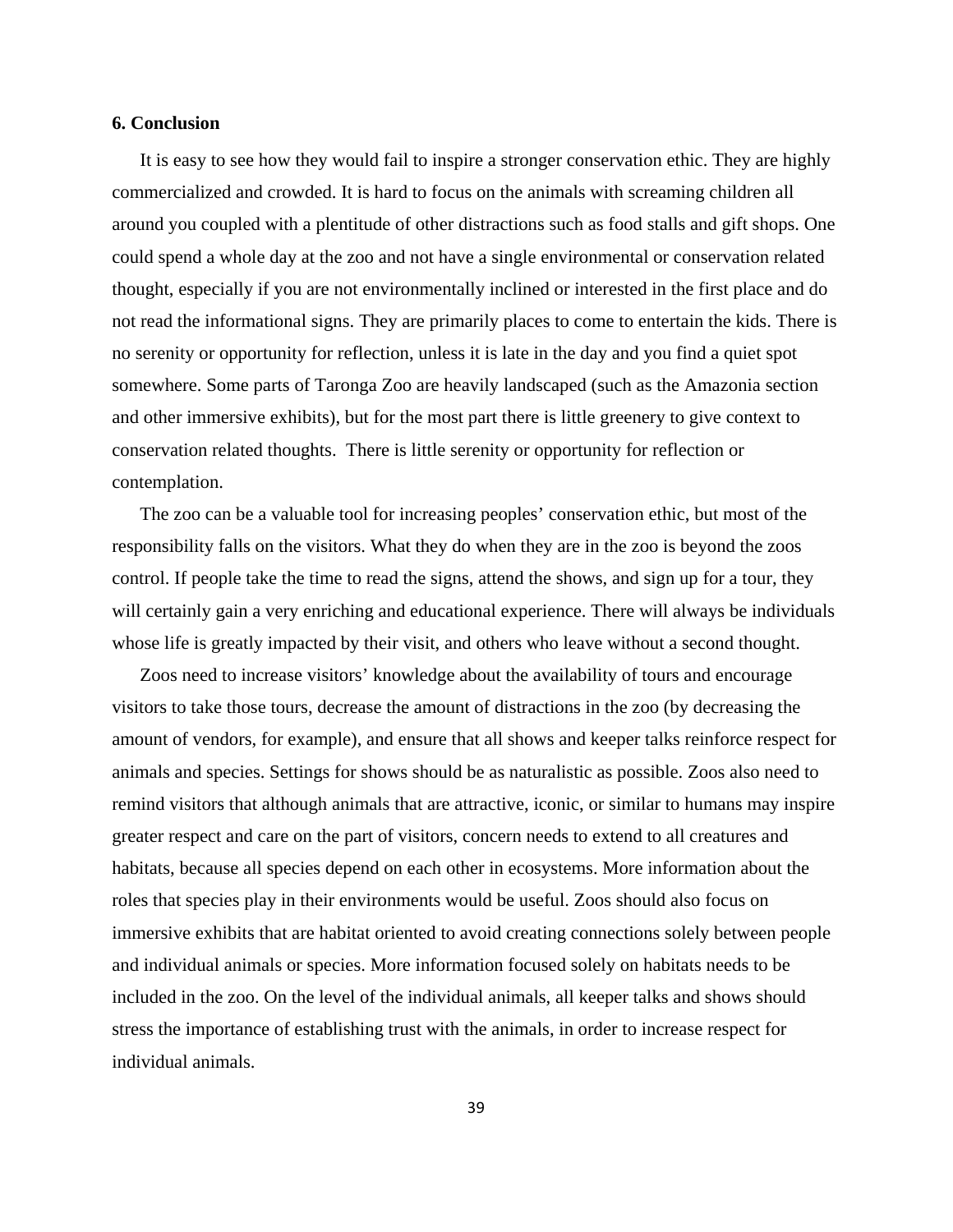A more effective means of creating a conservation ethic in visitors is going on nature walks in national parks, spending time in one's local environment and building connections with local wildlife. Aboriginal philosophy shows us that knowing and loving one's local environment enables one to better appreciate other environments, no matter how far removed one is from them. Respect for other living beings is the crux of a strong conservation ethic, and it does not matter whether the being is a zebra from Africa or a wallaby in Australia. People just need to get outside and spend more time in nature to appreciate the wonders of its individual animals, the interactions between species and the interactions of species with their environments. Learning about ecology is also a way to strengthen people's conservation ethics. Understanding the importance of biodiversity in ecosystems and the need to preserve and protect the numerous relationships in the web of life serves to strengthen the conservation ethic.

Future research should most definitely explore the implicit impacts of zoos on visitors' attitudes to understand the subconscious and deeper emotional effects of zoos. Self-report and observational data are handicapped in their ability to measure attitudinal change. Whether or not zoos increase anthropocentrism was especially hard to determine in this research project because anthropocentric attitudes are mostly rooted in the subconscious. Children's' conservation ethics would be another interesting topic for future research. All attitudes, including those towards the natural world and wildlife, start developing in childhood. Research on what kind of philosophies zoos implant in their younger visitors would be valuable for determining their effectiveness. Again, most of this data would have to be gathered implicitly, because children's' awareness of their attitudes is even less than that of adults.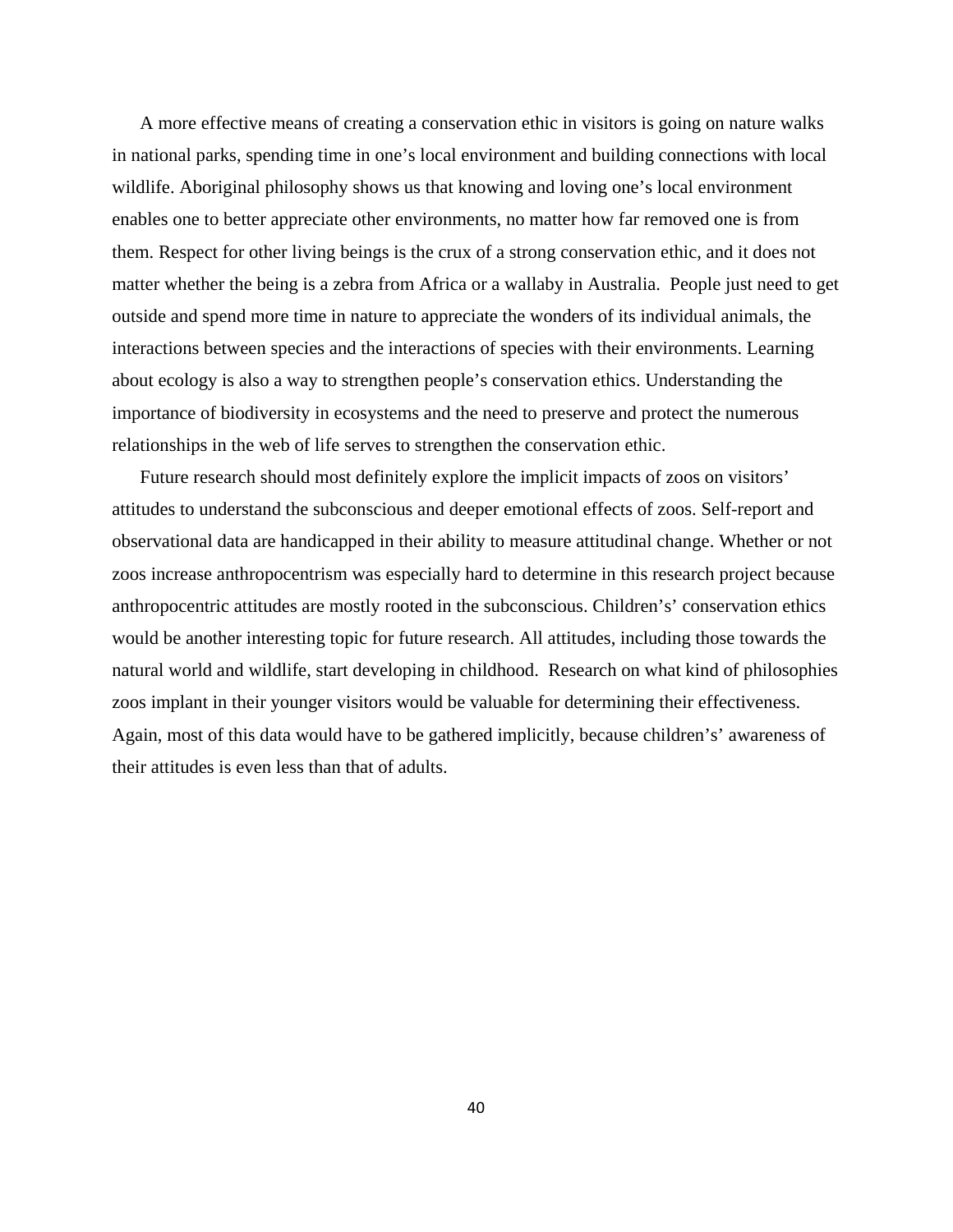## **7. References**

European Network of Science Centres and Museums. *The Impact of Science & Discovery Centres: A review of worldwide studies.*  Available at: http://www.ecsite-uk.net/reports/downloads/impact-of-science-discovery-centresreview-of-worldwide-studies.pdf [Accessed 4 November 2008].

Falk, J.H. et al., 2007. *Why Zoos & Aquariums Matter: Assessing the Impact of a Visit.* [Online] Association of Zoos & Aquariums. Silver Spring, MD. Available at: http://www.aza.org/ConEd/Documents/Why\_Zoos\_Matter.pdf. [Accessed 17 October 2008].

Frantz, C. et al., 2005. There is no "I" in nature: The influence of self-awareness on connectedness to nature. *Journal of Environmental Psychology,* 25, 427-435. Patterson, I. (2003) *Personal Interview* (*memories of Southwark during the Second World War),* 14 May.

Gibson, J. (2008) *Personal Interview (role of zoos in creating a conservation ethic in their visitors),* 17 November.

Jamieson, D., 1985. Against Zoos. In: P. Singer, ed. 1985. *In Defense of Animals*. New York: Basil Blackwell. pp. 108-117.

Jensen, D., 2007. Thought To Exist In The Wild: Awakening From The Nightmare Of Zoos. *The Sun Magazine*, [Online]. (383), 1-3. Available at: The Sun Magazine http://www.thesunmagazine.org/issues/383/thought to exist in the wild [Accessed 16 October 2008].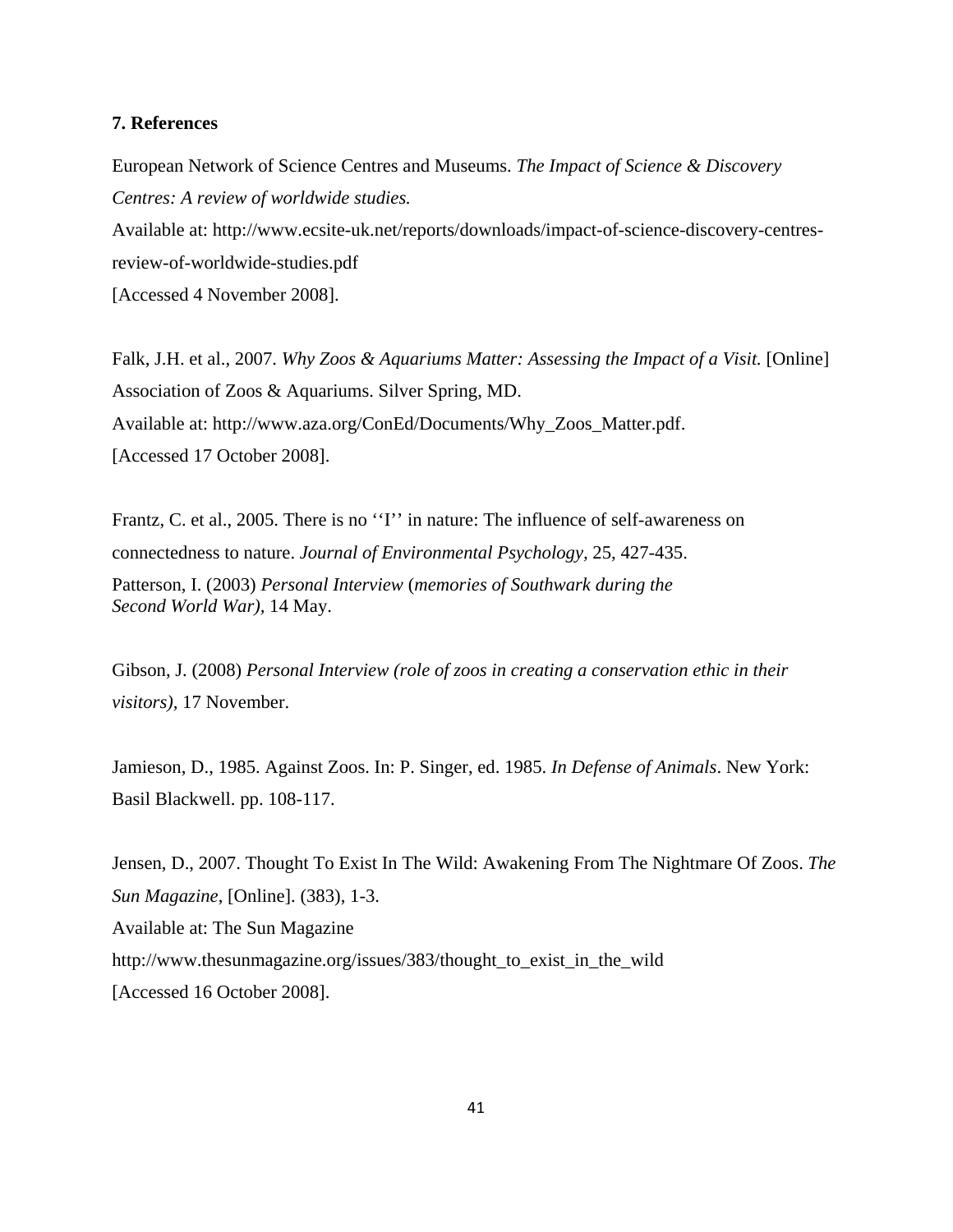Mazur, Nicole, 1997. *After the ark? Environmental Policy-making and the Zoos.* Melbourne: Melbourne University Press.

Smith, David. (2008) *Personal Interview (role of zoos in creating a conservation ethic in their visitors),* 17 November.

Taronga Conservation Society. *Take Action.* [Online] Available at: http://www.taronga.org.au/tcsa/environment/take-action.aspx [Accessed 10 November 2008].

Vining, J., 2003. The Connection to Other Animals and Caring for Nature. *Human Ecology Review,* [Online] 10 (2), 87-99. Available at: http://www.humanecologyreview.org/pastissues/her102/102vining.pdf [Accessed 17 October 2008].

Zoo volunteer (2008) *Personal Interview (role of zoos in creating a conservation ethic in their visitors),* 17 November.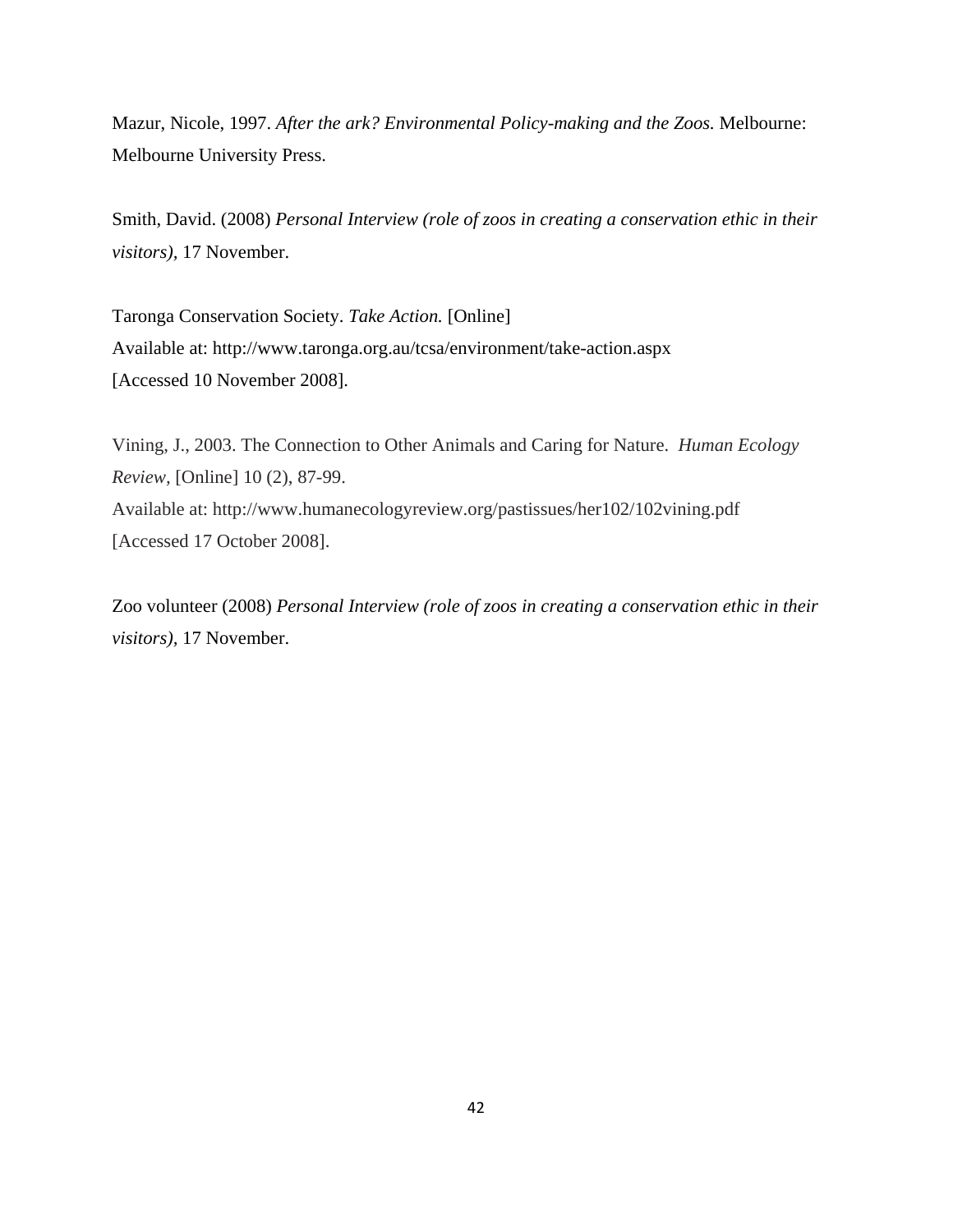#### **8. Appendix A**

### **Survey of Visitors to Taronga Zoo**

(lines for answers to questions 8 and 11 have been removed)

1) How would you rate your knowledge of conservation, species extinction and biodiversity before your visit to Taronga Zoo?

| Very Low | LOW | Average | High | Very High |
|----------|-----|---------|------|-----------|
|          |     |         |      |           |

2) How important did you consider conservation of biodiversity prior to your visit?

Unimportant Somewhat Important Very Important 1 2 3

3) Do you feel a sense of connection, interrelatedness to the animals you saw on your visit?

Strongly Disagree Disagree Agree Strongly Agree

4) Has this visit caused you to care more about the **individual** animals that you saw?

| <b>Strongly Disagree</b> | Disagree | Agree | <b>Strongly Agree</b> |
|--------------------------|----------|-------|-----------------------|
|                          |          |       |                       |

5) Has this visit caused you to care more about the **species** that you saw?

Strongly Disagree Disagree Agree Strongly Agree

6) Has this visit caused you to think/care more about the protection of the natural **habitats** of these animals?

Strongly Disagree Disagree Agree Strongly Agree

7) Did your visit to the zoo increase your respect for non-human nature?

Strongly Disagree Disagree Agree Strongly Agree

- 8) What kind of emotions did you experience in the zoo?
- 9) Has this visit strengthened your attitudes toward the importance of conservation of biodiversity?

Yes No

10) Do you think that zoos, aquariums and wildlife parks are valuable tools for creating a stronger conservation ethic in their visitors?

Yes No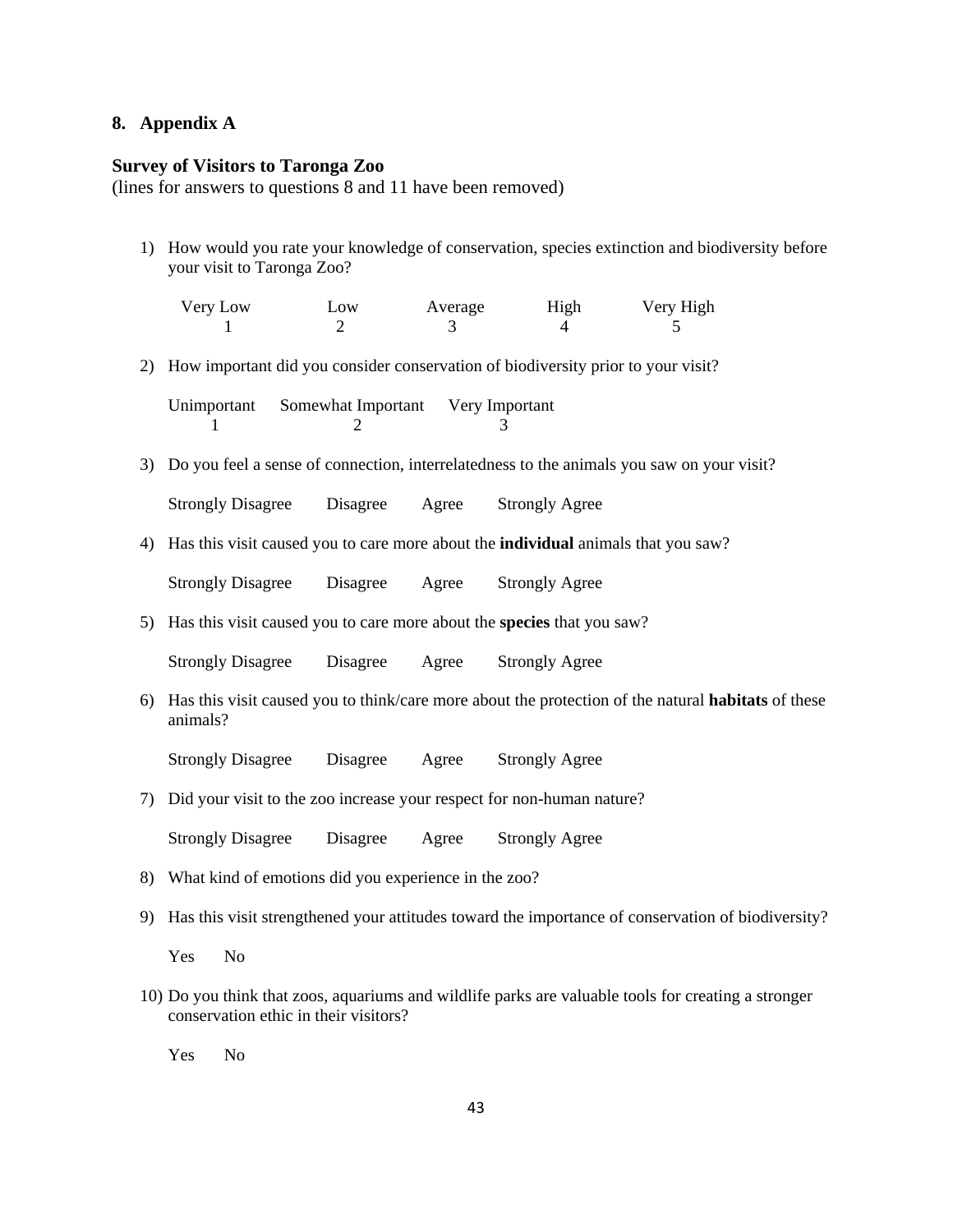11) Describe how the visit has changed your attitudes toward conservation of biodiversity (care and concern for other species, interest and motivation to protect them and their habitats)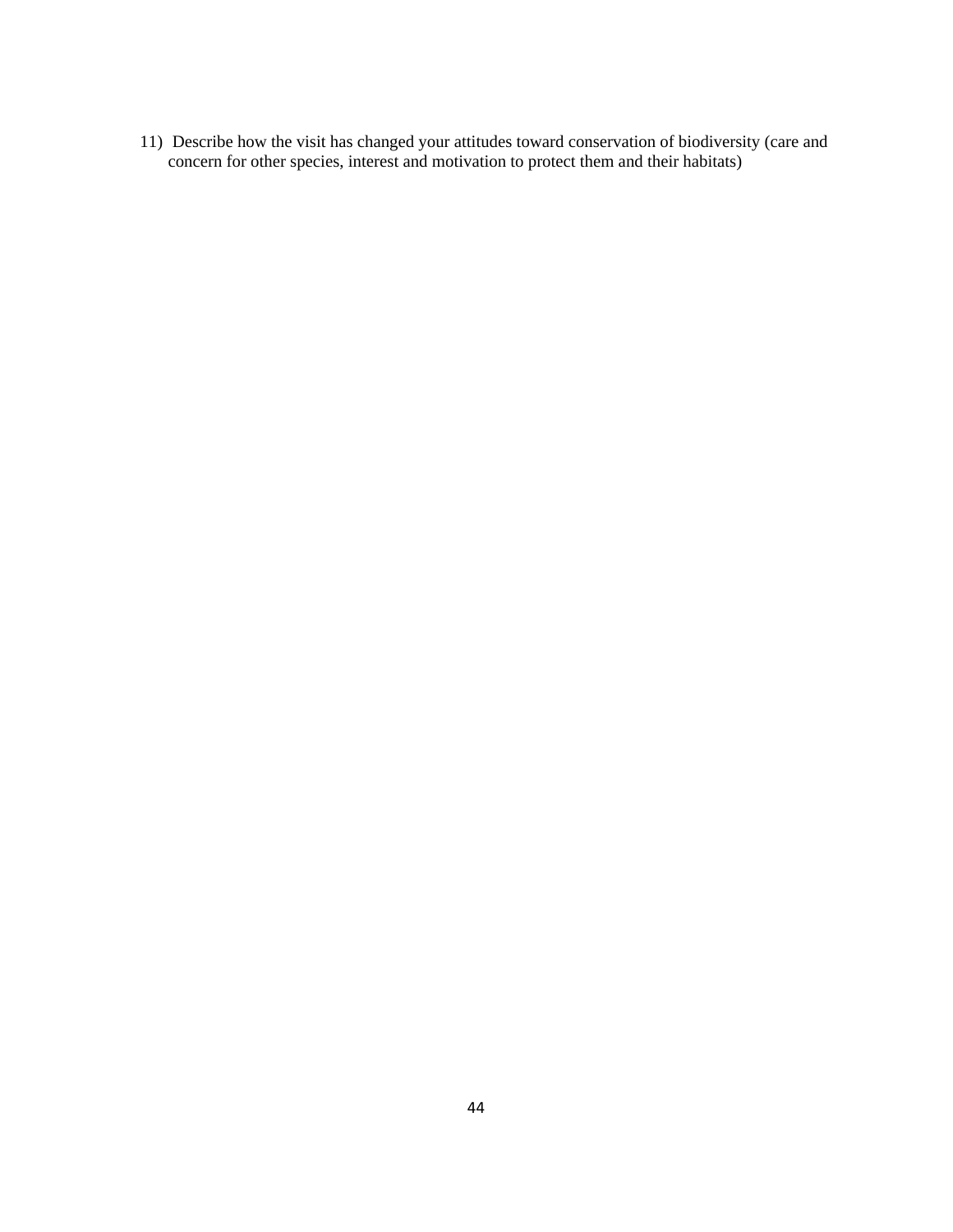#### **9. Appendix B**

#### **Interview Guide**

**Conservation ethic:** appreciation, care, concern and empathy for other species; belief that they and their habitats should be protected, positive attitudes toward and support for conservation and a strong belief in the importance of conservation. Those who have a strong conservation ethic recognize that threats to biodiversity are real, think that individual attitudes and values are important in conservation, have a sense of personal responsibility and consider conservation often in their everyday lives. Conservation is high on their priority list, as they think that it should be for governments, businesses, and society in general. Individuals with a strong conservation ethic realize the effects that consumerism have on biodiversity, and think that changes need to be made in society in order to better protect it.

## **Questions:**

- 1) Are people affected on a deeper level by their visit to Taronga Zoo?
	- a. Does a visit to the zooprovide only entertainment and relaxation, or does it cause people to reflect upon conservation?
	- b. Do you find that visitors gain a deeper understanding and appreciation for wildlife and non-human nature as a result of their visit to the zoo?
- 2) What are the emotional effects of a visit to the zoo on visitors?
	- a. Do you think that visitors to the zoo experience emotion towards the animals that they see?
	- b. Do they display a greater sense of connectedness, interrelatedness between the visitors and animals? Theory that the origin of environmental problems is in the way that modern individuals conceive of their relationship with nature
	- c. If so, does the sense of connection lead to caring?
	- d. Does caring for an individual lead to caring for the species?
		- i. That is, does affection for/interest in individual animals extend to concern for the species?
		- ii. Do you think that people make a connection between the creatures they see in the zoo and their wild counterparts?
	- e. What about for its habitat/ecosystem?
		- i. It is not enough to care about the individual creatures, or even their species. Conservation requires protection of the environment that the animals/fish live in.
	- f. Overall, do visitors display increased respect for non-human nature?
	- g. In Aboriginal philosophy/worldview, the connection to the specific, the local is very important. The strong love that they develop for their own place renders them more respectful of other places because they can recognize/appreciate how important it might be to someone/something. Do you think that the same could apply to zoos? A visitor develops a bond with a couple of individual animals, and